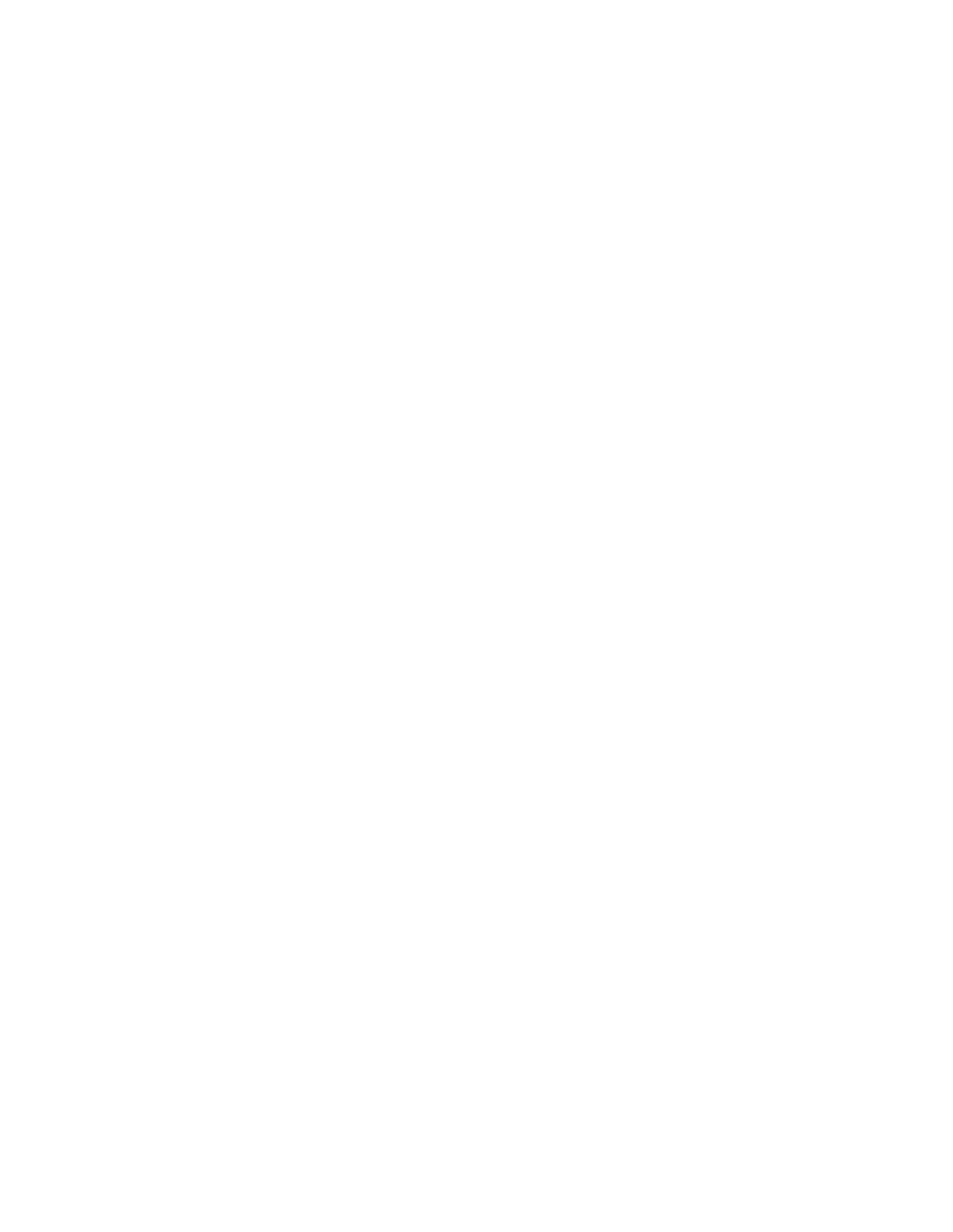**Rapid Synthesis: Creating Rapid-learning Health Systems in Canada Appendix A: Research literature about rapid-learning health systems 90-day response**

Lavis JN, Gauvin FP, Mattison CA, Moat KA, Waddell K, Wilson MG, Reid R. Appendix A: Research literature about rapid-learning health systems. In Rapid synthesis: Creating rapid-learning health systems in Canada. Hamilton, Canada: McMaster Health Forum, 10 December 2018.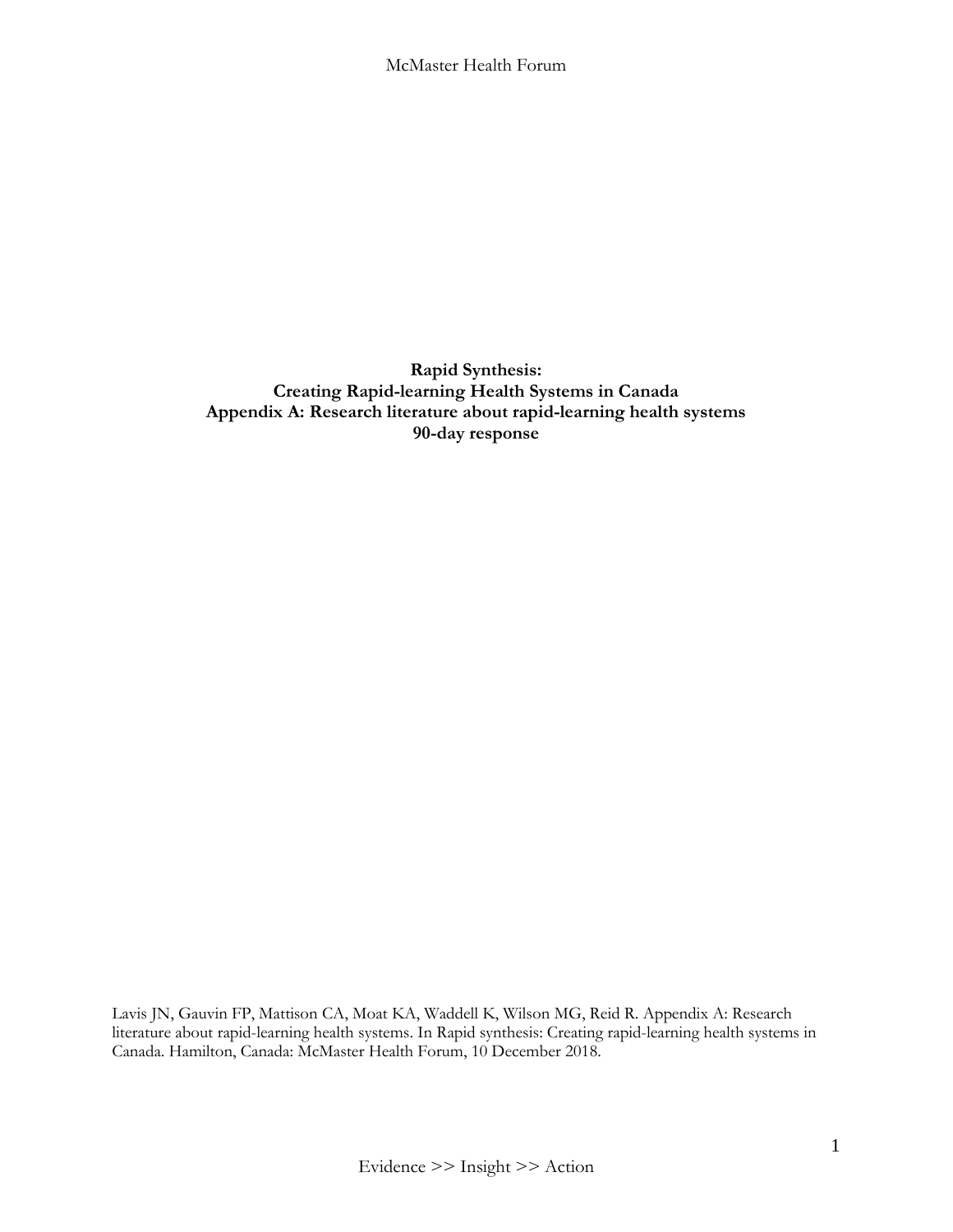#### **APPENDIX A: Research literature about rapid-learning health systems**

#### **Insights from the research literature about rapid-learning health systems**

We identified only a small amount of new research literature through our updated searches:

- 1) no new systematic reviews about rapid-learning health systems;
- 2) one new primary study about rapid-learning health systems, which was focused on a Veterans Health Administration program (see the first row of Table 3 in Appendix A); and
- 3) one new descriptive case of a rapid-learning health system, which was focused on a nascent initiative in Switzerland (see the first row of table 4 in Appendix A).

We provide the full set of identified literature in Tables 2-4 below, which (as noted above) is available as a separate document. We summarize below the key messages from this research literature, but readers more interested in assets and gaps can proceed directly to the next sub-section.

We found two systematic reviews and two qualitative studies that complement our proposed definition and characteristics of rapid-learning health systems:

- one low-quality systematic review examined attempts to adopt the rapid-learning health system paradigm, with an emphasis on implementation and evaluating the impact on current medical practices, and it identified three main themes:(1)
	- o clinical data reuse (i.e., building learning health systems by extracting knowledge from geographically distributed data collected in daily clinical practice),
	- o patient-reported outcome measures (i.e., using patient reporting mechanisms for collecting healthrelated quality indicators),
	- o collaborative learning (i.e., using peer specialists for both capturing the indicators of healthcare delivery and encouraging changes through [support/pressure\)](https://www.sciencedirect.com/topics/medicine-and-dentistry/pressure-support-ventilation);
- another low-quality systematic review examined the spectrum of ethical issues that arise in a rapid-learning health system and it grouped the 67 distinct ethical issues within four phases of the rapid-learning health system: (2)
	- o designing activities: the risk of negative outcomes (e.g., reducing the quality and usability of results) from designing learning activities less rigorously so they are not classified as research, and the risk of inadequate engagement of stakeholders (which can affect the success of the learning activity due to a lack of established trust and support),
	- o ethical oversight of activities: the conflict between current oversight regulations and a learning health system, which can delay or even prevent learning activities from being conducted due to confusion regarding which learning activities require ethical oversight, and an inconsistent and burdensome oversight process,
	- o conducting activities: risks of misguided judgments regarding when and how participants should be notified and asked for consent, and the conflict between current data-management practices and regulations, and the goals of a learning health system,
	- o implementing learning: difficulties with changing practice in a timely manner (e.g., due to conflicts with the current research infrastructure or current financial incentives), issues of transparency (e.g., due to underperforming providers or commercial interests), and unintended negative consequences from implementation (e.g., widening health disparities or increasing the risk of liability);
- the same review identified three types of strategies to address these ethical issues:(2)
	- o clear and systematic internal policies and procedures to determine which learning health system activities require ethical review, how data sharing and data protection should be handled, and how to inform patients in routine and systematic ways about learning health system activities being conducted,
	- o training and guidance for ethics committee members to learn how to apply ethical principles in the context of learning health system activities, and for researchers to learn about ethics guidelines,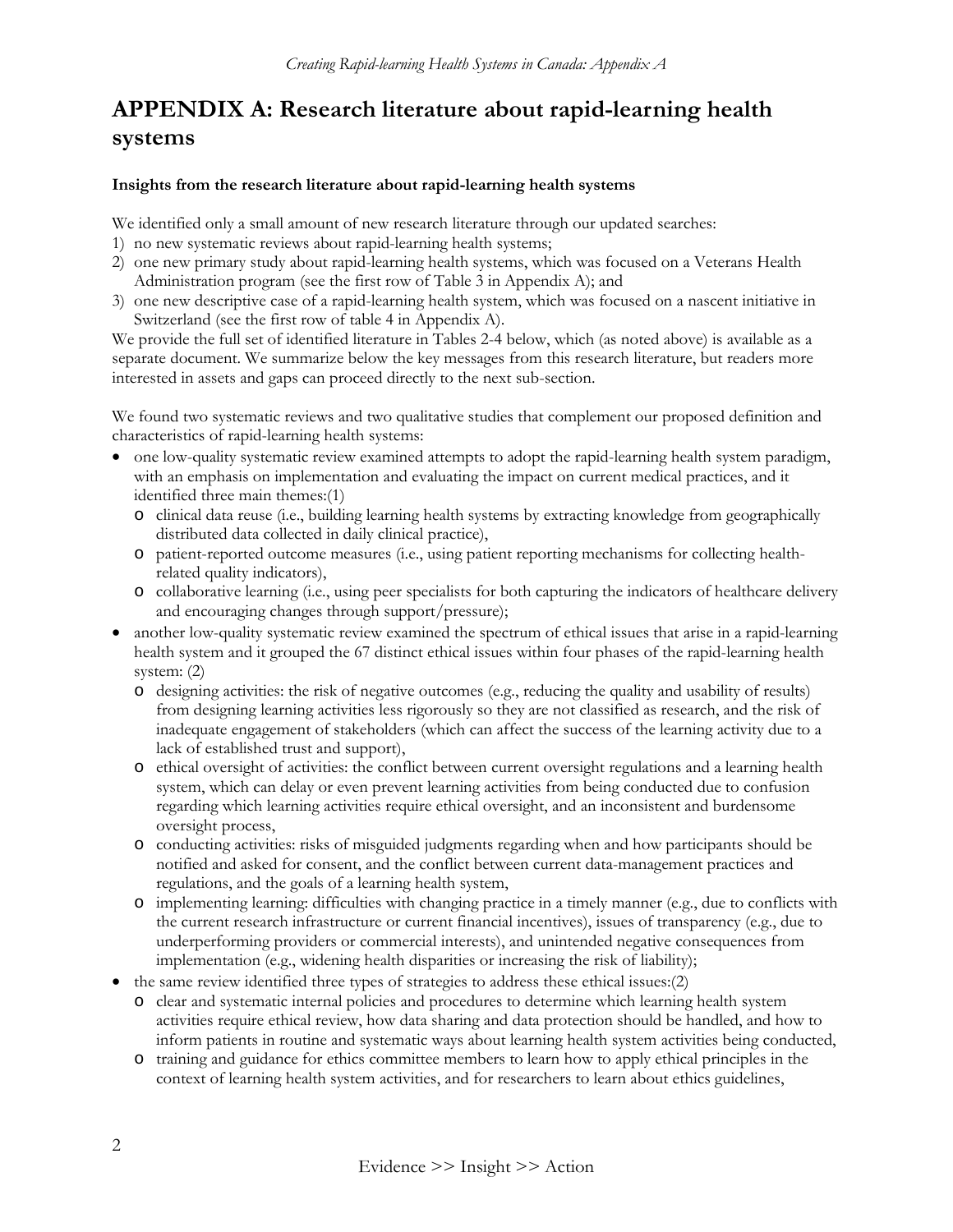- o simplified ethical review and consent process to make it easier for learning health system activities to be conducted, including implementing dedicated ethical review process, standardizing and harmonizing the ethical review process across multiple research sites, and streamlining the consent process;
- one qualitative study identified seven ethical issues arising in the transition to learning health systems:(3)
	- o ethical oversight of learning activities (i.e., distinguishing which learning activities should go to an ethics review board),
	- o transparency to patients about learning activities (i.e., determining whether and how to disclose information to patients about ongoing learning activities),
	- o potential tensions in improving quality and reducing costs (i.e., concern that moving toward continuous learning is not always in the financial interest of organizations),
	- o ethics of data sharing and data management (i.e., potential implications of sharing electronic data for patient privacy),
	- o lag time between discovery and implementation (i.e., recognition of shortcomings of the current system in both identifying and implementing evidence-based practices),
	- o transparency to patients about quality (i.e., determining whether and how to inform patients about underperforming providers or groups),
	- o ethics of randomization for care and quality-improvement initiatives (i.e., concern that randomizing individuals to the placebo arm might fail to provide them with potential benefits); and
- another qualitative study identified six sources of learning, including intelligent automation, clinical decision support, predictive models, positive deviance, surveillance, and comparative effectiveness research.(4)

We also did not find particularly germane evidence about the impacts of the characteristics taken as a whole or individually, or about factors that stimulated the development and/or consolidation of a rapid-learning health system, however, we did find two systematic reviews and a number of primary studies that spoke to aspects of these issues:

- one high-quality systematic review found a lack of evaluative research about the capacity of humanresource information systems (i.e., systems dealing with the management of human resources, such as recruitment, teaching, planning and resource allocation) to enable learning health systems;(5)
- one low-quality systematic review examined attempts to adopt the learning health system paradigm, with an emphasis on implementation and evaluating the impact on current medical practices, and found minimal focus on evaluating impacts on healthcare delivery and patient outcomes;(1)
- one study examined factors allowing a health system to become a learning health system:(6)
	- o five themes emerged about the process of transitioning towards a learning health system: 1) visionary leadership or influence of a key individual; 2) adaptation to a changing healthcare landscape; 3) external funding, 4) regulatory or legislative influence; and 5) mergers or expansions,
	- o six challenges emerged: 1) organizational culture; 2) data systems and data sharing; 3) funding learning activities; 4) limited supply of skilled individuals; 5) managing competing priorities; and 6) regulatory challenges,
	- o eight strategies were identified to support transformation: 1) strong leadership; 2) setting a limited number of organizational priorities; 3) building on existing strengths; 4) training programs; 5) 'purposeful' design of data systems; 6) internal transparency of quality metrics; 7) payer/provider integration; and 8) within academic medical centres, academic/clinical integration;
- one study identified four key factors supporting the successful implementation of a rapid-learning health system: 1) clinician engagement with primary research and existing research evidence; 2) ongoing collection of robust data; 3) flexibility of the model in order to adapt to new challenges; and 4) culture change;(7)
- one study identified six principles to advance an organization's learning capabilities, as a core element of a rapid-learning health system: 1) draw on the wisdom of groups and value connections; 2) embrace sensemaking over decision-making in dealing with the unexpected; 3) bring diverse perspectives to complex challenges; 4) animate people, provide direction, update regularly, and interact respectfully; 5) appreciate the power and ubiquity of emergent change and the limitations of planned change; and 6) concentrate on small wins and characterize challenges as mere problems;(8)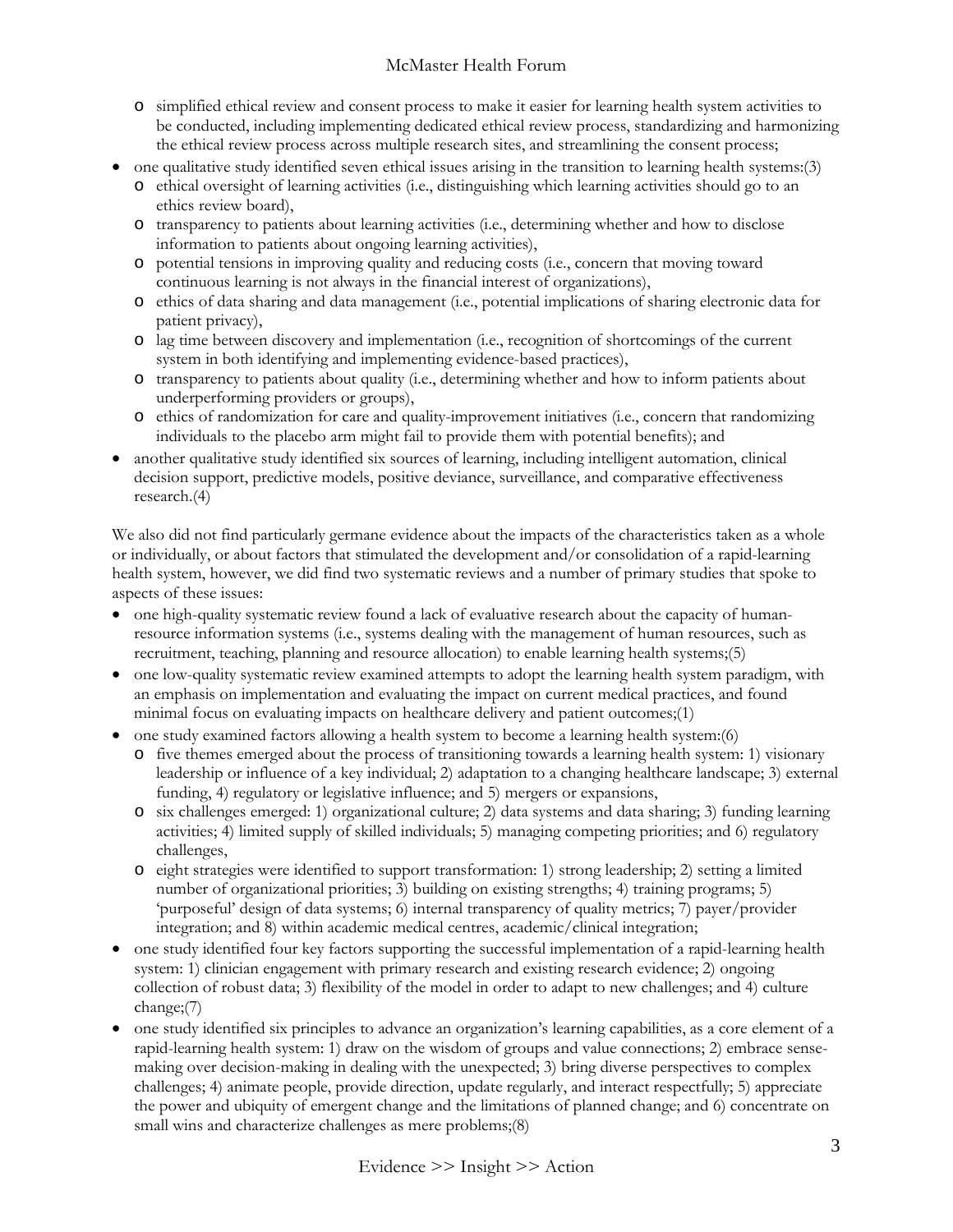#### *Creating Rapid-learning Health Systems in Canada: Appendix A*

- one study revealed that implementing a mechanism to share data and research evidence (via electronic health records) may not be sufficient for creating a rapid-learning health system, and the study identified:(9)
	- o four key barriers for the timely sharing of data and research evidence via electronic health records: 1) different electronic health record systems do not record clinical data items consistently; 2) providers are rarely incentivized to maintain good data quality on the basis of research use alone; 3) legal and ethical constraints in many countries limit linkage of data and its use for research without consent; and 4) researchers are largely unaware of potential benefits offered by electronic systems to support research, and do not therefore create demand for wider deployment,
	- o four solutions to address these barriers: 1) promoting the mandatory adoption of informationexchange standards for the exchange of data across electronic health record systems; 2) provide good clinical reasons for data quality and detailed record keeping (e.g., audit or decision support); 3) promote international consensus as to how and when data can be linked without consent, and develop systems for managing consent to extraction or study participation across systems; and 4) conduct wellpublicized pilot deployments and evaluations;
- one study explored the perspectives of health-system leaders regarding the operationalization of a rapidlearning health system and identified 10 themes related to operationalization: 1) align the learning infrastructure and learning health system activities in support of the system's strategic goals; 2) align learning with employee incentives; 3) integrate cultural and operational silos; 4) balance learning and work flow; 5) shift the focus of learning from process improvement to improving outcomes; 6) address challenges in the current healthcare environment that have an impact on learning; 7) balance the need to execute and evaluate operational activities given limitations of evaluation methodologies; 8) support 'make-or-buy' decisions for learning (e.g., build an application or learning tool in house versus purchase the product from a vendor); 9) integrate the oversight of the research-quality improvement continuum; and 10) determine the costs and value of learning (i.e., not adding additional costs to the health system through operationalizing the learning health system);(10)
- one study examined residents' attitudes about quality improvement, which may have implications for the implementation of rapid-learning health systems, and it identified four barriers to residents' participation in quality-improvement initiatives: 1) challenges with understanding the vision of quality improvement; 2) confusion about basic aspects of quality improvement; 3) the perception that residents' contributions to quality improvement are not valued/valuable to the quality-improvement process; and 4) challenges with prioritizing responsibilities relating to quality improvement compared with other responsibilities;(11)
- two studies examined the development of core competencies to support the implementation of rapidlearning health systems:
	- o the first study examined the development and refinement of a Learning Health Systems Training Program for resident physicians and found that:(12)
		- challenges encountered during the implementation of the program included scheduling, mentoring, data standardization, and iterative optimization of the curriculum for real-time instruction,
		- successful methods for teaching the curriculum included diverse multidisciplinary educators, just-intime instruction, tailored content, and mentored projects with local health system impact; and
	- o the second study identified 33 core competencies for learning health system researchers to guide the development of training programs, which were grouped into seven domains: 1) systems science; 2) research questions and standards of scientific evidence; 3) research methods; 4) informatics; 5) ethics of research and implementation in health systems; 6) improvement and implementation science; and 7) engagement, leadership, and research management.(13)

Although we did not find research literature that used the characteristics of learning health systems to document assets and identify gaps, we did find a number of descriptive case studies of rapid-learning health systems:

• the descriptive case studies showcased various rapid-learning health systems, including for a health system as a whole, as well as some implemented in specific organizations (e.g., academic health centres) and sectors (e.g., specialty care) and for specific categories of conditions (e.g., chronic diseases and cancer), categories of treatments (e.g., surgery and palliative care), and populations (e.g., children and youth);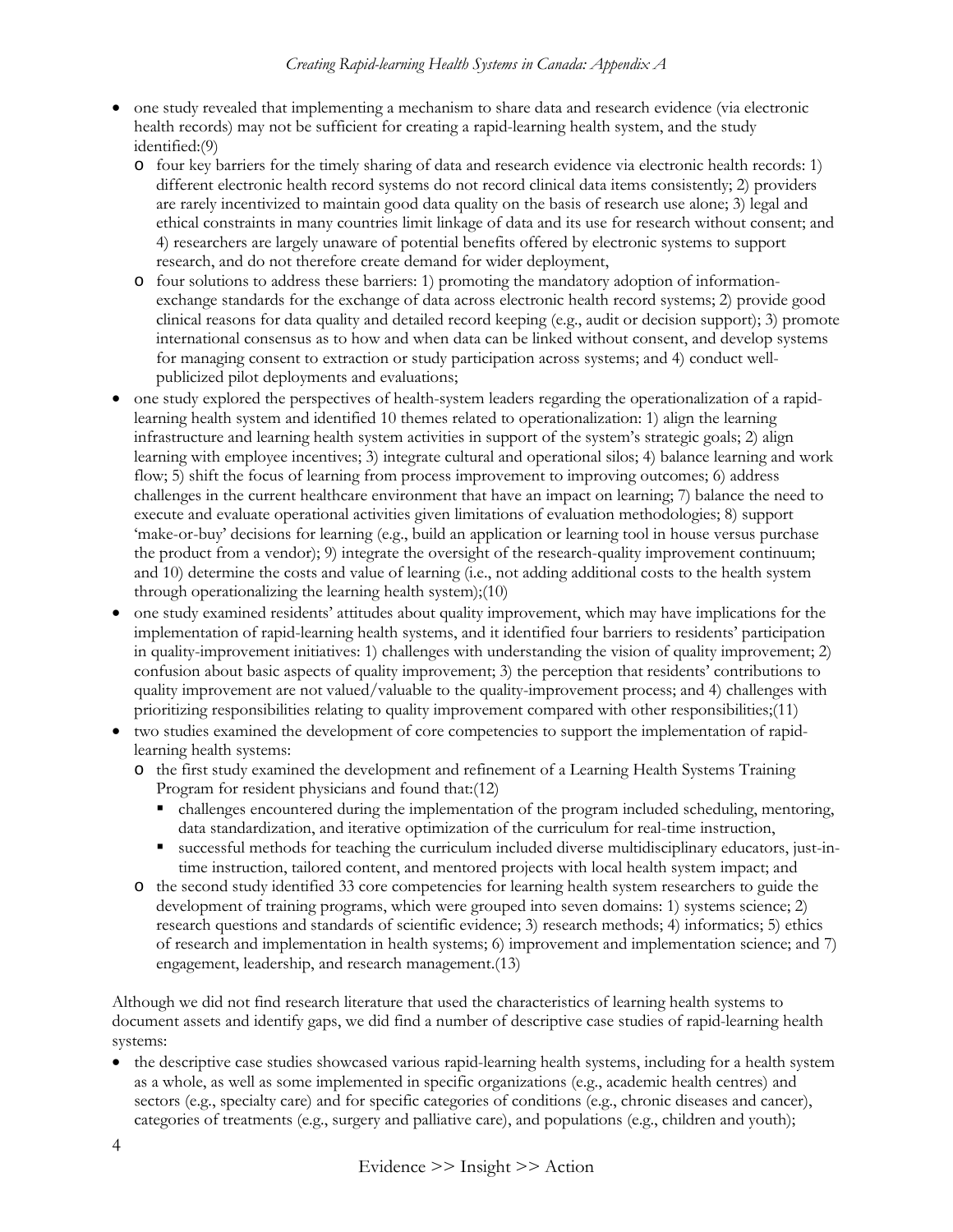- the descriptive case studies generally focused on the key factors influencing the successful implementation of rapid-learning health systems, with the following common themes emerging:
	- o meaningful stakeholder engagement, partnership and co-production being key pillars in the development and implementation of rapid-learning health systems,(14-18)
	- o a robust data infrastructure being a central component of rapid-learning health systems (e.g., data need to be systematically and consistently captured, readily available, and shared; the system must allow multi-institutional data sharing; standardized technological approaches should be used to reduce the burden of data entry such as electronic health record-based data collection forms; and patient-centred metrics are critical),(16; 19-22)
	- o leadership-instilled culture of learning required,(14; 16; 19)
	- o strategic and operational assistance required to support the development of core competencies in various areas (including implementation science, systems redesign, health services research, and health information technology),(19; 23)
	- o clear set of performance and quality measures required to evaluate the development and implementation of rapid-learning health systems (including public reporting on performance and quality);(17; 19) and

one descriptive case study highlighted the need to proceed in sequence: 1) assembling the core team and clarifying terms; 2) learning from existing models; 3) tailoring the model to the specific setting or sector; and 4) building the learning health system using rapid-cycle testing.(15)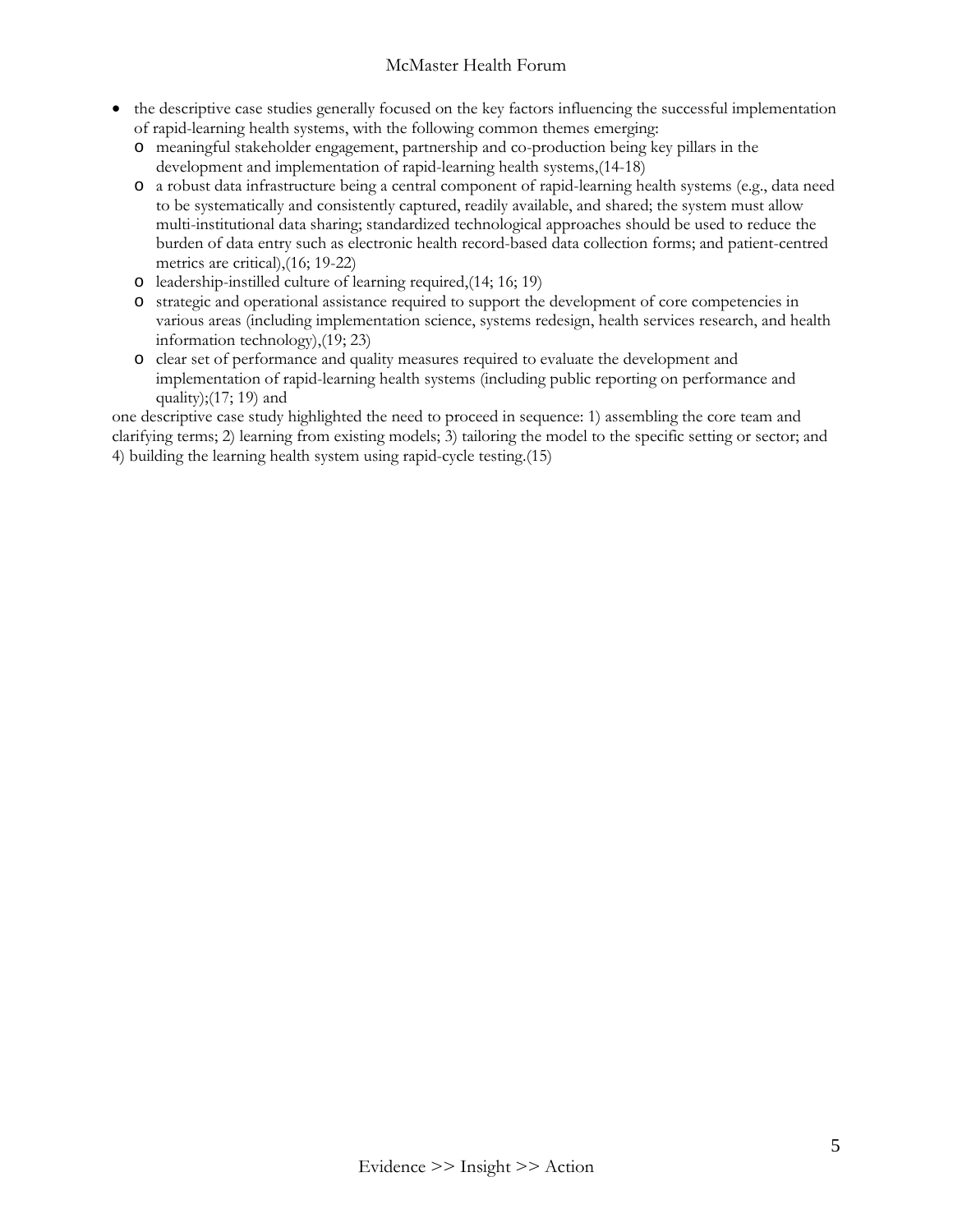#### **Methods and tables underpinning these insights**

The following tables provide detailed information about the relevant research evidence identified for this rapid synthesis. The ensuing information was extracted from the following sources:

- documents exploring the conceptual and theoretical underpinnings of rapid-learning health systems the focus of the document, year of publication, definition of learning health system, and key findings;
- systematic reviews the focus of the review, key findings, last year the literature was searched, and the proportion of studies conducted in Canada;
- primary studies the focus of the study, methods used, study sample, jurisdiction studied, key features of the intervention and the study findings (based on the outcomes reported in the study); and
- descriptive cases of rapid-learning health systems the case characteristics, the key features of the rapidlearning health systems, and the implementation considerations.

For the appendix table providing details about the systematic reviews, the fourth column presents a rating of the overall quality of each review. The quality of each review has been assessed using AMSTAR (A MeaSurement Tool to Assess Reviews), which rates overall quality on a scale of 0 to 11, where 11/11 represents a review of the highest quality. It is important to note that the AMSTAR tool was developed to assess reviews focused on clinical interventions, so not all criteria apply to systematic reviews pertaining to delivery, financial or governance arrangements within health systems. Where the denominator is not 11, an aspect of the tool was considered not relevant by the raters. In comparing ratings, it is therefore important to keep both parts of the score (i.e., the numerator and denominator) in mind. For example, a review that scores 8/8 is generally of comparable quality to a review scoring 11/11; both ratings are considered "high scores." A high score signals that readers of the review can have a high level of confidence in its findings. A low score, on the other hand, does not mean that the review should be discarded, merely that less confidence can be placed in its findings and that the review needs to be examined closely to identify its limitations. (Lewin S, Oxman AD, Lavis JN, Fretheim A. SUPPORT Tools for evidence-informed health Policymaking (STP): 8. Deciding how much confidence to place in a systematic review. *Health Research Policy and Systems* 2009; 7 (Suppl1):S8).

All of the information provided in the appendix tables was taken into account by the authors in describing the findings in the rapid synthesis.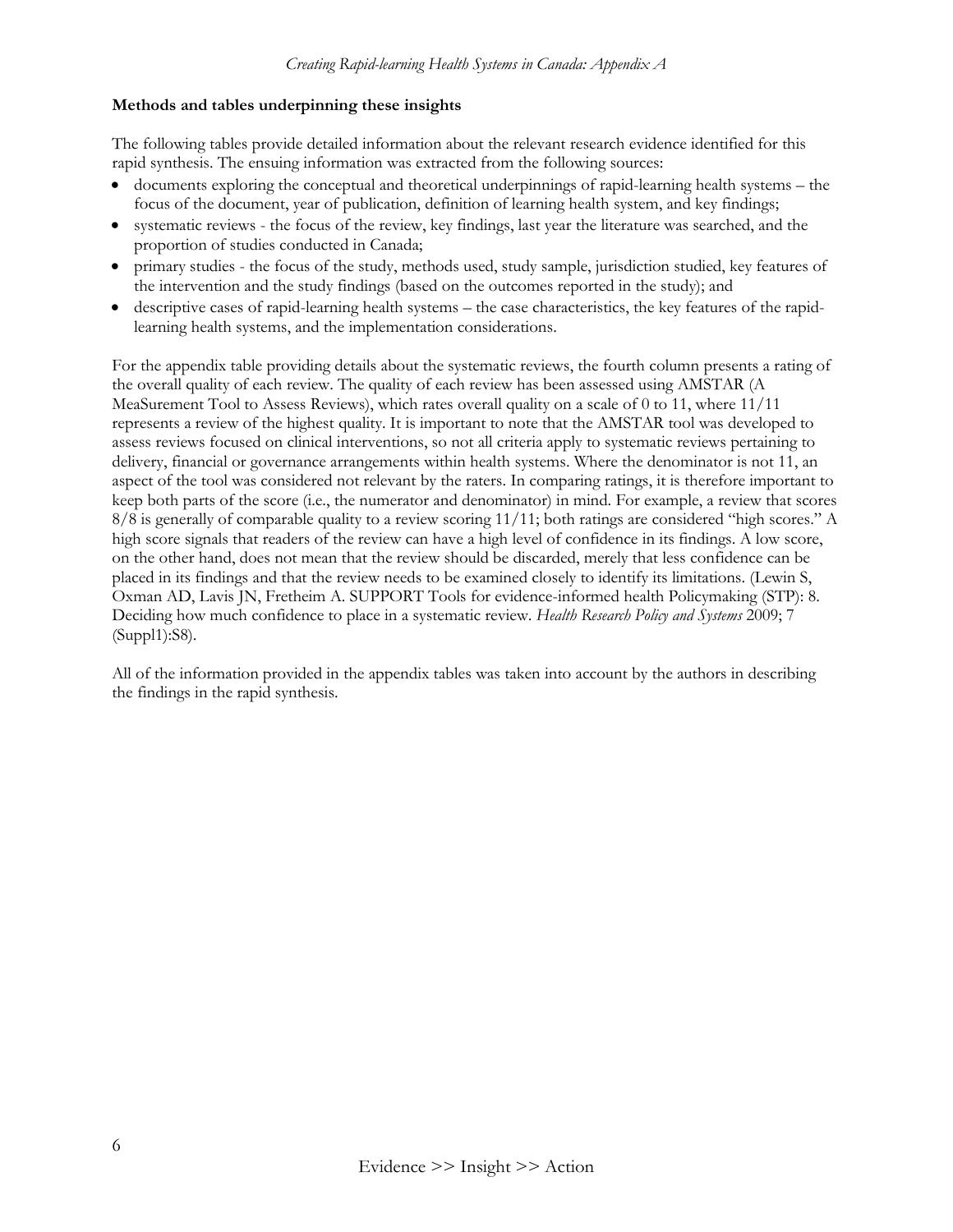|  |  | Table 1: Summary of findings from documents exploring the conceptual and theoretical underpinnings of rapid-learning health systems |  |
|--|--|-------------------------------------------------------------------------------------------------------------------------------------|--|
|  |  |                                                                                                                                     |  |

| Focus of document                                                                                                                                                                                             | Year of<br>publication | Definition of learning health system                                                                                                                                                                                                                                                                                                                                                                                                                                                                                                                                                             | <b>Key findings</b>                                                                                                                                                                                                                                                                                                                                                                                                                                                                                                                                                                                                                                                                                                                                                                                                                 |
|---------------------------------------------------------------------------------------------------------------------------------------------------------------------------------------------------------------|------------------------|--------------------------------------------------------------------------------------------------------------------------------------------------------------------------------------------------------------------------------------------------------------------------------------------------------------------------------------------------------------------------------------------------------------------------------------------------------------------------------------------------------------------------------------------------------------------------------------------------|-------------------------------------------------------------------------------------------------------------------------------------------------------------------------------------------------------------------------------------------------------------------------------------------------------------------------------------------------------------------------------------------------------------------------------------------------------------------------------------------------------------------------------------------------------------------------------------------------------------------------------------------------------------------------------------------------------------------------------------------------------------------------------------------------------------------------------------|
| Examining the<br>LADDERS paradigm for<br>planning, implementing,<br>and evaluating sustainable<br>change in learning health<br>systems (24)                                                                   | 2018                   | None identified (although the author refers to the work of the<br>Institute of Medicine)                                                                                                                                                                                                                                                                                                                                                                                                                                                                                                         | Drawing from the implementation sciences, the author proposes the LADDERS<br>paradigm for planning, implementing and evaluating sustainable change in learning<br>health systems. The acronym stands for: Leadership, Alignment, Data,<br>Demonstration, Evaluation, Replication, and Sustainability. This paradigm is a<br>synthesis of those elements regularly cited by health-system leaders implementing<br>successful transformational changes.                                                                                                                                                                                                                                                                                                                                                                               |
| Exploring a continuum<br>model for distinguishing<br>various levels of<br>community engagement in<br>learning health systems<br>(25)                                                                          | 2018                   | A learning health system is "designed to generate and apply<br>the best evidence for the collaborative health care choices of<br>each patient and provider; to drive the process of discovery as<br>a natural outgrowth of patient care; and to ensure innovation,<br>quality, safety, and value in health care."                                                                                                                                                                                                                                                                                | Integrating a team-based culture of engagement in the learning health system is<br>critical. The authors formulated seven recommendations: "1) explore ways to<br>intentionally integrate the community voice when defining and establishing a<br>learning health system; 2) utilize the concept of community engagement as a<br>continuum; 3) identify ways to include the patient or the community at every<br>possible level; 4) inform and advise a patient of their options and opportunities; 5)<br>provide education and information about the health record and response; 6) be open<br>to challenging feedback that may inform the process; identify ways to include the<br>feedback in the ongoing continuous quality improvement process; 7) maintain high-<br>quality engagement throughout the learning health cycle." |
| Describing the framework<br>and progression of a<br>national learning health<br>system, as well as the<br>advantages of and<br>challenges to public-health<br>involvement in a learning<br>health system (26) | 2015                   | A learning health system is defined as "a platform that seeks<br>to leverage health data to allow evidence-based real-time<br>analysis of data for a broad range of uses, including primary<br>care decision making, public health activities, consumer<br>education, and academic research."                                                                                                                                                                                                                                                                                                    | The article highlights 10 core values of learning health systems: 1) person-focused; 2)<br>privacy; 3) inclusiveness; 4) transparency; 5) accessibility; 6) adaptability; 7)<br>governance; 8) cooperative and participatory leadership; 9) scientific integrity; and<br>$10$ ) value.                                                                                                                                                                                                                                                                                                                                                                                                                                                                                                                                              |
| Examining how learning<br>health systems can learn<br>and 'forget', (or<br>programmatically<br>decommission, obsolete<br>practices) (27)                                                                      | 2017                   | The author suggests the need for the definition of learning<br>health system to evolve (from definition 1 to definition 2).<br>Definition 1: "A system with explicit systemic learning<br>$\bullet$<br>mechanisms characterized by the use of information to<br>generalize lessons within the system."<br>Definition 2: "A system with explicit systemic learning<br>and decommissioning mechanisms characterized by the<br>use of information to both generalize lessons from<br>within the system and maintain efficient system function<br>through controlled decommissioning or forgetting." | The author argues that learning health systems need to find ways to remember<br>processes that shape quality and safety (using data that often resides beyond<br>electronic health records), but also need to 'forget' (or programmatically<br>decommission) obsolete practices.                                                                                                                                                                                                                                                                                                                                                                                                                                                                                                                                                    |
| Examining the path to<br>continuously learning<br>health care in America<br>(28)                                                                                                                              | 2013                   | A learning health system is defined as "one in which science,<br>informatics, incentives, and culture are aligned for continuous<br>improvement and innovation, with best practices seamlessly<br>embedded in the care process, patients and families active<br>participants in all elements, and new knowledge captured as an<br>integral by-product of the care experience."                                                                                                                                                                                                                   | A continuously learning health system has the following characteristics:<br>Science and Informatics<br>$\bullet$<br>real-time access to knowledge<br>$\circ$<br>digital capture<br>$\circ$<br>Patient-Clinician Partnerships<br>$\bullet$<br>engaged, empowered patients<br>$\circ$                                                                                                                                                                                                                                                                                                                                                                                                                                                                                                                                                 |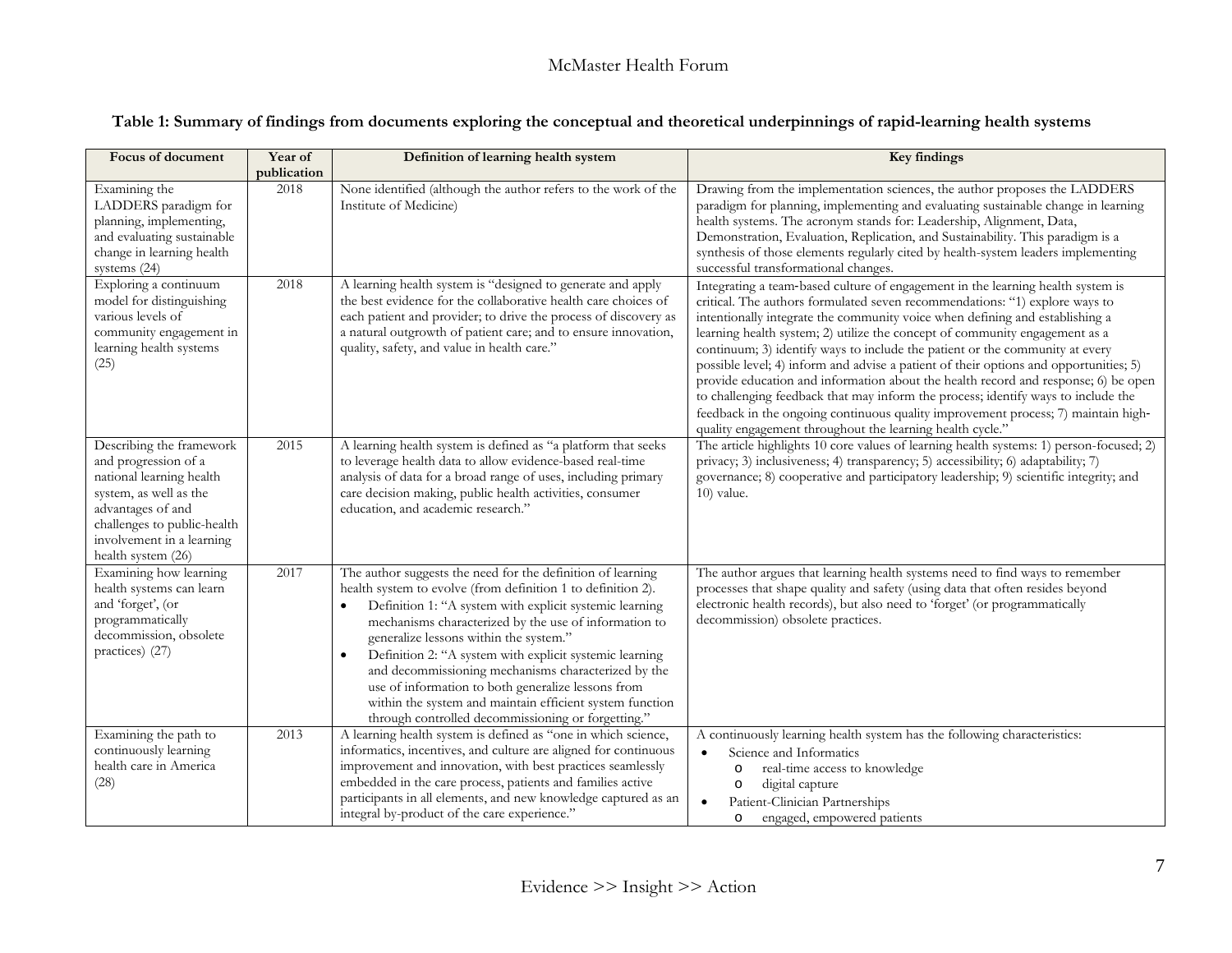| Focus of document         | Year of     | Definition of learning health system                            | Key findings                                                                                                                                  |
|---------------------------|-------------|-----------------------------------------------------------------|-----------------------------------------------------------------------------------------------------------------------------------------------|
|                           | publication |                                                                 |                                                                                                                                               |
|                           |             |                                                                 | Incentives<br>$\bullet$<br>incentives aligned for value                                                                                       |
|                           |             |                                                                 | $\circ$<br>full transparency<br>$\circ$                                                                                                       |
|                           |             |                                                                 | Continuous Learning Culture<br>$\bullet$                                                                                                      |
|                           |             |                                                                 | leadership-instilled culture of learning<br>$\circ$                                                                                           |
|                           |             |                                                                 | supportive system competencies<br>$\circ$                                                                                                     |
|                           |             |                                                                 |                                                                                                                                               |
|                           |             |                                                                 | The report highlights 10 recommendations to implement a continuously learning                                                                 |
|                           |             |                                                                 | health system                                                                                                                                 |
|                           |             |                                                                 | <b>Foundational Elements</b>                                                                                                                  |
|                           |             |                                                                 | The digital infrastructure: Need to improve the capacity to capture clinical,                                                                 |
|                           |             |                                                                 | care-delivery process, and financial data for better care, system improvement,                                                                |
|                           |             |                                                                 | and the generation of new knowledge.                                                                                                          |
|                           |             |                                                                 | The data utility: Need to streamline and revise research regulations to improve<br>$\bullet$                                                  |
|                           |             |                                                                 | care, promote the capture of clinical data, and generate knowledge.<br>Care Improvement Targets                                               |
|                           |             |                                                                 | Clinical decision support: Need to accelerate integration of the best clinical                                                                |
|                           |             |                                                                 | knowledge into care decisions.                                                                                                                |
|                           |             |                                                                 | Patient-centered care: Need to involve patients and families in decisions<br>$\bullet$                                                        |
|                           |             |                                                                 | regarding health and health care, tailored to fit their preferences.                                                                          |
|                           |             |                                                                 | Community links: Need to promote community-clinical partnerships and                                                                          |
|                           |             |                                                                 | services aimed at managing and improving health at the community level.                                                                       |
|                           |             |                                                                 | Care continuity: Need to improve coordination and communication within                                                                        |
|                           |             |                                                                 | and across organizations.                                                                                                                     |
|                           |             |                                                                 | Optimized operations: Need to continuously improve healthcare operations to                                                                   |
|                           |             |                                                                 | reduce waste, streamline care delivery, and focus on activities that improve                                                                  |
|                           |             |                                                                 | patient health.                                                                                                                               |
|                           |             |                                                                 | Supportive Policy Environment                                                                                                                 |
|                           |             |                                                                 | Financial incentives: Need to structure payment to reward continuous learning<br>and improvement in the provision of best care at lower cost. |
|                           |             |                                                                 | Performance transparency: Need to increase transparency on healthcare                                                                         |
|                           |             |                                                                 | system performance.                                                                                                                           |
|                           |             |                                                                 | Broad leadership: Need to expand commitment to the goals of a continuously<br>$\bullet$                                                       |
|                           |             |                                                                 | learning healthcare system.                                                                                                                   |
| Examining the progress    | 2014        | A rapid-learning health system "learns as quickly as possible   | There are key barriers to the implementation of a rapid-learning health system,                                                               |
| toward building a rapid-  |             | about the best treatment for each patient - and delivers it. It | including: the concept being too ambitious for America's pluralistic health system;                                                           |
| learning health system in |             | makes optimal use of information technology and electronic      | advancing biomedical science is going to prove more difficult than expected (even                                                             |
| the United States (29)    |             | health record (EHR) capabilities and new databases with tens    | with massive new databases, learning networks, and analytic tools); and capacity                                                              |
|                           |             | of millions of patients' records. A rapid-learning system       | constraints (e.g., in software capabilities or the number of data scientists able to                                                          |
|                           |             | enables and speeds up all elements in the knowledge             | analyze massive datasets).                                                                                                                    |
|                           |             | production and adoption process: discovery science, new         |                                                                                                                                               |
|                           |             | drugs development, testing and approval, comparative            |                                                                                                                                               |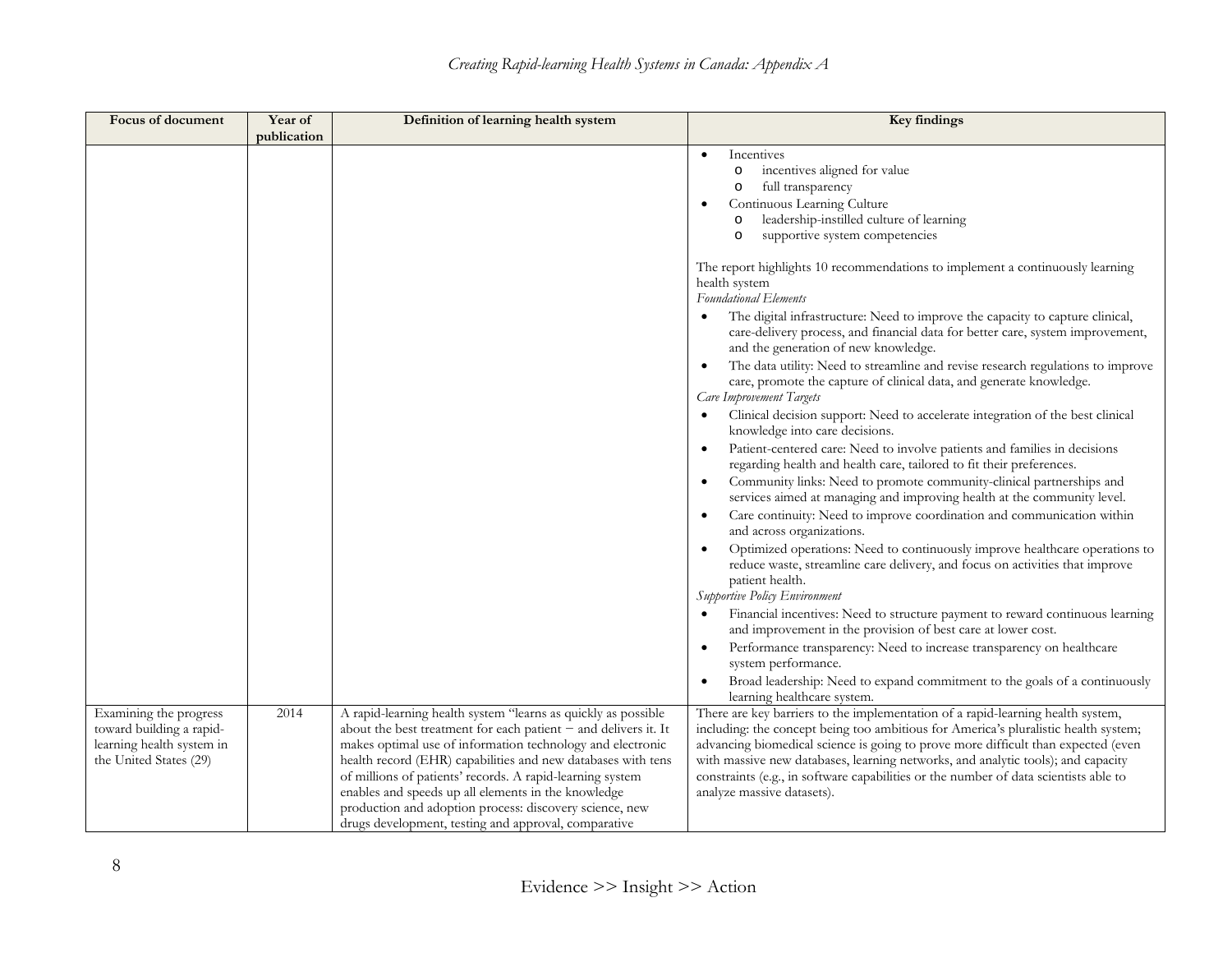| Focus of document                                                                                                                                   | Year of<br>publication | Definition of learning health system                                                                                                                                                                                                                                                                                                                       | <b>Key findings</b>                                                                                                                                                                                                                                                                                                                                                                                                                                                                                                                                                                                                                                                                                                                                                                                                                                                                                                                                              |
|-----------------------------------------------------------------------------------------------------------------------------------------------------|------------------------|------------------------------------------------------------------------------------------------------------------------------------------------------------------------------------------------------------------------------------------------------------------------------------------------------------------------------------------------------------|------------------------------------------------------------------------------------------------------------------------------------------------------------------------------------------------------------------------------------------------------------------------------------------------------------------------------------------------------------------------------------------------------------------------------------------------------------------------------------------------------------------------------------------------------------------------------------------------------------------------------------------------------------------------------------------------------------------------------------------------------------------------------------------------------------------------------------------------------------------------------------------------------------------------------------------------------------------|
|                                                                                                                                                     |                        | effectiveness research, physician and patient decision support,<br>and incentives for best practices. A rapid-learning system<br>builds learning networks, delivery systems, and professional<br>societies that use EHRs and computerized databases to assess<br>performance, adopt best practices, assess results, and feedback<br>these lessons."        |                                                                                                                                                                                                                                                                                                                                                                                                                                                                                                                                                                                                                                                                                                                                                                                                                                                                                                                                                                  |
| Describing an ethics<br>framework for a learning<br>healthcare system (30)                                                                          | 2013                   | A learning health system is a system "in which knowledge<br>generation is so embedded into the core of the practice of<br>medicine that it is a natural outgrowth and product of the<br>healthcare delivery process and leads to continual<br>improvement in care."                                                                                        | The proposed ethics framework consists of seven obligations: 1) to respect the<br>rights and dignity of patients; 2) to respect the clinical judgment of clinicians; 3) to<br>provide optimal care to each patient; 4) to avoid imposing nonclinical risks and<br>burdens on patients; 5) to reduce health inequalities among populations; 6) to<br>conduct responsible activities that foster learning from clinical care and clinical<br>information; and 7) to contribute to the common purpose of improving the quality<br>and value of clinical care and healthcare systems.                                                                                                                                                                                                                                                                                                                                                                                |
| Examining how to<br>conceptualize and create a<br>global learning health<br>system (31)                                                             | 2013                   | Uses the Institute of Medicine's definition of a learning health<br>system: "one in which progress in science, informatics, and<br>care culture align to generate new knowledge as an ongoing,<br>natural by-product of the care experience, and seamlessly<br>refine and deliver best practices for continuous improvement<br>in health and health care." | To achieve this vision of a modern learning health system giving best care for<br>citizens, a number of actions are needed:<br>embrace the learning health system concept as a core philosophy;<br>$\bullet$<br>alter the rhetoric from 'secondary use' to 'co-use';<br>$\bullet$<br>establish explicit governance, privacy and consent protocols, and a robust<br>$\bullet$<br>oversight mechanism with effective potential sanctions that makes possible a<br>functioning system;<br>establish a norm of reciprocity;<br>$\bullet$<br>learn from and about the learning process;<br>invest in systematic analysis of learning organization national or population-<br>level data;<br>recognize the value of the minimal additional costs in making learning system<br>data available; and<br>recognize the importance of enterprise-wide activity.<br>$\bullet$                                                                                                |
| Identifying the<br>fundamental scientific and<br>engineering research<br>challenges to achieving a<br>national-scale learning<br>health system (32) | 2015                   | Uses the Institute of Medicine's definition of a learning health<br>system: "one in which progress in science, informatics, and<br>care culture align to generate new knowledge as an ongoing,<br>natural by-product of the care experience, and seamlessly<br>refine and deliver best practices for continuous improvement<br>in health and health care." | The article highlights the following system-level requirements that a high-<br>functioning learning health system must satisfy:<br>A learning health system trusted and valued by all stakeholders<br>1.<br>defining, measuring, and tracking confidence and trust<br>$\bullet$<br>building confidence and trust in the data inputs<br>$\bullet$<br>building confidence and trust in the process<br>generating value while building confidence and trust in the outputs<br>building confidence and trust in the system as a whole<br>An economically sustainable and governable learning health system<br>2.<br>private sector incentives and markets<br>$\bullet$<br>the role of the public sector in the learning health system<br>conceptualizing value in the context of the learning health system<br>the learning health system and the healthcare/health system as a whole<br>An adaptable, self-improving, stable, certifiable, and responsive LHS<br>3. |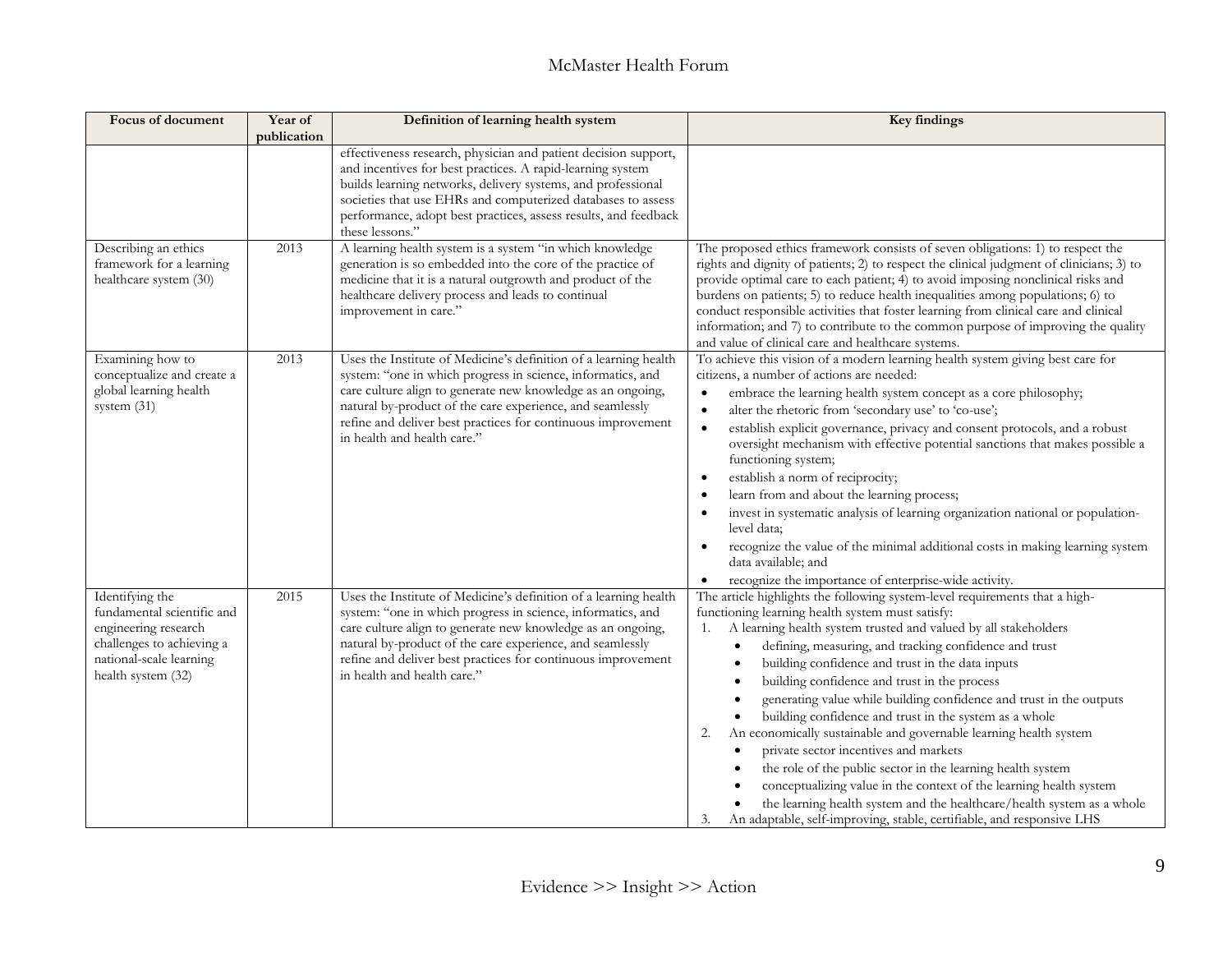| Focus of document                                                                                                                                                                               | Year of<br>publication | Definition of learning health system                                                                                                                                                                                                                                                                                                                                                                 | Key findings                                                                                                                                                                                                                                                                                                                                                                                                                                                                                                                                                                                                                                                                                                                                                                                                                                                                                                                                                                                                                                                                                     |
|-------------------------------------------------------------------------------------------------------------------------------------------------------------------------------------------------|------------------------|------------------------------------------------------------------------------------------------------------------------------------------------------------------------------------------------------------------------------------------------------------------------------------------------------------------------------------------------------------------------------------------------------|--------------------------------------------------------------------------------------------------------------------------------------------------------------------------------------------------------------------------------------------------------------------------------------------------------------------------------------------------------------------------------------------------------------------------------------------------------------------------------------------------------------------------------------------------------------------------------------------------------------------------------------------------------------------------------------------------------------------------------------------------------------------------------------------------------------------------------------------------------------------------------------------------------------------------------------------------------------------------------------------------------------------------------------------------------------------------------------------------|
|                                                                                                                                                                                                 |                        |                                                                                                                                                                                                                                                                                                                                                                                                      | an adaptable learning health system<br>$\bullet$<br>a self-improving learning health system (that builds trust in the system)<br>a certifiable learning health system<br>a stable learning health system (through trust and confidence)<br>a responsive learning health system<br>A learning health system capable of engendering a virtuous cycle of health<br>4.<br>improvement<br>rapidly creating knowledge that engenders learning<br>communication within the learning health system: What mechanisms<br>will enable communication of methods used and results obtained, in<br>actionable forms, to all stakeholders with interest in the results?<br>building a smart system: How can the learning health system become<br>smart enough?<br>learning about learning, research about research<br>key questions specific to health improvement                                                                                                                                                                                                                                              |
| Examining the<br>fundamental properties of<br>a highly participatory<br>rapid learning system (33)                                                                                              | 2010                   | A federated national learning system in which "data remain in<br>place until they are needed elsewhere for a particular purpose.<br>Predicated on a policy framework that ensures public trust in<br>the process, organizations that are members of a learning<br>system are eligible to place queries to all other members who<br>would then provide relevant information to address the<br>query." | Achieving this vision "will require mutually reinforcing technologies, standards, and<br>policies created in specific anticipation of nationwide implementation. The national<br>program to achieve EHR meaningful use will contribute many but not all of these."                                                                                                                                                                                                                                                                                                                                                                                                                                                                                                                                                                                                                                                                                                                                                                                                                               |
| Describing an evolving<br>learning health system at<br>Group Health<br>Cooperative, the six<br>phases characterizing its<br>approach, and examples<br>of organization-wide<br>applications (34) | 2012                   | A rapid-learning health system "leverages recent<br>developments in health information technology and a growing<br>health data infrastructure to access and apply evidence in real<br>time, while simultaneously drawing knowledge from real-<br>world care-delivery processes to promote innovation and<br>health system change on the basis of rigorous research."                                 | The conceptual foundation of the rapid-learning health system has both human and<br>technological aspects. The six phases of the rapid-learning health system are:<br>internal and external scan (i.e., identify problems and potentially innovative<br>$\bullet$<br>solutions);<br>design (i.e., design care and evaluation based on evidence generated here and<br>$\bullet$<br>elsewhere);<br>implement (i.e., apply the plan in pilot and control settings);<br>$\bullet$<br>evaluate (i.e., collect data and analyze results to show what does and does not<br>work);<br>adjust (i.e., use evidence to influence continual improvement); and<br>disseminate (i.e., share results to improve care).<br>The rapid-learning health system model "promotes bidirectional discovery and an<br>open mind at the system level, resulting in willingness to make changes on the basis<br>of evidence that is both scientifically sound and practice-based. Rapid learning must<br>be valued as a health system property to realize its full potential for knowledge<br>generation and application." |
| Identifying and reflecting<br>on current strategies and                                                                                                                                         | 2011                   | A transformative, patient-centred learning health system is "a<br>system designed to generate and apply the best evidence for                                                                                                                                                                                                                                                                        | Ten common themes emerged about the importance of a patient-focused culture in<br>the content, structure and functioning of a patient-centred, learning health system:                                                                                                                                                                                                                                                                                                                                                                                                                                                                                                                                                                                                                                                                                                                                                                                                                                                                                                                           |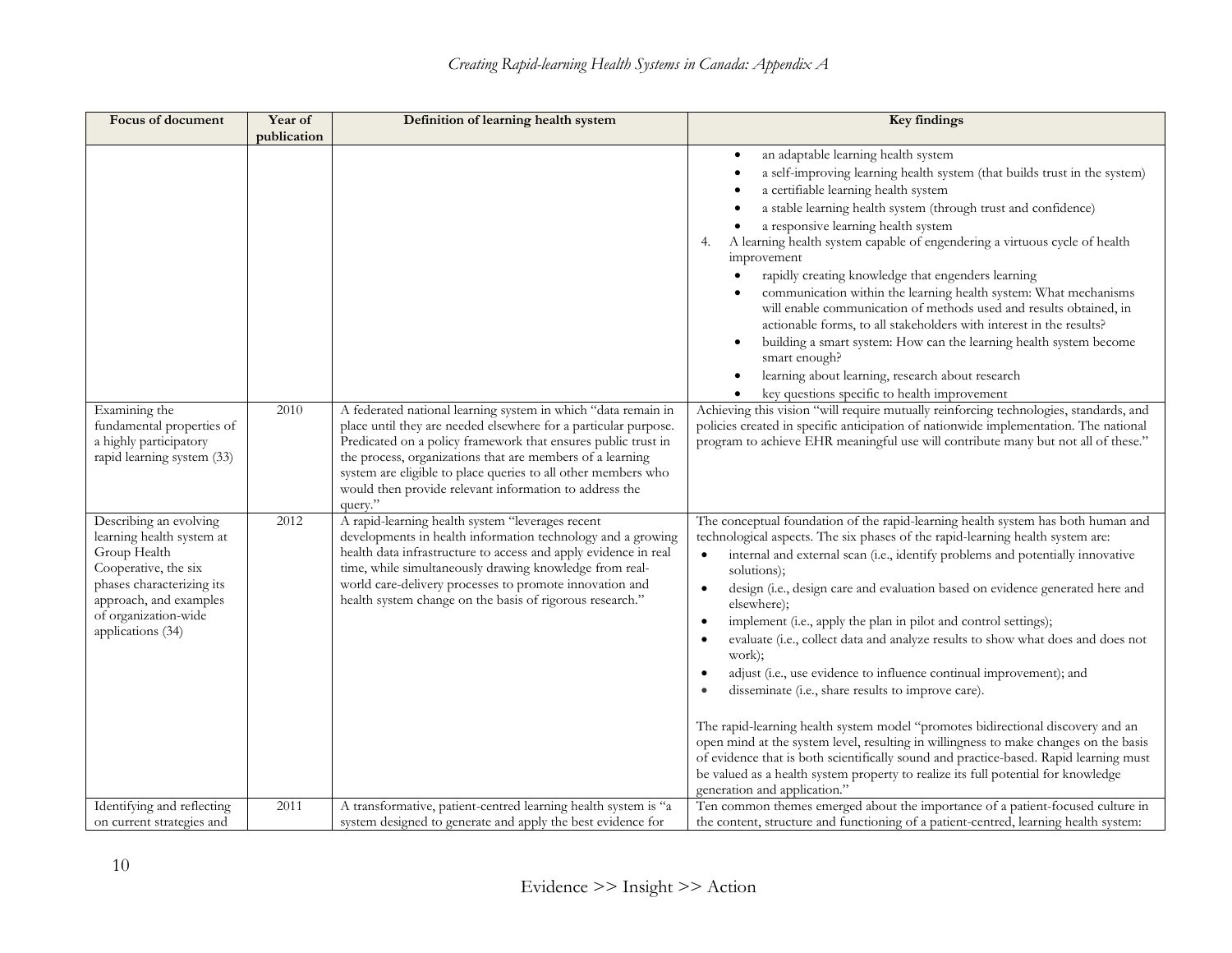| Focus of document                                                                                                                      | Year of     | Definition of learning health system                                                                                                                                                                                                                | <b>Key findings</b>                                                                                                                                                                                                                                                                                                                                                                                                                                                                                                                                                                                                                                                                                                                                                                                                                                                                                                                                                                                                                                                                                                                                                                                                                                                                                                                                                 |
|----------------------------------------------------------------------------------------------------------------------------------------|-------------|-----------------------------------------------------------------------------------------------------------------------------------------------------------------------------------------------------------------------------------------------------|---------------------------------------------------------------------------------------------------------------------------------------------------------------------------------------------------------------------------------------------------------------------------------------------------------------------------------------------------------------------------------------------------------------------------------------------------------------------------------------------------------------------------------------------------------------------------------------------------------------------------------------------------------------------------------------------------------------------------------------------------------------------------------------------------------------------------------------------------------------------------------------------------------------------------------------------------------------------------------------------------------------------------------------------------------------------------------------------------------------------------------------------------------------------------------------------------------------------------------------------------------------------------------------------------------------------------------------------------------------------|
| programs advancing<br>public understanding of a<br>transformative, patient-<br>centred learning health<br>system (35)                  | publication | care; provide evidence discovery as a natural outgrowth of<br>patient care; and strive for innovation, quality, safety, and<br>value in health care."                                                                                               | Listening: Each patient-clinician interaction starts with uninterrupted attention<br>$\bullet$<br>to the patient's voice on issues, perspectives, goals and preferences.<br>Participatory: Health outcomes improve when patients are engaged in their<br>$\bullet$<br>own care.<br>Reliable: All patients should expect proven best practice as the starting point<br>$\bullet$<br>in their care.<br>Personalized: With proven best practice as the starting point, science-based<br>tailoring is informed by personal biological traits, circumstances and<br>preferences.<br>Seamless: Care delivered by multiple providers in multiple settings should be<br>fully integrated and seamless.<br>Efficient: Patients, their families and clinicians should expect care to be<br>appropriate to the need, available resource and time required.<br>Accountable: All relevant aspects of the clinical experience, including patient<br>perspectives, should be captured and routinely assessed against expectations.<br>Transparent: Information on the outcomes of care - both effectiveness and<br>efficiency - should be readily accessible and understandable to patients and<br>their families.<br>Trustworthy: Patients should expect a strong and secure foundation of trust<br>on all dimensions - safety, quality, security, efficiency, accountability and |
| Exploring strategies for<br>accelerating the<br>development of the digital<br>infrastructure for the<br>learning health system<br>(36) | 2011        | A learning health system is "a system designed to generate and<br>apply the best evidence for care; provide evidence discovery as<br>a natural outgrowth of patient care; and strive for innovation,<br>quality, safety, and value in health care." | equity.<br>Learning: The patient is an active contributor to and supporter of the learning<br>$\bullet$<br>process.<br>Ten common themes and principles emerged:<br>build a shared learning environment<br>engage health and healthcare, population and patient<br>$\bullet$<br>leverage existing programs and policies<br>$\bullet$<br>embed services and research in a continuous learning loop<br>$\bullet$<br>anchor in an ultra-large-scale systems approach<br>$\bullet$<br>emphasize decentralization and specifications parsimony<br>$\epsilon$<br>keep use barriers low and complexity incremental<br>$\bullet$<br>foster a socio-technical perspective, focused on the population<br>weave a strong and secure trust fabric among stakeholders<br>provide continuous evaluation and improvement<br>$\bullet$                                                                                                                                                                                                                                                                                                                                                                                                                                                                                                                                              |
| Identifying promising<br>areas for application of<br>engineering principles to<br>the design of a learning<br>healthcare system (37)   | 2011        | A learning health system is "a system designed to generate and<br>apply the best evidence for care; provide evidence discovery as<br>a natural outgrowth of patient care; and strive for innovation,<br>quality, safety, and value in health care." | Eleven common themes emerged:<br>the system's processes must be centered on the right target $-$ the patient<br>system excellence is created by the reliable delivery of established best practice<br>$\bullet$<br>complexity compels reasoned allowance for tailored adjustments<br>$\bullet$<br>learning is a non-linear process<br>emphasize interdependence and tend to the process interfaces                                                                                                                                                                                                                                                                                                                                                                                                                                                                                                                                                                                                                                                                                                                                                                                                                                                                                                                                                                  |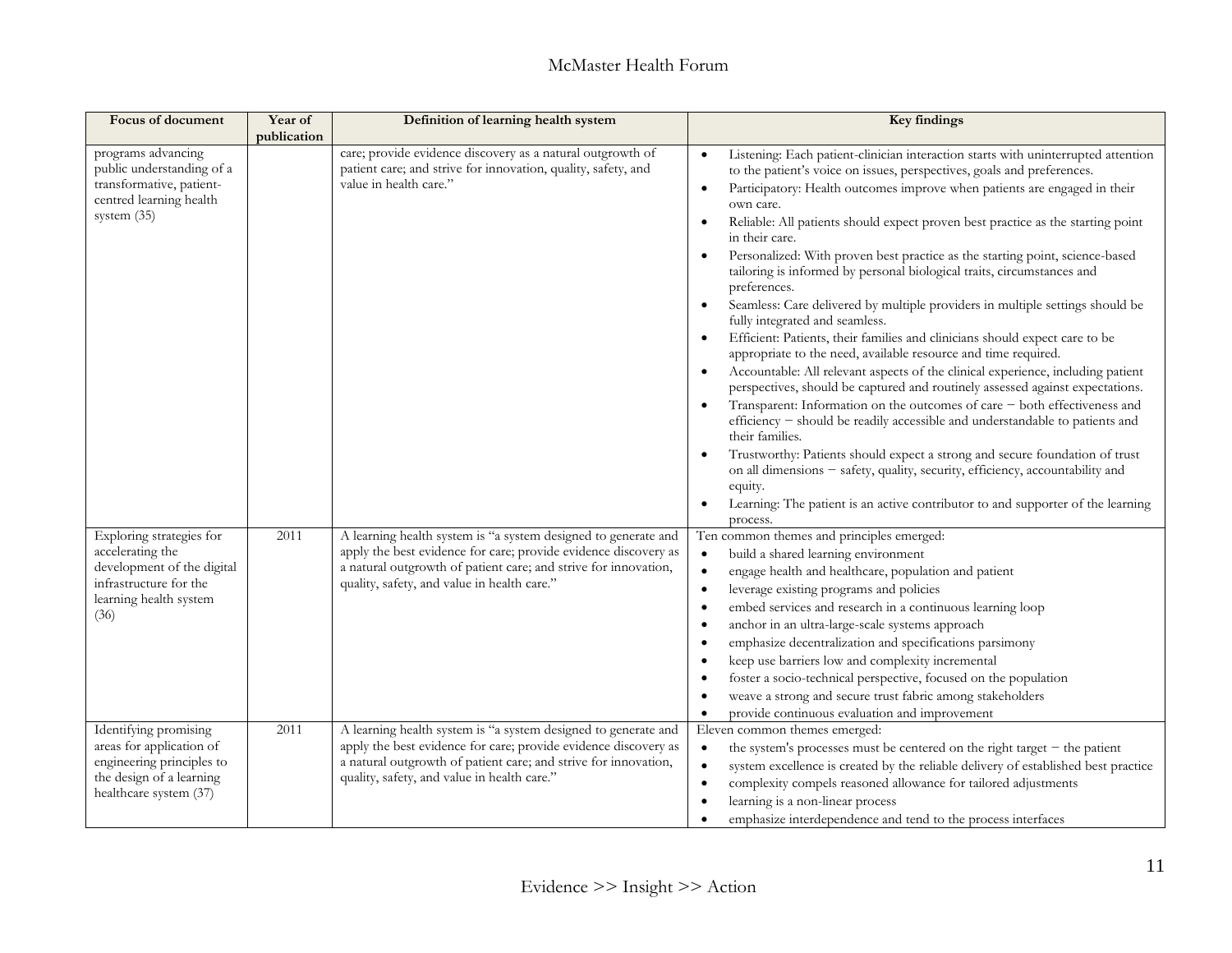| Focus of document                                                                                                                       | Year of     | Definition of learning health system                                                                                                                                                                                                                                                                                                                                      | <b>Key findings</b>                                                                                                                                                                                                                                                                                                                                                                                                                                                                                                                                                                                                                                                                                                                                                                                                                                                                     |
|-----------------------------------------------------------------------------------------------------------------------------------------|-------------|---------------------------------------------------------------------------------------------------------------------------------------------------------------------------------------------------------------------------------------------------------------------------------------------------------------------------------------------------------------------------|-----------------------------------------------------------------------------------------------------------------------------------------------------------------------------------------------------------------------------------------------------------------------------------------------------------------------------------------------------------------------------------------------------------------------------------------------------------------------------------------------------------------------------------------------------------------------------------------------------------------------------------------------------------------------------------------------------------------------------------------------------------------------------------------------------------------------------------------------------------------------------------------|
|                                                                                                                                         | publication |                                                                                                                                                                                                                                                                                                                                                                           |                                                                                                                                                                                                                                                                                                                                                                                                                                                                                                                                                                                                                                                                                                                                                                                                                                                                                         |
|                                                                                                                                         |             |                                                                                                                                                                                                                                                                                                                                                                           | teamwork and cross-checks trump command and control<br>$\bullet$<br>performance, transparency and feedback serve as the engine for improvement<br>$\bullet$<br>expect errors in the performance of individuals, but perfection in the<br>$\bullet$<br>performance of systems<br>align rewards on key elements of continuous improvement<br>education and research can facilitate understanding and partnerships between<br>$\bullet$<br>engineering and the health professions<br>foster a leadership culture, language and style that reinforce teamwork and<br>$\bullet$<br>results                                                                                                                                                                                                                                                                                                   |
| Examining issues<br>important for improving<br>the development and<br>application of evidence in<br>healthcare decision-<br>making (38) | 2007        | A learning healthcare system "is designed to generate and<br>apply the best evidence for the collaborative healthcare<br>choices of each patient and provider; to drive the process of<br>discovery as a natural outgrowth of patient care; and to ensure<br>innovation, quality, safety, and value in health care."                                                      | Among the most pressing needs to achieve the learning healthcare system are:<br>adaptation to the pace of change<br>$\bullet$<br>stronger synchrony of efforts<br>$\bullet$<br>culture of shared responsibility<br>$\bullet$<br>new clinical research paradigm<br>$\bullet$<br>clinical-decision support systems<br>$\bullet$<br>universal electronic health records<br>$\bullet$<br>tools for database linkage, mining and use<br>$\bullet$<br>notion of clinical data as a public good<br>$\bullet$<br>incentives aligned for practice-based evidence<br>$\bullet$<br>public engagement<br>trusted scientific broker<br>leadership<br>$\bullet$                                                                                                                                                                                                                                       |
| Describing an<br>architectural framework to<br>guide the development<br>and implementation of<br>learning health systems<br>(39)        | 2017        | Uses a 2006 definition of the Institute of Medicine: a learning<br>health system is a system in which "science, informatics,<br>incentives, and culture are aligned for continuous<br>improvement and innovation, with best practices seamlessly<br>embedded in the delivery process and new knowledge<br>captured as an integral by-product of the delivery experience." | The authors propose the use of architectural frameworks to develop learning health<br>systems which would adhere to a recognized vision while being adapted to their<br>specific organizational context. An architectural framework is a high-level<br>description of an organization as a system (including structures and components,<br>inter-relationships among these, and guiding principles).<br>Learning health systems are generally described and compared based on:<br>their focus (domain-specific vs multi-domains); and<br>$\bullet$<br>their scale (single health organizations versus multi-organizations/regional<br>versus national)<br>The proposed architectural framework for learning health systems includes five<br>dimensions:<br>goal dimension;<br>$\bullet$<br>scientific dimension;<br>social dimension;<br>technical dimension; and<br>ethical dimension. |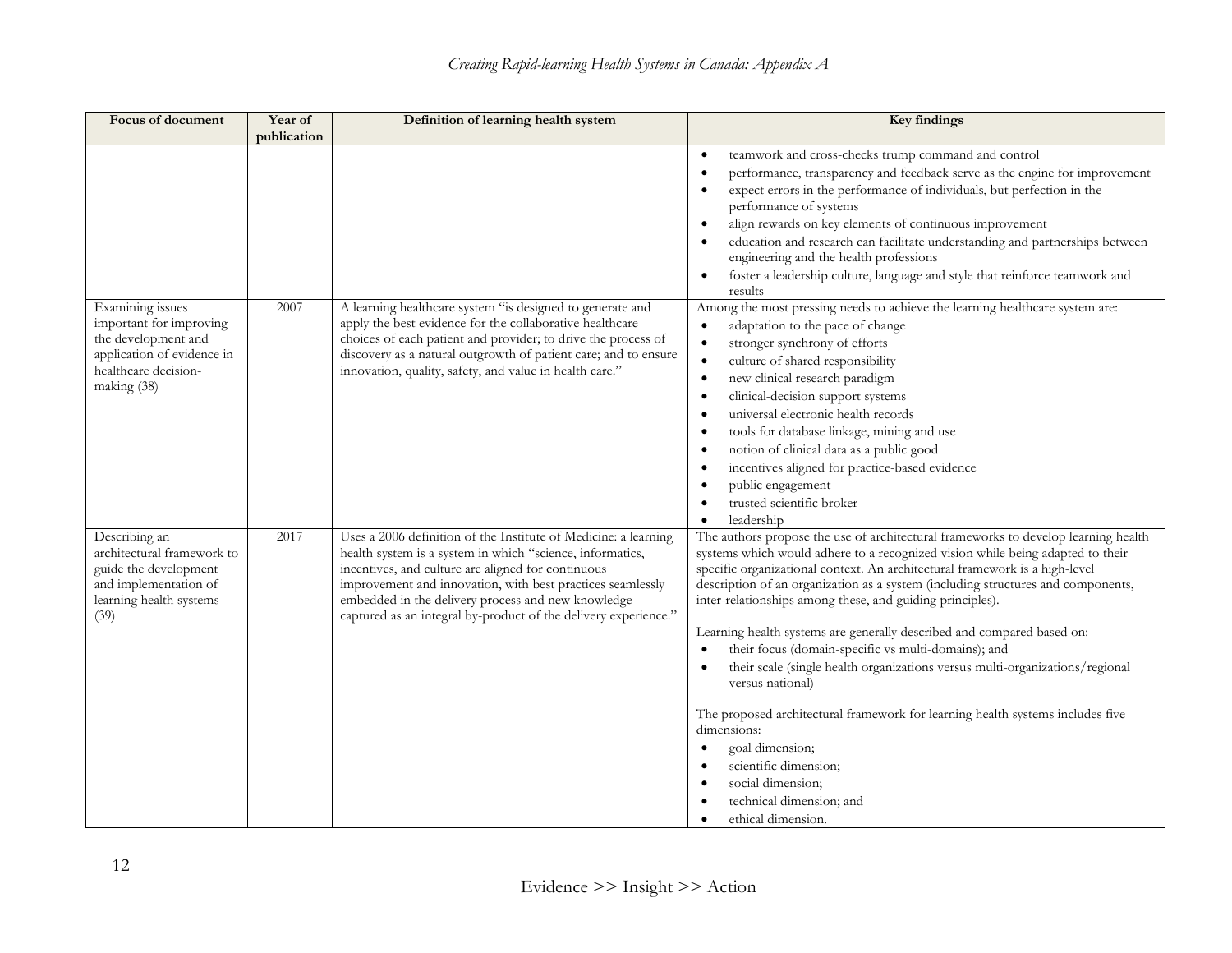| <b>Focus of document</b>                                                                                | Year of     | Definition of learning health system | <b>Key findings</b>                                                                                                                                                                                                                                                                                                                                                                                                                                                                                                                                                                                                                                                                                                                                                                                                                                                                                                                                                                                                                            |
|---------------------------------------------------------------------------------------------------------|-------------|--------------------------------------|------------------------------------------------------------------------------------------------------------------------------------------------------------------------------------------------------------------------------------------------------------------------------------------------------------------------------------------------------------------------------------------------------------------------------------------------------------------------------------------------------------------------------------------------------------------------------------------------------------------------------------------------------------------------------------------------------------------------------------------------------------------------------------------------------------------------------------------------------------------------------------------------------------------------------------------------------------------------------------------------------------------------------------------------|
|                                                                                                         | publication |                                      |                                                                                                                                                                                                                                                                                                                                                                                                                                                                                                                                                                                                                                                                                                                                                                                                                                                                                                                                                                                                                                                |
|                                                                                                         |             |                                      | The proposed framework also highlights six decision layers that model these<br>dimensions:<br>the performance layer (identifying the goals pursued by a learning health<br>system, as well as measures to track the achievement of these goals);<br>the scientific layer (identifying the learning activities that will be undertaken in<br>a given learning health system, such as quality improvement or comparative-<br>effectiveness research);<br>the organizational layer (capturing the chosen governance model and<br>associated responsibilities);<br>the data layer (providing a common way to describe and share data across<br>organizational boundaries);<br>the information technology layer (enabling a standardized manner of<br>categorizing information and communication-technology assets, whether<br>software, hardware or network related); and<br>the ethics and security layer (capturing the ethical and privacy dimensions of<br>health data collection and use as they relate to security controls and<br>measures) |
| Examining activities that<br>are necessary for<br>developing a rapid-<br>learning health system<br>(40) | 2007        | Not reported in detail               | Four considerations are important for establishing learning health systems:<br>recognize that the patient is paramount;<br>trust is essential;<br>agreeing to agree on some things is elemental; and<br>learn what we can about the risks of findings that come from studies other<br>than the randomized clinical trial.                                                                                                                                                                                                                                                                                                                                                                                                                                                                                                                                                                                                                                                                                                                      |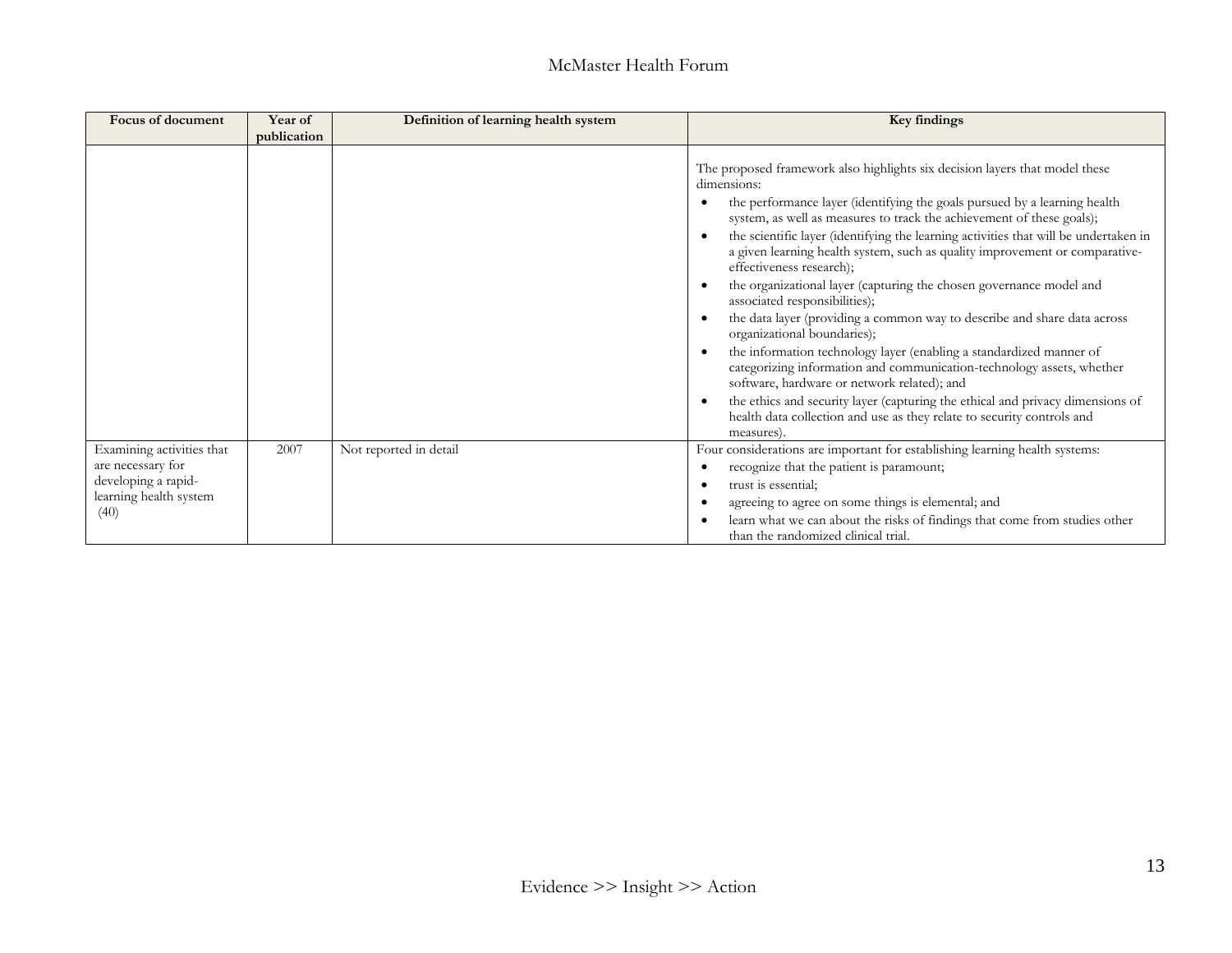| Table 2: Summary of findings from systematic reviews about rapid-learning health systems |  |  |  |
|------------------------------------------------------------------------------------------|--|--|--|
|                                                                                          |  |  |  |

| Type of review                                     | Focus of systematic review                                                                                                                                  | <b>Key findings</b>                                                                                                                                                                                                                                                                                                                                                                                                                                                                                                                                                                                                                                                                                                                                                                                                                                                                                                                                                                                                                                                                                                                                                                                                                                                                                                                                                                                                                                                                                                                                                                                                                                                                                                                                                                                                                                                                                                                                                                                                                                                                                                                                                              | Year of last<br>search/<br>publication | <b>AMSTAR</b><br>(quality) rating                       | Proportion<br>of studies<br>that were |
|----------------------------------------------------|-------------------------------------------------------------------------------------------------------------------------------------------------------------|----------------------------------------------------------------------------------------------------------------------------------------------------------------------------------------------------------------------------------------------------------------------------------------------------------------------------------------------------------------------------------------------------------------------------------------------------------------------------------------------------------------------------------------------------------------------------------------------------------------------------------------------------------------------------------------------------------------------------------------------------------------------------------------------------------------------------------------------------------------------------------------------------------------------------------------------------------------------------------------------------------------------------------------------------------------------------------------------------------------------------------------------------------------------------------------------------------------------------------------------------------------------------------------------------------------------------------------------------------------------------------------------------------------------------------------------------------------------------------------------------------------------------------------------------------------------------------------------------------------------------------------------------------------------------------------------------------------------------------------------------------------------------------------------------------------------------------------------------------------------------------------------------------------------------------------------------------------------------------------------------------------------------------------------------------------------------------------------------------------------------------------------------------------------------------|----------------------------------------|---------------------------------------------------------|---------------------------------------|
|                                                    |                                                                                                                                                             |                                                                                                                                                                                                                                                                                                                                                                                                                                                                                                                                                                                                                                                                                                                                                                                                                                                                                                                                                                                                                                                                                                                                                                                                                                                                                                                                                                                                                                                                                                                                                                                                                                                                                                                                                                                                                                                                                                                                                                                                                                                                                                                                                                                  | date                                   |                                                         | conducted<br>in Canada                |
| Systematic review<br>addressing other<br>questions | Examining the processes and impacts of<br>developing, implementing and adopting<br>human resource information systems<br>(HRIS) in health organizations (5) | The review examined 68 publications in order to examine human<br>resource information systems in health care.<br>Human resource information systems (HRIS) are a subcategory of<br>administrative systems within health organizations. These systems deal<br>with the management of human resources, including recruitment,<br>teaching, planning and resource allocation. HRIS has potential benefit<br>in healthcare, but further research is needed to identify its usefulness,<br>effectiveness and implementation barriers. The review aimed to assess<br>evidence on HRIS across healthcare organizations, focusing on the<br>methods employed and the focus of interest across studies.<br>In collecting and interpreting the existing evidence on HRIS in<br>healthcare organizations, this review found that few studies considered<br>the socio-contextual and technological factors that influence the<br>operation of HRIS in this context. These factors are crucial in<br>considering the impact of this system. Many studies applied theoretical<br>frameworks, but these frameworks varied across research. Most<br>research in this area focuses on applied projects - in order to advance<br>theoretical understanding, there must be an emphasis on the theory of<br>HRIS development, implementation and use. The focus of studies<br>varies, with high-income countries largely focusing on smaller-scale<br>projects. Lower-income countries mainly focus on broader systems of<br>decision- and policy-making. Finally, there are a limited number of<br>studies focusing on the development and outcomes of HRIS projects<br>as most current research emphasizes usage of HRIS.<br>The review explored HRIS in healthcare, and found that there are<br>important gaps in knowledge when it comes to the impact and<br>effectiveness of these systems. As the cost and size of the healthcare<br>system grows, the need for linkage between administrative data and<br>clinical outcomes grows in importance. In order to enhance "learning"<br>health systems, future research should broadly examine the value of<br>information within health systems. | 2014                                   | 8/9<br>(AMSTAR rating<br>from McMaster<br>Health Forum) | 5/42                                  |
| Systematic review<br>addressing other<br>questions | Examining attempts to adopt the<br>Learning Health System paradigm, with<br>an emphasis on implementations and                                              | The review examined 32 documents, including 13 studies, in order to<br>examine the attempts to adopt the Learning Health System paradigm.                                                                                                                                                                                                                                                                                                                                                                                                                                                                                                                                                                                                                                                                                                                                                                                                                                                                                                                                                                                                                                                                                                                                                                                                                                                                                                                                                                                                                                                                                                                                                                                                                                                                                                                                                                                                                                                                                                                                                                                                                                        | 2015                                   | 2/9<br>(AMSTAR rating<br>from McMaster<br>Health Forum) | Not<br>reported in<br>detail          |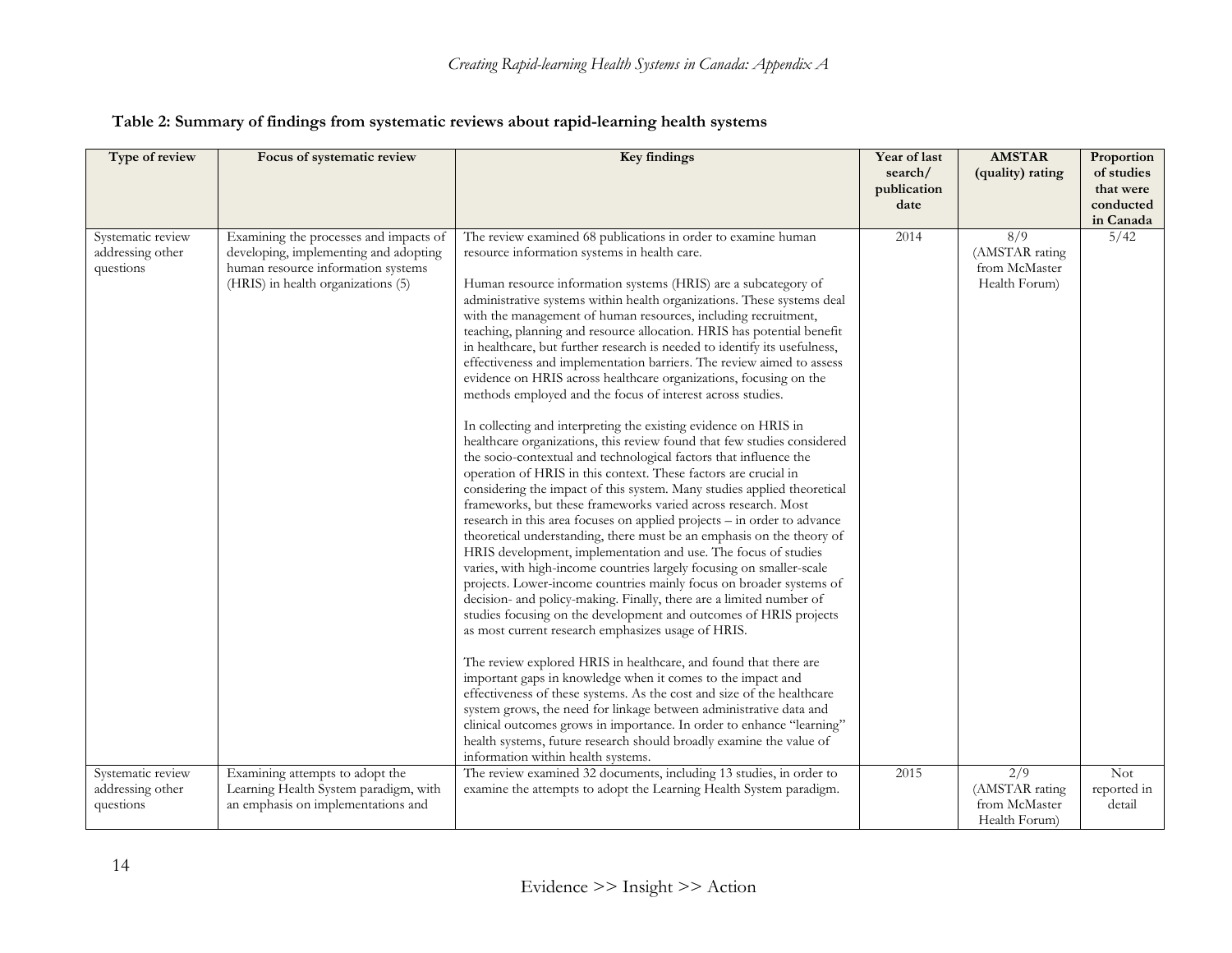| Type of review                                     | Focus of systematic review                                                                                     | <b>Key findings</b>                                                                                                                                                                                                                                                                                                                                                                                                                                                                                                                                                                                                                                                                                                                                                                                                                                                                                                                                                                                                                                                                                                                                                                                                                                                                                                                                                                                                                                                                                                                                                                                  | Year of last<br>search/<br>publication<br>date | <b>AMSTAR</b><br>(quality) rating                                    | Proportion<br>of studies<br>that were<br>conducted<br>in Canada |
|----------------------------------------------------|----------------------------------------------------------------------------------------------------------------|------------------------------------------------------------------------------------------------------------------------------------------------------------------------------------------------------------------------------------------------------------------------------------------------------------------------------------------------------------------------------------------------------------------------------------------------------------------------------------------------------------------------------------------------------------------------------------------------------------------------------------------------------------------------------------------------------------------------------------------------------------------------------------------------------------------------------------------------------------------------------------------------------------------------------------------------------------------------------------------------------------------------------------------------------------------------------------------------------------------------------------------------------------------------------------------------------------------------------------------------------------------------------------------------------------------------------------------------------------------------------------------------------------------------------------------------------------------------------------------------------------------------------------------------------------------------------------------------------|------------------------------------------------|----------------------------------------------------------------------|-----------------------------------------------------------------|
|                                                    | evaluating the impact on current<br>medical practices (1)                                                      | A learning healthcare system is driven to generate and apply the best<br>evidence for collaborative healthcare, while focusing on innovation,<br>quality, safety and value. Patients are a major factor in this model of<br>health provision, given the emphasis on collaboration and collective<br>decision-making. This review examines the attempts to implement this<br>model of medicine.<br>The results of this review indicate that there has been very little action<br>in terms of implementing learning health systems, despite a great deal<br>of interest. It is possible that there is great trust placed in the learning<br>health system without proper assessment of impact. This may have<br>contributed to the low number of studies qualifying for inclusion in the<br>review. A major focus should be placed on assessment and reporting,<br>considering that many attempts to adopt this system of health have<br>been attempted and not reported. Existing frameworks for assessing<br>medicine applications can be used to assess the efficacy of learning<br>health systems. Further, reporting of the evaluation of these systems<br>must be comprehensive. Lack of consistency across studies diminishes<br>quality and effectiveness, and makes it difficult to assess outcomes.<br>Taken together, the Learning Health System paradigm must be of<br>central focus to researchers moving forward. While the central tenets<br>of this approach are supported by researchers, there is a lack of<br>assessment. The impact of such a system must be evaluated in order to |                                                |                                                                      |                                                                 |
| Systematic review<br>addressing other<br>questions | Examining the spectrum of ethical<br>issues that is raised for stakeholders in a<br>Learning Health System (2) | boost adoption.<br>The review examined 65 studies in order to determine the spectrum of<br>ethical issues raised for stakeholders in a "Learning Health Care<br>System".<br>A Learning Health Care System embodies an approach for integrating<br>clinical research and clinical practice, in order to address problems of<br>effectiveness and efficiency in the healthcare system. In such a system,<br>knowledge generation should be embedded so that health systems can<br>learn and grow. However, this blend of research and practice raises<br>ethical dilemmas such as confidentiality and consent. This review<br>aimed to summarize pertinent ethical issues in order to guide decision-<br>making among healthcare professionals and policymakers.<br>The ethical issues arising in Learning Health Care Systems can be<br>broken down into different phases. In the phase of designing activities,<br>ethical issues include the risk of negative outcomes that may result                                                                                                                                                                                                                                                                                                                                                                                                                                                                                                                                                                                                              | 2015                                           | $\overline{1/9}$<br>(AMSTAR rating<br>from McMaster<br>Health Forum) | <b>Not</b><br>reported in<br>detail                             |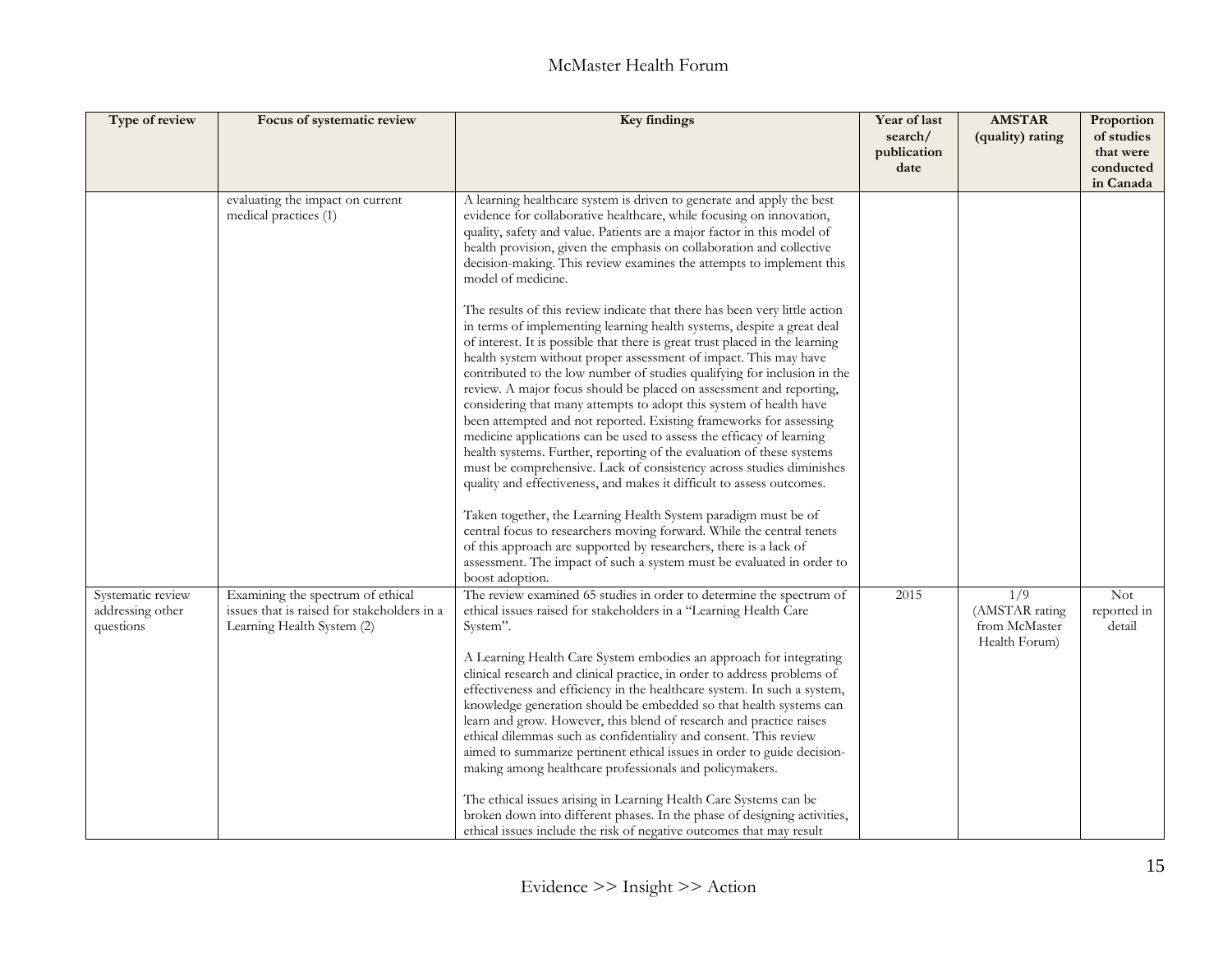| Type of review | Focus of systematic review | Key findings                                                                                                                                    | Year of last | <b>AMSTAR</b>    | Proportion |
|----------------|----------------------------|-------------------------------------------------------------------------------------------------------------------------------------------------|--------------|------------------|------------|
|                |                            |                                                                                                                                                 | search/      | (quality) rating | of studies |
|                |                            |                                                                                                                                                 | publication  |                  | that were  |
|                |                            |                                                                                                                                                 | date         |                  | conducted  |
|                |                            |                                                                                                                                                 |              |                  | in Canada  |
|                |                            | from activities that are not academically rigorous. As well, it is possible                                                                     |              |                  |            |
|                |                            | that stakeholders will not engage with this stage, which can affect trust                                                                       |              |                  |            |
|                |                            | and support in a learning activity. In the ethical oversight of activities,                                                                     |              |                  |            |
|                |                            | confusion surrounding ethical obligations and regulations can hinder<br>progress. In conducting activities, the involvement of participants can |              |                  |            |
|                |                            | lead to ethical difficulties with consent and data management. In                                                                               |              |                  |            |
|                |                            | implementing learning, main difficulties arise in changing practice                                                                             |              |                  |            |
|                |                            | efficiently, maintaining transparency, and reducing unintended negative                                                                         |              |                  |            |
|                |                            | consequences.                                                                                                                                   |              |                  |            |
|                |                            |                                                                                                                                                 |              |                  |            |
|                |                            | The distinction between "research" and "practice" often creates ethical                                                                         |              |                  |            |
|                |                            | confusion, as many learning healthcare activities do not fit this                                                                               |              |                  |            |
|                |                            | dichotomy. Strategies to cope with these ethical problems include                                                                               |              |                  |            |
|                |                            | implementing policies and procedures, providing training and guidance                                                                           |              |                  |            |
|                |                            | for ethical committee members, and streamlining ethical review                                                                                  |              |                  |            |
|                |                            | processes. The rights of individuals must be protected as healthcare                                                                            |              |                  |            |
|                |                            | quality improves.                                                                                                                               |              |                  |            |
|                |                            |                                                                                                                                                 |              |                  |            |
|                |                            | Future research should focus on clarifying these ethical dilemmas and                                                                           |              |                  |            |
|                |                            | contribute to improving the quality of healthcare.                                                                                              |              |                  |            |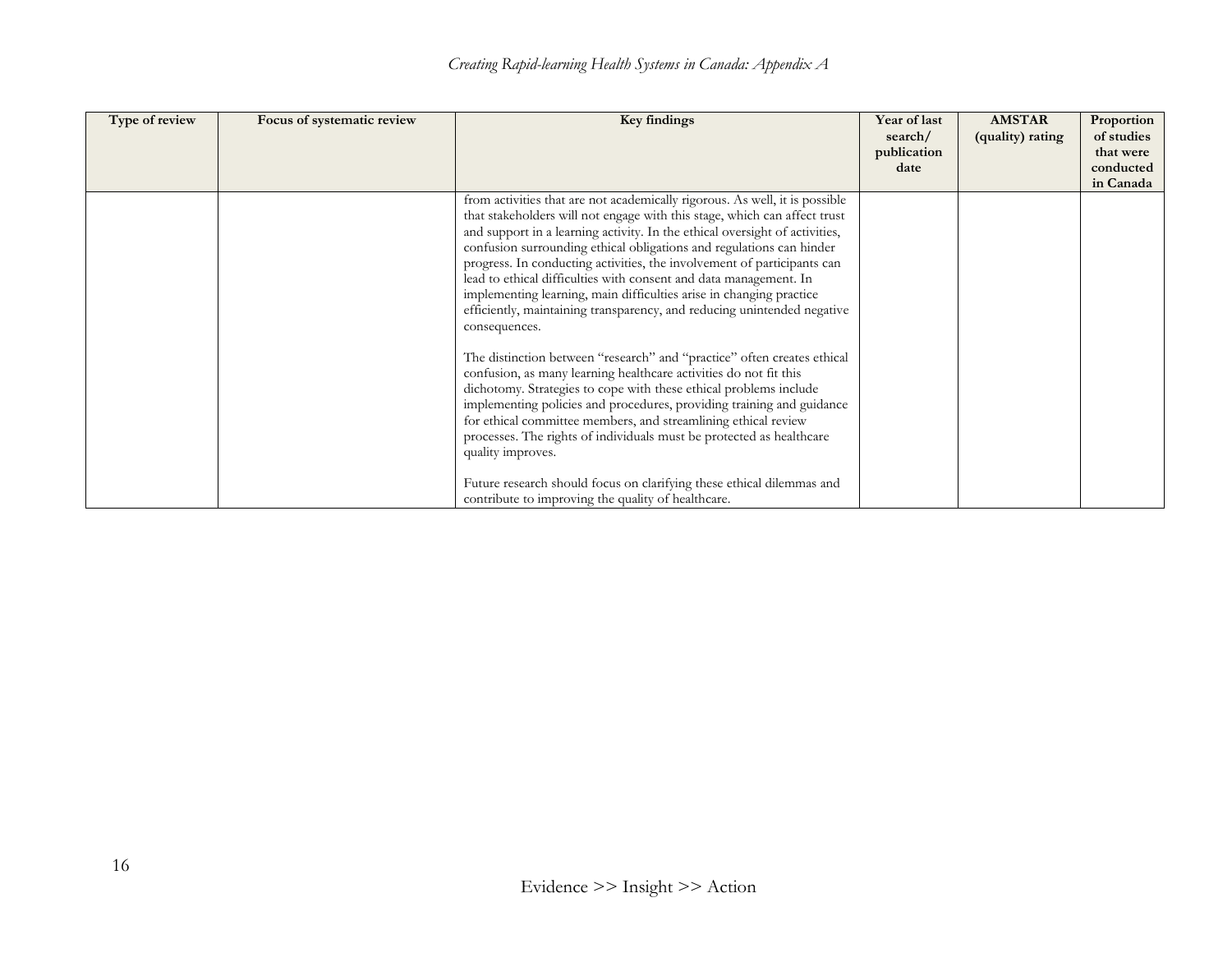#### **Table 3: Summary of findings from primary studies about rapid-learning health systems**

| Focus of study                                                                                                        | Study characteristics                                                                                                                                                                                                                                | Sample description                        | Key features of the<br>intervention(s)                                                                                                                                                                                                                                                                                                      | <b>Key findings</b>                                                                                                                                                                                                                                                                                                                                                                                                                                                                                                                                                                                                                                                                                                                                                                                                                                                                                                                                                                                                                                                                                                                                                                                                                                                                                                                                                                                                                                                                                                                                                                           |
|-----------------------------------------------------------------------------------------------------------------------|------------------------------------------------------------------------------------------------------------------------------------------------------------------------------------------------------------------------------------------------------|-------------------------------------------|---------------------------------------------------------------------------------------------------------------------------------------------------------------------------------------------------------------------------------------------------------------------------------------------------------------------------------------------|-----------------------------------------------------------------------------------------------------------------------------------------------------------------------------------------------------------------------------------------------------------------------------------------------------------------------------------------------------------------------------------------------------------------------------------------------------------------------------------------------------------------------------------------------------------------------------------------------------------------------------------------------------------------------------------------------------------------------------------------------------------------------------------------------------------------------------------------------------------------------------------------------------------------------------------------------------------------------------------------------------------------------------------------------------------------------------------------------------------------------------------------------------------------------------------------------------------------------------------------------------------------------------------------------------------------------------------------------------------------------------------------------------------------------------------------------------------------------------------------------------------------------------------------------------------------------------------------------|
| Describing a Veterans<br>Health<br>Administration<br>program to foster the<br>learning health system<br>paradigm (41) | Publication date:<br>2018<br>Jurisdiction studied:<br>U.S.<br>Methods used:<br>Solicited input from operational<br>leaders for high-priority programs<br>amenable to randomized<br>implementation and evaluation                                     | Six programs                              | National Center for<br>Health Promotion and<br>Disease Prevention;<br>Geriatrics and<br>Extended Care (two<br>proposals); Office of<br>Mental Health and<br>Suicide Prevention<br>(two proposals); and<br>Office of Connected<br>Care                                                                                                       | To achieve successful program implementation and rigorous evaluation<br>requires resources, specialized expertise, and careful planning. In addition, if<br>the learning health system model is to be sustained, organizations will need<br>dedicated programs to prioritize resources and continuously adapt evaluation<br>designs.                                                                                                                                                                                                                                                                                                                                                                                                                                                                                                                                                                                                                                                                                                                                                                                                                                                                                                                                                                                                                                                                                                                                                                                                                                                          |
| Examining the<br>implementation and<br>early results of a<br>learning health system<br>(7)                            | Publication date:<br>2016<br>Jurisdiction studied:<br>U.S.<br>Methods used:<br>"Learn From Every Patient"<br>model of care developed by key<br>stakeholders and experts and<br>implemented at Nationwide<br>Children's Hospital in Columbus,<br>Ohio | 131 children with<br>cerebral palsy       | "Learn From Every<br>Patient" model of care<br>that integrated clinical<br>care, quality<br>improvement and<br>research. One<br>experimental group<br>and two control<br>groups were included<br>in the study. Patients<br>in the "Learn From<br>Every Patient" group<br>were assigned to a care<br>coordinator who aided<br>in navigation. | The development of a learning health system has been called for by the US<br>Institute of Medicine. This model of system improves care while<br>simultaneously reducing costs, through practices such as electronic health<br>records, prioritization of translational research, and the control of<br>expenditures.<br>This model of care was found to reduce healthcare utilization and associated<br>costs, results that were confirmed by comparison to two control groups. This<br>model of care improved clinical care and efficiency while contributing to a<br>dataset.<br>The coordination of care contributed to the success of the "Learn From<br>Every Patient" model. Research was fully integrated into the model in order<br>to provide evidence for improvements in care and cost.<br>A major focus of this study was cost and return on investment. The<br>implementation of this model of care was cost-effective and may serve as a<br>road map for other systems that wish to reduce costs while improving care.<br>The authors point to several key features should other healthcare systems<br>consider implementing a similar model of care. Clinicians must be engaged<br>with research and evidence in order to address important questions in the<br>field. Keeping clinicians invested requires ongoing monitoring of research<br>questions. The implementation of this program required adaptation to new<br>challenges and "culture change" as new settings and expectations were<br>encountered. Data entry must be monitored by staff with time and expertise. |
| Identifying core<br>competencies for<br>learning health system<br>researchers to guide                                | Publication date:<br>2017<br><i>Iurisdiction studied:</i>                                                                                                                                                                                            | 197 articles were<br>extracted for review | In addition to a<br>literature review, key<br>informant interviews, a<br>survey and expert                                                                                                                                                                                                                                                  | Learning health systems combine research, data science and quality<br>improvement. Through patient-clinician interaction, the quality and<br>knowledge of the system are improved.                                                                                                                                                                                                                                                                                                                                                                                                                                                                                                                                                                                                                                                                                                                                                                                                                                                                                                                                                                                                                                                                                                                                                                                                                                                                                                                                                                                                            |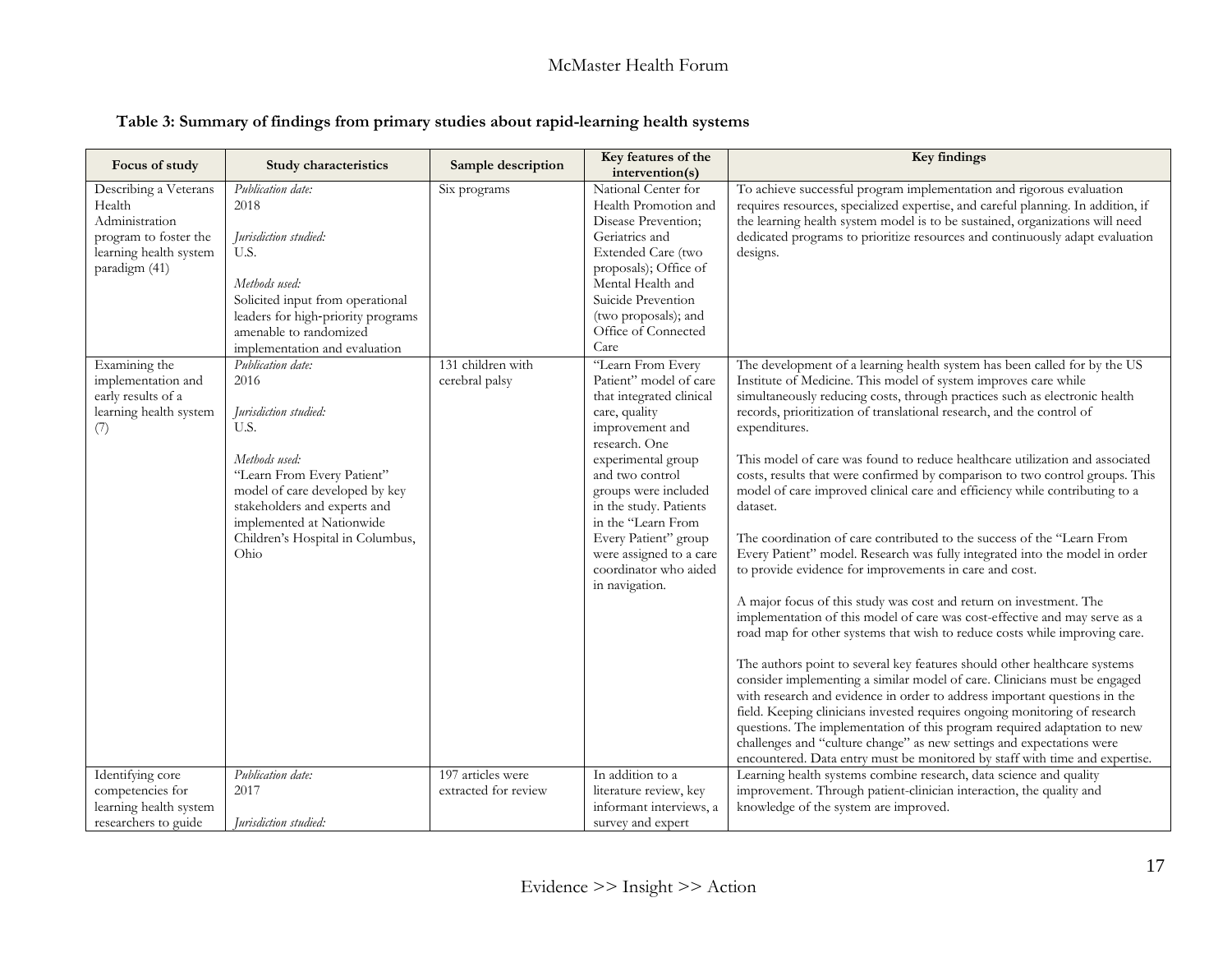| Focus of study                                                                                                                              | <b>Study characteristics</b>                                                                                                                                                                                                        | Sample description                                                                                                                                              | Key features of the<br>intervention(s)                                                                                                                                                                                                                                                                                                                                                                                                                                                                                                                                                                                                                                              | <b>Key findings</b>                                                                                                                                                                                                                                                                                                                                                                                                                                                                                                                                                                                                                                                                                                                                                                                                                                                                                                                                                                                                                                                                                                                                                                                                                                                                                                                                                                                                                                                                                                                                                                                                                                                                                                                                                                                                                                                                              |
|---------------------------------------------------------------------------------------------------------------------------------------------|-------------------------------------------------------------------------------------------------------------------------------------------------------------------------------------------------------------------------------------|-----------------------------------------------------------------------------------------------------------------------------------------------------------------|-------------------------------------------------------------------------------------------------------------------------------------------------------------------------------------------------------------------------------------------------------------------------------------------------------------------------------------------------------------------------------------------------------------------------------------------------------------------------------------------------------------------------------------------------------------------------------------------------------------------------------------------------------------------------------------|--------------------------------------------------------------------------------------------------------------------------------------------------------------------------------------------------------------------------------------------------------------------------------------------------------------------------------------------------------------------------------------------------------------------------------------------------------------------------------------------------------------------------------------------------------------------------------------------------------------------------------------------------------------------------------------------------------------------------------------------------------------------------------------------------------------------------------------------------------------------------------------------------------------------------------------------------------------------------------------------------------------------------------------------------------------------------------------------------------------------------------------------------------------------------------------------------------------------------------------------------------------------------------------------------------------------------------------------------------------------------------------------------------------------------------------------------------------------------------------------------------------------------------------------------------------------------------------------------------------------------------------------------------------------------------------------------------------------------------------------------------------------------------------------------------------------------------------------------------------------------------------------------|
| the development of<br>training programs (13)                                                                                                | U.S.<br>Methods used:<br>Iterative development process<br>including a literature review, key<br>informant interviews, a modified<br>Delphi survey, and three expert<br>panel meetings                                               | 14 individuals were<br>consulted for key<br>informant interviews<br>An expert panel of 19<br>members was consulted<br>to develop definitions of<br>competencies | panels were conducted<br>to develop core<br>competencies for<br>learning health<br>systems.<br>The first phase of the<br>study included the<br>literature review,<br>interviews and expert<br>panel consultations.<br>The second phase<br>involved the panel<br>drafting competencies.<br>The third phase<br>included drafting the<br>final list of<br>competencies with a<br>final consensus-<br>development meeting.<br>The bulk of the work<br>on core-competency<br>development occurred<br>in three meetings with<br>a 19-member expert<br>panel. This panel<br>included individuals<br>with expertise in fields<br>such as statistics,<br>epidemiology and<br>patient-centred | This project defined competencies as "knowledge- or skill-based assets that<br>trainees should acquire during their training." The iterative development<br>process resulted in the consolidation of seven key competency domains: (1)<br>systems science; (2) research questions and standards of scientific evidence;<br>(3) research methods; (4) informatics; (5) ethics of research and<br>implementation in health systems; (6) improvement and implementation<br>science; and (7) engagement, leadership and research management. Across<br>these seven domains, 33 key competencies were identified.<br>The authors intended these domains and core competencies to inform a<br>framework for training programs for learning health systems researchers. The<br>competencies stress the assets required to generate and apply evidence within<br>health systems, and are intended to guide existing programs.<br>The expert panel identified several skills that a research trainee should possess<br>in order to succeed as a learning health system researcher. These skills, which<br>should all relate directly to health services, include existing research<br>competencies, and basic skills in epidemiology, biostatistics, clinical research,<br>and behavioural and social sciences.<br>Several characteristics of learning health system research were drawn out as<br>having implications for researchers. First, this research must balance the need<br>for rapid and practical evidence with the rigours of scientific standard -<br>learning health system research may not need to meet the same demands as<br>other medical research. Second, this style of research must be able to adapt to<br>ongoing and rapid change. Third, health systems should be positioned to<br>invest in this research, as it may not fit well with conventional funding<br>opportunities. |
| Examining residents'<br>attitudes about quality<br>improvement and<br>their implications for<br>an effective learning<br>health system (11) | Publication date:<br>2017<br>Jurisdiction studied:<br>U.S.<br>Methods used:<br>Focus groups conducted among<br>residents of the neurology,<br>physical medicine and<br>rehabilitation, and emergency<br>medicine departments at the | 45 residents at<br>University of Utah<br>School of Medicine                                                                                                     | research.<br>Focus groups were<br>conducted with<br>emphasis on the<br>perceptions of quality<br>improvement in<br>learning healthcare<br>systems among<br>residents. Constructs<br>were formed into<br>themes following an<br>iterative process.                                                                                                                                                                                                                                                                                                                                                                                                                                   | This study aimed to understand resident attitudes about quality improvement<br>in learning healthcare systems. Quality improvement is at the centre of<br>learning health system growth, and thus should be of central importance to<br>healthcare workers.<br>Clinician engagement with quality improvement is key for the success of a<br>learning health system. Overall, the results of this study suggest that there is<br>an uncertainty and unsureness among residents in relation to quality-<br>improvement initiatives. Five main themes emerged from discussions with<br>residents: (1) understanding the vision is challenging; (2) there is confusion<br>about the quality-improvement process; (3) residents did not feel valued; (4)                                                                                                                                                                                                                                                                                                                                                                                                                                                                                                                                                                                                                                                                                                                                                                                                                                                                                                                                                                                                                                                                                                                                              |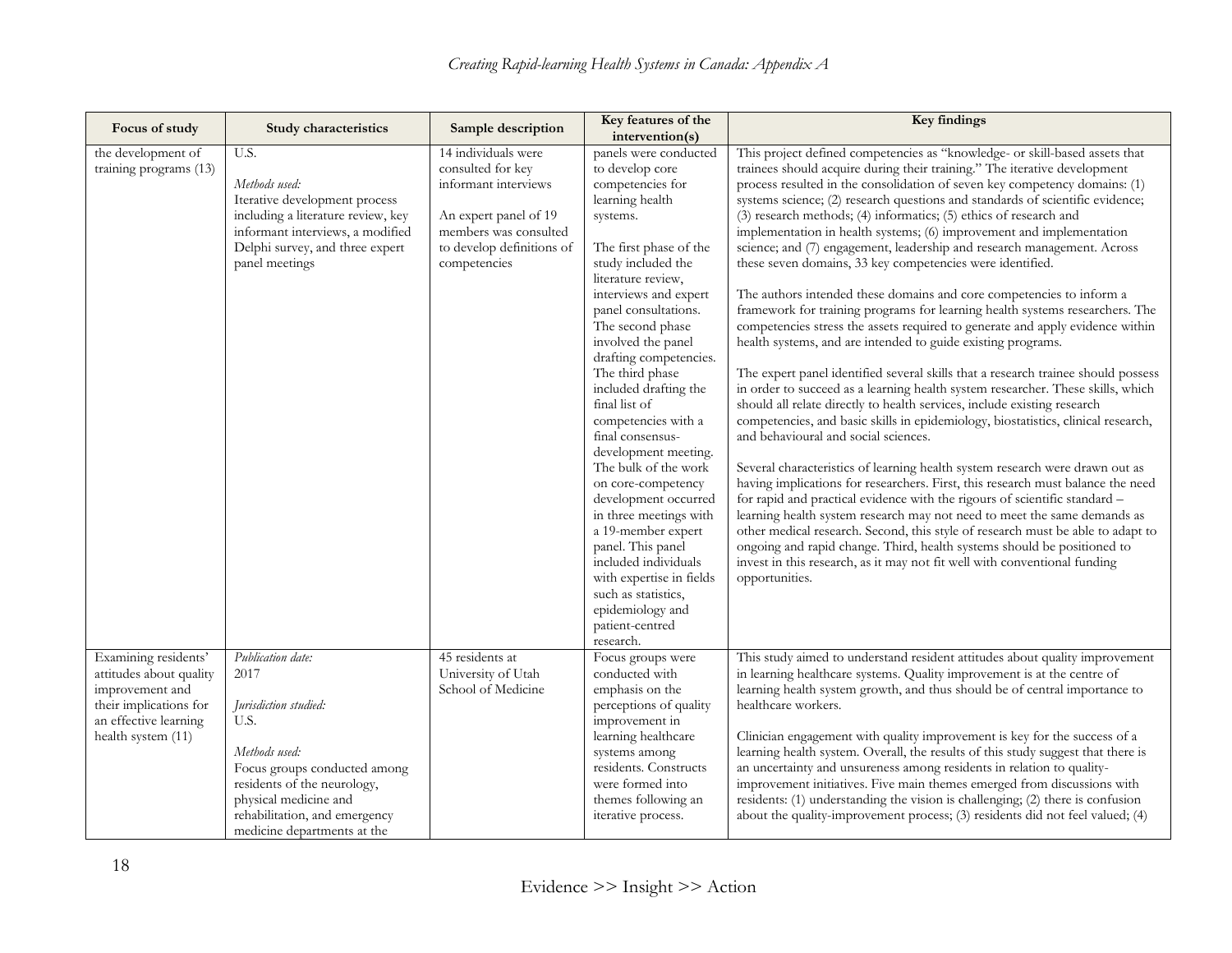| Focus of study                                                                                                                        | Study characteristics                                                                                                                                                                                                                                                                                                                                                       | Sample description                                                                                                                                                                                                                                                                                          | Key features of the<br>intervention(s)                                                                                                                                                                                                                                                               | <b>Key findings</b>                                                                                                                                                                                                                                                                                                                                                                                                                                                                                                                                                                                                                                                                                                                                                                                                                                                                                                                                                                                                                                                                                                                                                                                                                                                                                                                                                                                                                                                                                                                                                                                                                                                                                                                          |
|---------------------------------------------------------------------------------------------------------------------------------------|-----------------------------------------------------------------------------------------------------------------------------------------------------------------------------------------------------------------------------------------------------------------------------------------------------------------------------------------------------------------------------|-------------------------------------------------------------------------------------------------------------------------------------------------------------------------------------------------------------------------------------------------------------------------------------------------------------|------------------------------------------------------------------------------------------------------------------------------------------------------------------------------------------------------------------------------------------------------------------------------------------------------|----------------------------------------------------------------------------------------------------------------------------------------------------------------------------------------------------------------------------------------------------------------------------------------------------------------------------------------------------------------------------------------------------------------------------------------------------------------------------------------------------------------------------------------------------------------------------------------------------------------------------------------------------------------------------------------------------------------------------------------------------------------------------------------------------------------------------------------------------------------------------------------------------------------------------------------------------------------------------------------------------------------------------------------------------------------------------------------------------------------------------------------------------------------------------------------------------------------------------------------------------------------------------------------------------------------------------------------------------------------------------------------------------------------------------------------------------------------------------------------------------------------------------------------------------------------------------------------------------------------------------------------------------------------------------------------------------------------------------------------------|
|                                                                                                                                       | University of Utah School of<br>Medicine                                                                                                                                                                                                                                                                                                                                    |                                                                                                                                                                                                                                                                                                             |                                                                                                                                                                                                                                                                                                      | prioritizing quality-improvement work leads to overload; and (5) there are<br>many positive aspects involved in quality-improvement work.<br>Quality improvement should be central to the training of residents. The<br>authors suggested a number of tactics to improve this process. Providing a<br>mentored experience would guide resident learning and incentivizing the<br>process would reduce frustrations and confusion. Concerns about the<br>dichotomy of business and clinical goals should be dissolved. Finally,<br>successful quality-improvement strategies should be integrated into training<br>and care.                                                                                                                                                                                                                                                                                                                                                                                                                                                                                                                                                                                                                                                                                                                                                                                                                                                                                                                                                                                                                                                                                                                  |
| Examining the<br>development and<br>refinement of a<br>Learning Health<br>Systems Training<br>Program for resident<br>physicians (12) | Publication date:<br>2016<br>Jurisdiction studied:<br>U.S.<br>Methods used:<br>A Learning Health Systems<br>Training Program was developed<br>by course leaders. Emphasis was<br>placed on the overview of goals,<br>followed by the concepts that<br>comprise these goals. The<br>curriculum aimed to build<br>analytical, informatics, and<br>systems-engineering skills. | Internal medicine<br>residents and sub-<br>specialty fellows were<br>recruited based on<br>interest and commitment<br>to the program. Six<br>applicants formed the<br>initial cohort, and eight<br>trainees formed the<br>second cohort<br>representing a greater<br>diversity of specialty<br>backgrounds. | First-ever Learning<br>Health Systems<br>Training Program was<br>initiated for resident<br>physicians at Duke<br>University. The<br>development of this<br>program involved a<br>number of disciplines<br>and was delivered over<br>the course of a year in<br>two-hour sessions<br>every two weeks. | Learning health systems require the application and generation of medical<br>knowledge. To achieve this, physicians must be engaged with information,<br>quality improvement, and systems-based practice - skills that are often not<br>taught.<br>The researchers initiated a Learning Health Systems Training Program to<br>address these shortcomings and build skills among resident physicians. The<br>implementation of learning health systems requires organizational structure<br>and support, and a highly skilled workforce. This training program<br>emphasized skills including quality improvement, informatics, statistical<br>reasoning, and systems engineering and systems-based practice. The majority<br>of participants in the program report satisfaction, but only half of the<br>participants felt that contact with mentors was adequate. Many participants<br>expressed interest in remaining involved in the program.<br>In reviewing the program, the researchers drew on early successes and<br>challenges. Successes resulted from a supportive environment, expertise,<br>enthusiasm and financial support. Challenges included irregular attendance,<br>immature data and challenges with mentorship. These challenges have been<br>identified and addressed, with authors pointing to solutions such as greater IT<br>support, greater mentorship, and project quality improvement.<br>Overall, this program demonstrated a great deal of success that has had<br>significant health-system impact. The authors recognize that the program<br>teaches toward an ideal system that has not fully taken form. Thus, ongoing<br>evaluation and feedback must continue to inform curriculum and<br>development. |
| Exploring the<br>perspectives of<br>health-system leaders<br>on operationalizing<br>the learning health<br>system $(10)$              | Publication date:<br>2016<br>Jurisdiction studied:<br>U.S.                                                                                                                                                                                                                                                                                                                  | 41 system leaders from<br>clinical and<br>administrative areas<br>from Geisinger health<br>system                                                                                                                                                                                                           | In-depth interviews<br>were conducted with<br>41 key informants of<br>the Geisinger Learning<br>Health System group.<br>Participants                                                                                                                                                                 | The success of learning health systems, which emphasize the integration of<br>learning across clinical, operational and research functions, relies on<br>leadership from healthcare professionals. This project sought to gather<br>perspective on learning health systems and learning activities from these<br>leaders.                                                                                                                                                                                                                                                                                                                                                                                                                                                                                                                                                                                                                                                                                                                                                                                                                                                                                                                                                                                                                                                                                                                                                                                                                                                                                                                                                                                                                    |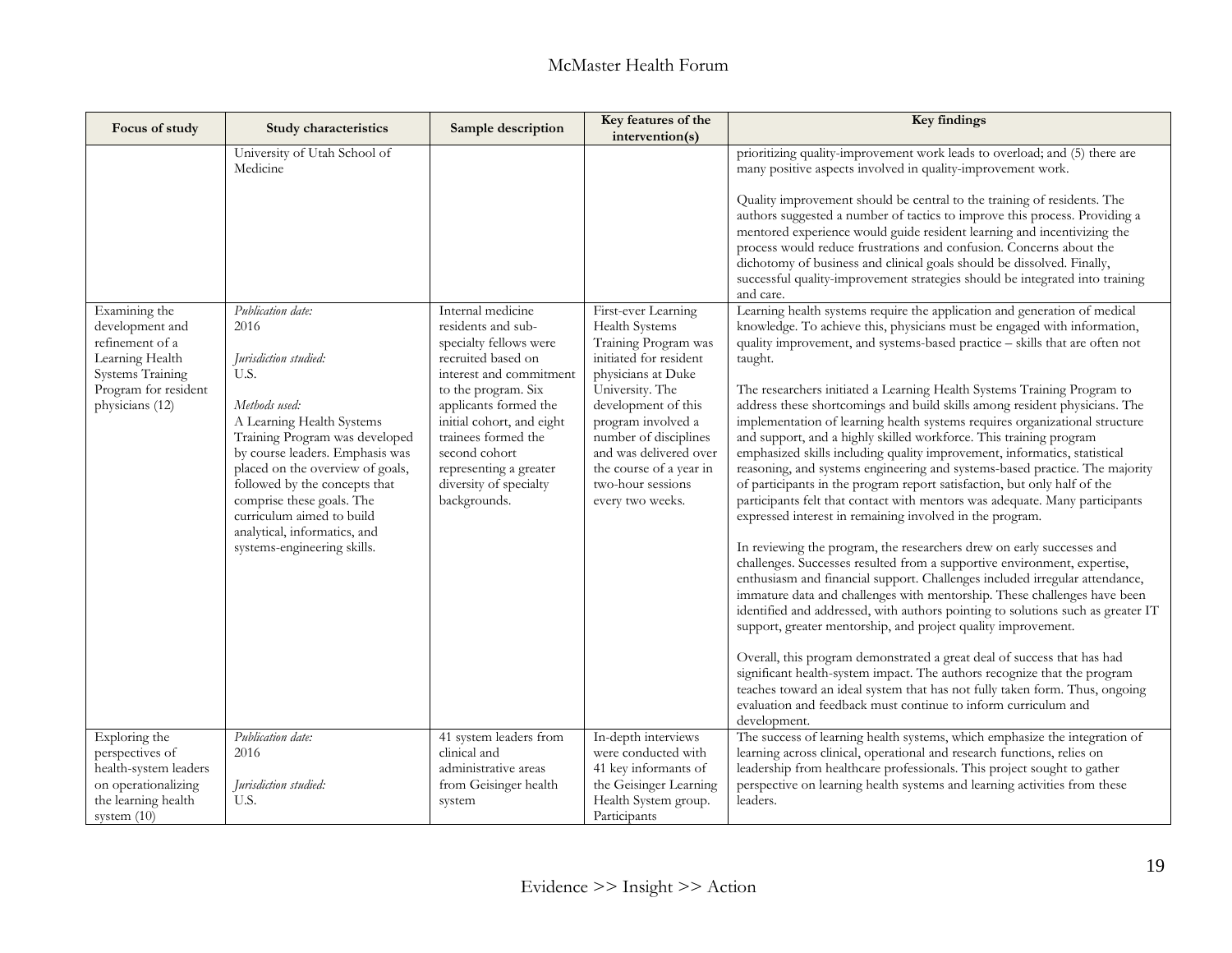| Focus of study                                                                                                                                                                                | <b>Study characteristics</b>                                                                                                                                                                                                                                                         | Sample description                                                                   | Key features of the<br>intervention(s)                                                                                                                                                                      | <b>Key findings</b>                                                                                                                                                                                                                                                                                                                                                                                                                                                                                                                                                                                                                                                                                                                                                                                                                                                                                                                                                                                                                                                                                                                                                                                                                                                                                                                  |
|-----------------------------------------------------------------------------------------------------------------------------------------------------------------------------------------------|--------------------------------------------------------------------------------------------------------------------------------------------------------------------------------------------------------------------------------------------------------------------------------------|--------------------------------------------------------------------------------------|-------------------------------------------------------------------------------------------------------------------------------------------------------------------------------------------------------------|--------------------------------------------------------------------------------------------------------------------------------------------------------------------------------------------------------------------------------------------------------------------------------------------------------------------------------------------------------------------------------------------------------------------------------------------------------------------------------------------------------------------------------------------------------------------------------------------------------------------------------------------------------------------------------------------------------------------------------------------------------------------------------------------------------------------------------------------------------------------------------------------------------------------------------------------------------------------------------------------------------------------------------------------------------------------------------------------------------------------------------------------------------------------------------------------------------------------------------------------------------------------------------------------------------------------------------------|
|                                                                                                                                                                                               | Methods used:<br>Interview conducted with health<br>system leaders                                                                                                                                                                                                                   |                                                                                      | represented a mix of<br>functional areas from<br>the health system.<br>Interviews fostered<br>open discussion on<br>learning health<br>systems.                                                             | Ten major themes were identified from the interviews: (1) alignment of<br>learning with system strategic goals; (2) alignment of learning with incentives;<br>(3) integrating cultural and operational silos; (4) balancing learning and work<br>flow; (5) shifting the focus of learning from process improvement to<br>improving outcomes; (6) addressing challenges in current healthcare<br>environment that have an impact on learning; (7) balancing the need to<br>execute and evaluate operational activities given limitations of evaluation<br>methodologies; (8) supporting "make-or-buy" decisions for learning; (9)<br>oversight of the research-quality improvement-continuum; and (10)<br>determining the costs and value of learning.<br>The results of the interview suggested that leaders adopt a pragmatic<br>approach to teaching and learning, and that efficiency can outweigh value.<br>However, there was broad interest in receiving guidance in navigating the<br>research-quality improvement-innovation continuum. This study found that<br>leaders continue to face challenges and opportunities in learning health system<br>quality improvement. The results suggested that organizations must take an<br>active role in this learning, and that responsibility must be shared across the<br>system. |
| Identifying ethical<br>issues arising in the<br>transition to learning<br>health systems (3)                                                                                                  | Publication date:<br>2016<br>Jurisdiction studied:<br>U.S.<br>Methods used:<br>Semi-structured telephone<br>interviews Participants were<br>recruited using purposive<br>sampling. Institutions that were<br>considered to be learning health-<br>care system leaders were targeted. | 29 interviews were<br>conducted with leaders<br>within 25 healthcare<br>institutions | Interviews were<br>conducted with leaders<br>from 25 healthcare<br>institutions.<br>Participants were<br>sampled purposively,<br>having been<br>considered leaders in<br>the learning healthcare<br>system. | The transition to a learning healthcare system brings a number of ethical<br>considerations. Identifying these considerations is key to realizing the goals of<br>learning healthcare.<br>Interviews with leaders in the learning healthcare system yielded discussion of<br>seven ethical challenges: (1) ethical oversight of learning activities; (2)<br>transparency of learning activities to patients; (3) potential tensions between<br>improving quality and reducing costs; (4) data sharing and data management;<br>(5) lag time between discovery and implementation; (6) transparency to<br>patients about quality; and (7) randomizations for quality-improvement<br>initiatives.<br>Progress will only be achieved if these key ethical issues are addressed. The<br>results of this research suggested that institutions must ask leaders about<br>ethical issues.                                                                                                                                                                                                                                                                                                                                                                                                                                                    |
| Examining factors<br>influencing the<br>implementation of a<br>system delivering<br>clinical studies via a<br>distributed electronic<br>network linked to<br>electronic health<br>records (9) | Publication date:<br>2012<br>Jurisdiction studied:<br>U.S.<br>Methods used:<br>The requirements for using<br>electronic health records for                                                                                                                                           | n/a                                                                                  | A functional prototype<br>software delivering<br>clinical studies via a<br>distributed electronic<br>network linked to<br>electronic health<br>records was designed.<br>The barriers to<br>adoption of this | Learning healthcare systems turn data into knowledge, use that knowledge to<br>better inform practice, and create new data through advanced information<br>technology.<br>The Electronic Primary Research Care Network was a project aiming to use<br>electronic health records to facilitate clinical research use. Three main<br>requirements were identified in terms of facilitating clinical research using<br>primary-care electronic health records: (1) identification of subjects from                                                                                                                                                                                                                                                                                                                                                                                                                                                                                                                                                                                                                                                                                                                                                                                                                                      |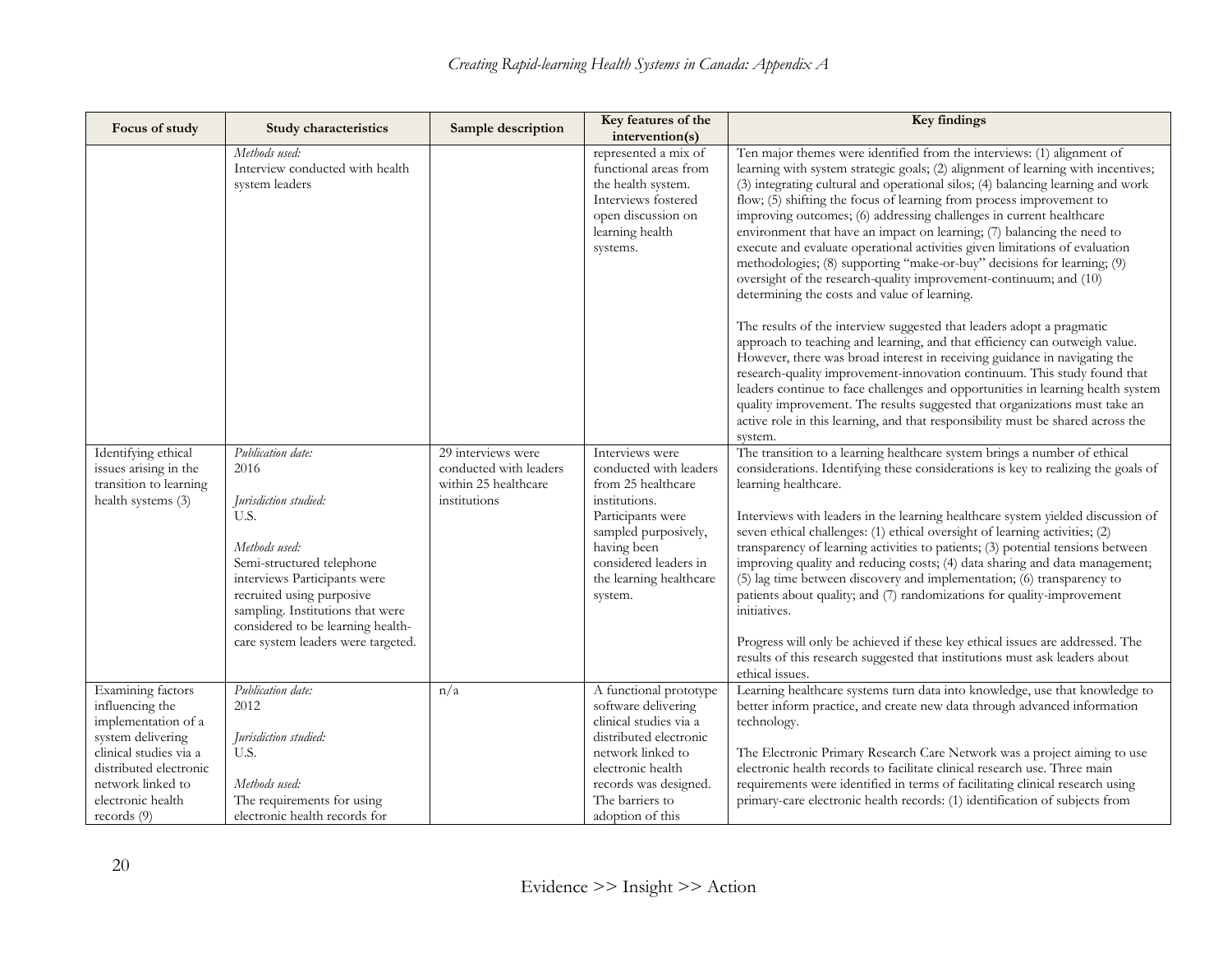| Focus of study                                                                                                                       | Study characteristics                                                                                                                                                                                                                 | Sample description                                                                                                                                                               | Key features of the<br>intervention(s)       | <b>Key findings</b>                                                                                                                                                                                                                                                                                                                                                                                                                                                                                                                                                                                                                                                                                                                                                                                                                                                                                                                                                                                                                                                                                                                                                                                                                                                                                                                                                                                                                                                                                                                                                                                                                                                                                                          |
|--------------------------------------------------------------------------------------------------------------------------------------|---------------------------------------------------------------------------------------------------------------------------------------------------------------------------------------------------------------------------------------|----------------------------------------------------------------------------------------------------------------------------------------------------------------------------------|----------------------------------------------|------------------------------------------------------------------------------------------------------------------------------------------------------------------------------------------------------------------------------------------------------------------------------------------------------------------------------------------------------------------------------------------------------------------------------------------------------------------------------------------------------------------------------------------------------------------------------------------------------------------------------------------------------------------------------------------------------------------------------------------------------------------------------------------------------------------------------------------------------------------------------------------------------------------------------------------------------------------------------------------------------------------------------------------------------------------------------------------------------------------------------------------------------------------------------------------------------------------------------------------------------------------------------------------------------------------------------------------------------------------------------------------------------------------------------------------------------------------------------------------------------------------------------------------------------------------------------------------------------------------------------------------------------------------------------------------------------------------------------|
|                                                                                                                                      | clinical research were identified.<br>Following this, a functional<br>prototype of the software<br>necessary for conducting this<br>delivery of clinical studies was<br>developed.                                                    |                                                                                                                                                                                  | software were<br>examined and<br>considered. | clinical data, (2) appropriate security and privacy controls; and (3) collection<br>of clinical study data.<br>In conducting this study, a number of problems and potential solutions arose.<br>First, extracting coded data from an electronic health record leads to the loss<br>and inaccuracy of data due to inconsistencies across the system. A potential<br>solution to this is the uptake of standard clinical concept representations.<br>Second, data extraction standards can be unwieldy. To remedy this,<br>information-exchange standards should be adopted. Third, clinicians are rarely<br>incentivized to maintain good data quality. A possible solution is the provision<br>of clinical reasons for this data quality. Fourth, there are legal and ethical<br>constraints when it comes to this form of research. There must be<br>international consensus on how data can be linked without consent, and<br>privacy-enhancing technologies should be adopted. Last, the benefits of these<br>electronic systems remain foreign to researchers. Well-publicized deployments                                                                                                                                                                                                                                                                                                                                                                                                                                                                                                                                                                                                                               |
| Examining how to<br>advance an<br>organization's<br>learning capabilities,<br>as a core element of<br>learning health<br>systems (8) | Publication date:<br>2017<br>Jurisdiction studied:<br>U.S.<br>Methods used:<br>An environmental scan of the<br>literature on learning health<br>systems was conducted, followed<br>by semi-structured interviews with<br>clinic staff | In addition to a literature<br>search, interviews were<br>conducted with 127 staff<br>members from Billings<br>Clinic, an integrated<br>healthcare delivery<br>system in Montana | n/a                                          | should be conducted.<br>Literature on learning health systems focuses on the information technology<br>that is needed to translate the knowledge derived from data. This process<br>demands an understanding of the process of learning, a topic which is given<br>insufficient attention.<br>This study examined the literature and drew on evidence from semi-structured<br>interviews in order to determine the principles that guide effective learning.<br>Six key learning principles were derived: (1) draw on wisdom of groups and<br>value connections; (2) embrace sense-making over decision-making in dealing<br>with the unexpected; (3) bring diverse perspectives to complex challenges; (4)<br>animate people, provide direction, update regularly and interact respectfully;<br>(5) appreciate the power and ubiquity of emergent change and the limitations<br>of planned change; and (6) concentrate on small wins and characterize<br>challenges as mere problems.<br>This study presented evidence of the success of these guiding principles<br>through emerging initiatives at Billings Clinic. Relational coordination, a<br>theory that explores the attributes contributing to team success with complex<br>tasks, became a learning method in the ICU. Staff members cited the success<br>of this initiative in interviews. A project with Safe and Reliable Healthcare led<br>to a project between the inpatient medical unit and the emergency<br>department, in which initial failure translated into ultimate success. Finally,<br>Project ECHO (Extension for Community Healthcare Outcomes) saw mental<br>health and addictions services brought to marginalized populations in<br>Montana. |
| Examining factors<br>allowing a healthcare                                                                                           | Publication date:<br>2016                                                                                                                                                                                                             | 25 healthcare institutions                                                                                                                                                       | Hour-long semi-<br>structured telephone      | The move to a learning healthcare system is supported, but limited guidance<br>exists for institutions. This study interviewed leaders from 25 healthcare                                                                                                                                                                                                                                                                                                                                                                                                                                                                                                                                                                                                                                                                                                                                                                                                                                                                                                                                                                                                                                                                                                                                                                                                                                                                                                                                                                                                                                                                                                                                                                    |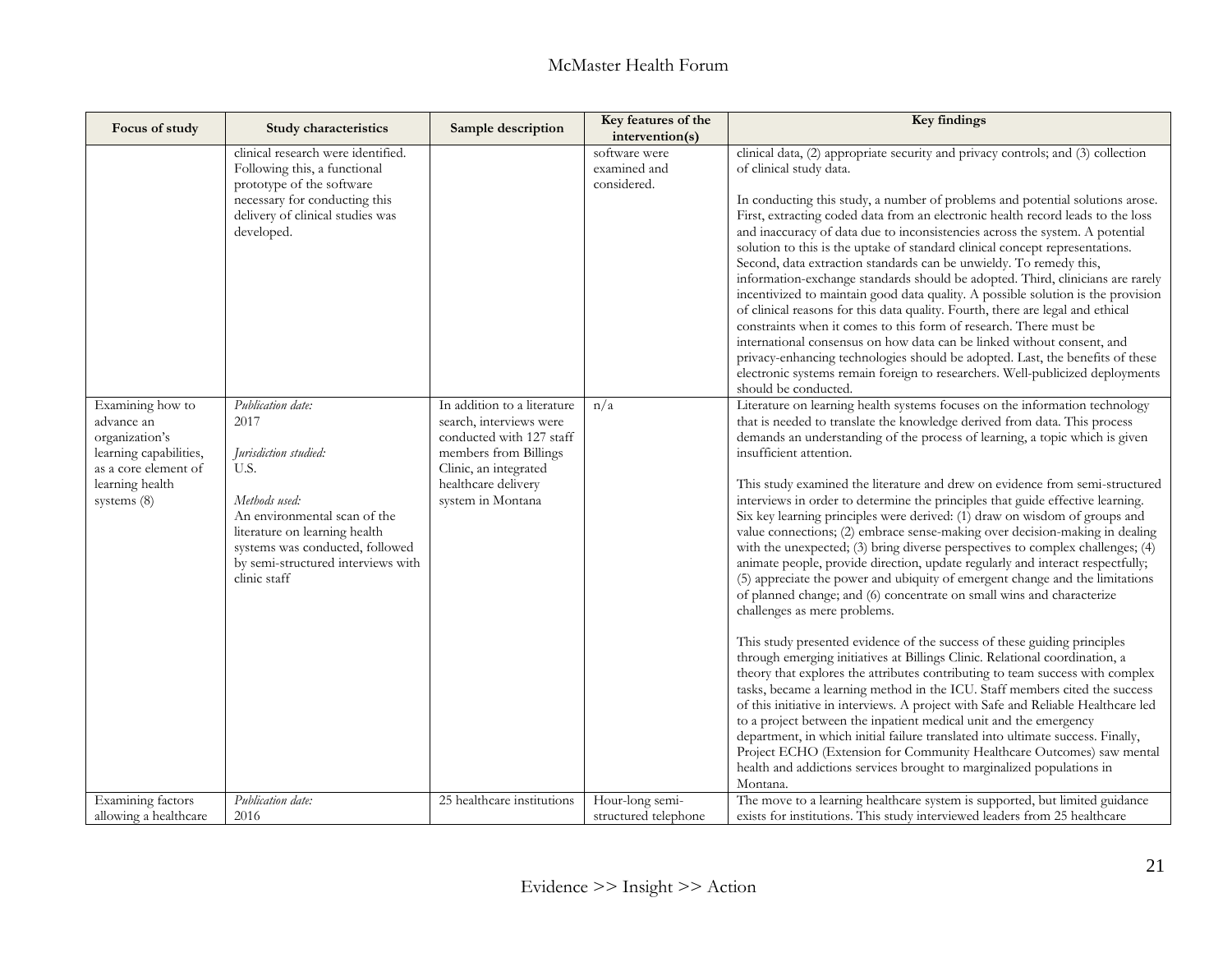| Focus of study                                                                                                       | Study characteristics                                                                                                                                                                            | Sample description                                                                                                                                                                                                                                                        | Key features of the<br>intervention(s)                                                                                                                                                                                                                                                                                                                                                                                        | <b>Key findings</b>                                                                                                                                                                                                                                                                                                                                                                                                                                                                                                                                                                                                                                                                                                                                                                                                                                                                                                                                                                                                                                                                                                                                                                                                                                                                                   |
|----------------------------------------------------------------------------------------------------------------------|--------------------------------------------------------------------------------------------------------------------------------------------------------------------------------------------------|---------------------------------------------------------------------------------------------------------------------------------------------------------------------------------------------------------------------------------------------------------------------------|-------------------------------------------------------------------------------------------------------------------------------------------------------------------------------------------------------------------------------------------------------------------------------------------------------------------------------------------------------------------------------------------------------------------------------|-------------------------------------------------------------------------------------------------------------------------------------------------------------------------------------------------------------------------------------------------------------------------------------------------------------------------------------------------------------------------------------------------------------------------------------------------------------------------------------------------------------------------------------------------------------------------------------------------------------------------------------------------------------------------------------------------------------------------------------------------------------------------------------------------------------------------------------------------------------------------------------------------------------------------------------------------------------------------------------------------------------------------------------------------------------------------------------------------------------------------------------------------------------------------------------------------------------------------------------------------------------------------------------------------------|
| system to become a<br>learning healthcare<br>system $(6)$                                                            | Jurisdiction studied:<br>U.S.<br>Methods used:<br>Semi-structured interviews<br>conducted with leaders from 25<br>leading healthcare systems                                                     | Participants were<br>recruited using<br>purposive sampling,<br>targeting institutions that<br>were at the forefront of<br>learning health systems<br>change                                                                                                               | interviews were<br>conducted with<br>institutional leaders at<br>25 healthcare<br>institutions. Interviews<br>focused on the process<br>of transitioning to a<br>learning healthcare<br>system and the ethical<br>issues encountered.                                                                                                                                                                                         | systems in order to understand the motivations for change, challenges, and<br>strategies for success.<br>The interviews resulted in five key themes that are essential to learning<br>healthcare systems transformation, six challenges, and eight strategies to<br>support transformation.<br>The key themes described were: 1) visionary leadership or influence of a key<br>individual; 2) adaptation to a changing healthcare landscape; 3) external<br>funding; 4) regulatory or legislative influence; and 5) mergers or expansions.<br>The main challenges described were: 1) organizational culture; 2) data systems<br>and data sharing; 3) funding learning activities; 4) limited supply of skilled<br>individuals; 5) managing competing priorities; and 6) regulatory challenges.<br>The strategies that should be used to support transformation were: 1) strong<br>leadership; 2) setting a limited number of organizational priorities; 3) building<br>on existing strengths; 4) training programs; 5) "purposeful" design of data<br>systems; 6) internal transparency of quality metrics; 7) payer/provider<br>integration; and 8) academic/clinical integration within academic medical<br>centres.<br>The transition to a learning healthcare system is difficult. These findings |
| Examining the role<br>for learning health<br>systems in quality<br>improvement within<br>healthcare providers<br>(4) | Publication date:<br>2017<br>Jurisdiction studied:<br>U.S. and U.K.<br>Methods used:<br>A literature review, semi-<br>structured interviews, focus<br>groups, and site visits were<br>undertaken | Experts in the field of<br>learning health services<br>were identified from the<br>literature. Participants<br>were based in the United<br>Kingdom and United<br>States. A snowball<br>approach to sampling<br>was undertaken until a<br>group of key experts<br>emerged. | The first phase of this<br>study included a<br>literature review on<br>learning healthcare<br>systems. The second<br>phase included in-<br>depth semi-structured<br>interviews or focus<br>groups with experts<br>identified from the<br>literature review, as<br>well as site visits. The<br>third phase was a final<br>deductive thematic<br>analysis of the<br>literature, interviews,<br>focus groups and site<br>visits. | should inform other institutions on the obstacles and keys to success for this<br>transition.<br>Learning healthcare systems can improve quality of care by closing gaps in<br>research evidence. However, this study focused on how learning healthcare<br>systems might address the six dimensions of healthcare quality: safe, effective,<br>patient-centred, timely, efficient, and equitable.<br>Six types of learning health systems were identified in this study: 1) intelligent<br>automation; 2) clinical decision support; 3) predictive models; 4) positive<br>deviance; 5) surveillance; and 6) comparative effectiveness research. These<br>types of learning health systems are broad and overlapping, and each has a<br>unique impact on the dimensions of quality of care.<br>Further research should explore issues of evaluation and monitoring for all<br>forms of learning heath systems, in order to build an evidence base. Equity<br>should be of primary focus within the learning healthcare-services community.<br>This study found that learning health systems can have positive and negative<br>impacts on quality, a finding that provides a framework and direction for<br>future research.                                                                           |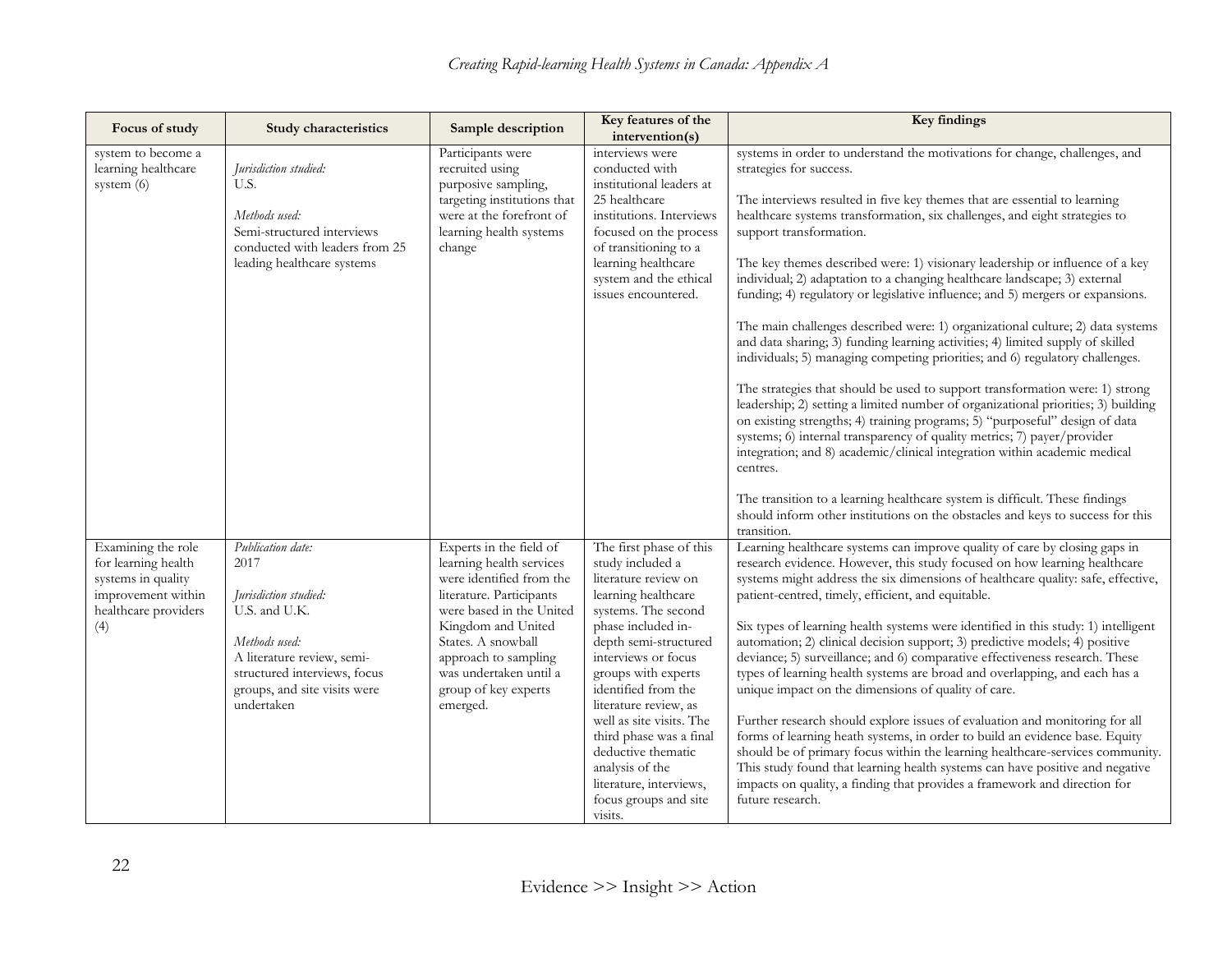#### **Table 4: Summary of findings from descriptive cases of rapid-learning health systems**

| Case                                                                                      | Case characteristics                                                                                                                                                                     | Key features of the rapid-learning health systems                                                                                                                                                                                                                                                                                                                                                                                                                                                                                                                                                                                                    | <b>Implementation considerations</b>                                                                                                                                                                                                                                                                                                                                                                                                                                                                                                                                                                                                                                                                                                                                                                                                                |
|-------------------------------------------------------------------------------------------|------------------------------------------------------------------------------------------------------------------------------------------------------------------------------------------|------------------------------------------------------------------------------------------------------------------------------------------------------------------------------------------------------------------------------------------------------------------------------------------------------------------------------------------------------------------------------------------------------------------------------------------------------------------------------------------------------------------------------------------------------------------------------------------------------------------------------------------------------|-----------------------------------------------------------------------------------------------------------------------------------------------------------------------------------------------------------------------------------------------------------------------------------------------------------------------------------------------------------------------------------------------------------------------------------------------------------------------------------------------------------------------------------------------------------------------------------------------------------------------------------------------------------------------------------------------------------------------------------------------------------------------------------------------------------------------------------------------------|
| Cardiovascular<br>disease care system in<br>the United States (42)                        | Publication date:<br>2017<br>Jurisdiction:<br><b>United States</b><br>Level (e.g., national, regional, local)<br>National<br>Sector (e.g., cancer, mental health)<br>Cardiovascular care | The authors argue that the learning health system requires<br>systematic redesign of the current system, focusing on four<br>domains: 1) science and informatics; 2) patient-clinician<br>partnerships; 3) incentives; and 4) development of a continuous<br>learning culture.                                                                                                                                                                                                                                                                                                                                                                       | The authors propose that the development of a learning<br>healthcare system in cardiovascular care requires, for each<br>of the four domains, a series of concrete next steps. They<br>describe what a successful learning healthcare system would<br>look like.                                                                                                                                                                                                                                                                                                                                                                                                                                                                                                                                                                                    |
| Cancer Learning<br><b>Intelligence Network</b><br>for Quality<br>(CancerLinQ) (43)        | Publication date:<br>2016<br>Jurisdiction:<br><b>United States</b><br>Level (e.g., national, regional, local)<br>National<br>Sector (e.g., cancer, mental health)<br>Oncology            | CancerLinQ gathers data through direct electronic feeds from the<br>EHRs and practice management systems of participating<br>oncology practices. Its primary objectives include: 1) provide<br>real-time quality feedback; 2) provide personalized insights to<br>physicians to choose the right therapy at the right time for each<br>patient, based on published treatment guidelines and other<br>knowledge bases; and 3) uncover patterns that can improve care<br>(e.g., new, previously unseen patterns in patient characteristics,<br>treatments, and outcomes that can lead to improvements in care<br>and suggest new research hypotheses). | Data governance was guided by three key principles:<br>stewardship, protection and transparency. CancerLinQ<br>operationalized these principles in three ways: 1) creation<br>of a data-governance oversight committee consisting of<br>CancerLinQ volunteers and staff, including ethicists and<br>patient advocates to provide input on the design, review,<br>and implementation of data governance policies and<br>procedures; 2) implementation of administrative, physical,<br>and technical safeguards to protect against unauthorized<br>access to patient information throughout all stages of the<br>CancerLinQ lifecycle; and 3) appointing a CancerLinQ<br>Privacy and Security Officer to oversee implementation of<br>and compliance with the Health Insurance Portability and<br>Accountability Act (HIPAA) policies and procedures. |
| Swiss Learning Health<br>System (44)                                                      | Publication date:<br>2018<br>Jurisdiction:<br>Switzerland<br>Level (e.g., national, regional, local)<br>National<br>Sector (e.g., cancer, mental health)<br>Various sectors              | The goals of the Swiss Learning Health System are: "1) to<br>establish a bridging mechanism between research, policy, and<br>practice; 2) to build scientific capacities for health systems and<br>services research; 3) to develop standards for the management of<br>health information."                                                                                                                                                                                                                                                                                                                                                          | The establishment of a bridging mechanism between<br>research, policy and practice is at the heart of the Swiss<br>Learning Health System. This multi-stakeholder initiative<br>rests on eight core values: 1) person-centredness; 2)<br>inclusiveness; 3) transparency and accessibility; 4) privacy;<br>5) adaptability; 6) governance; 7) scientific integrity; and 8)<br>quality and value for all.                                                                                                                                                                                                                                                                                                                                                                                                                                             |
| A person-centred,<br>registry-based<br>learning health system<br>for palliative care (15) | Publication date:<br>2018<br>Jurisdiction:<br>U.S. and Canada                                                                                                                            | The learning health system coproduction model is centred<br>around the partnership between the patient family and care team.<br>Relying on an enriched information environment that includes<br>"feed forward" patient-generated data available to clinicians in<br>real time along with clinical/biomedical data, coproduction<br>provides an ongoing record of a person's health status and                                                                                                                                                                                                                                                        | Developing a palliative care registry-based learning health<br>system could proceed in four phases: 1) team assembly and<br>clarification of terms; 2) learn from existing models; 3)<br>tailoring of general model to the palliative-care context; and<br>4) building of the learning health system using rapid cycle<br>tests of change.                                                                                                                                                                                                                                                                                                                                                                                                                                                                                                          |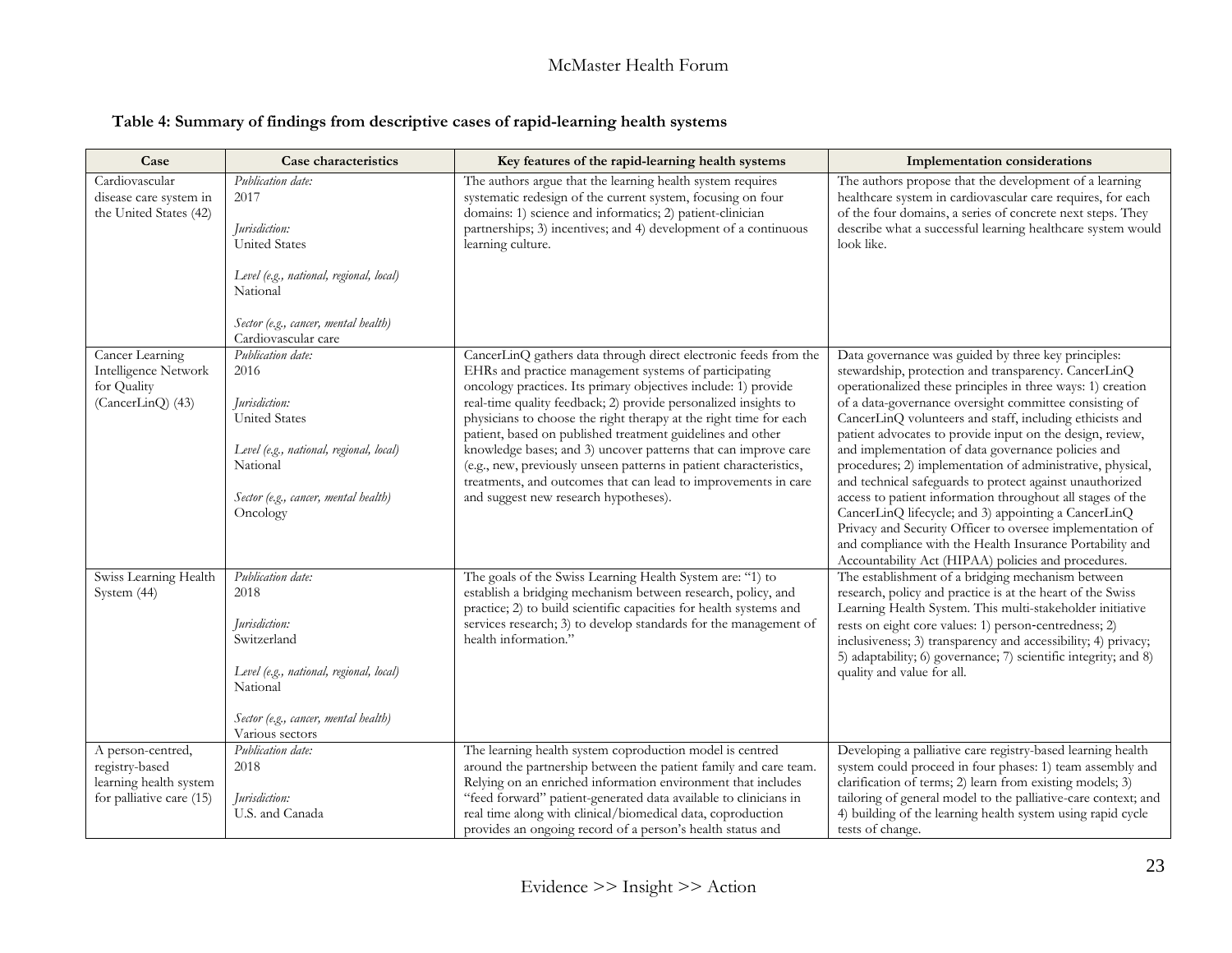| Case                                   | Case characteristics                                                                                                                                                 | Key features of the rapid-learning health systems                                                                                                                                                                                                                                                                                                                                                                                                                                                                                                                                                                                                                                                                                                                                                                                                                                                | <b>Implementation considerations</b>                                                                                                                                                                                                                                                                                                                                                                                                                                                                                                                                                                                                                                                                                                                                                                                                                                                                                                                                |
|----------------------------------------|----------------------------------------------------------------------------------------------------------------------------------------------------------------------|--------------------------------------------------------------------------------------------------------------------------------------------------------------------------------------------------------------------------------------------------------------------------------------------------------------------------------------------------------------------------------------------------------------------------------------------------------------------------------------------------------------------------------------------------------------------------------------------------------------------------------------------------------------------------------------------------------------------------------------------------------------------------------------------------------------------------------------------------------------------------------------------------|---------------------------------------------------------------------------------------------------------------------------------------------------------------------------------------------------------------------------------------------------------------------------------------------------------------------------------------------------------------------------------------------------------------------------------------------------------------------------------------------------------------------------------------------------------------------------------------------------------------------------------------------------------------------------------------------------------------------------------------------------------------------------------------------------------------------------------------------------------------------------------------------------------------------------------------------------------------------|
|                                        | Level (e.g., national, regional, local)<br>Not reported<br>Sector (e.g., cancer, mental health)<br>Palliative care                                                   | associated treatments. The conceptual model is comprised of<br>four inter-related subsystems: the person/family and<br>clinician/care team service-delivery system; the patient-/family-<br>facilitated network system; the research collaboratory system; and<br>the collaborative improvement network system.                                                                                                                                                                                                                                                                                                                                                                                                                                                                                                                                                                                  |                                                                                                                                                                                                                                                                                                                                                                                                                                                                                                                                                                                                                                                                                                                                                                                                                                                                                                                                                                     |
| Learning Networks<br>care centres (16) | Publication date:<br>2018<br>Jurisdiction:<br>U.S.<br>Level (e.g., national, regional, local)<br>National<br>Sector (e.g., cancer, mental health)<br>Various sectors | The network framework aligns participants around a common<br>goal of improving health outcomes, transparency of outcome<br>measures, and a flexible and adaptive collaborative learning<br>system. Team collaboration is promoted by using standardized<br>processes, protocols and policies, including communication<br>policies, data sharing, privacy protection and regulatory<br>compliance. Learning methods include collaborative quality<br>improvement using a modified Breakthrough Series approach<br>and statistical process control methods. Participants observe their<br>own results and learn from the experience of others. A common<br>repository (a 'commons') is used to share resources that are<br>created by participants. Standardized technology approaches<br>reduce the burden of data entry, facilitate care and result in data<br>useful for research and learning. | There are numerous barriers to implementing the Learning<br>Healthcare System vision, and collaboration can be difficult<br>and expensive. Clinicians and patients must learn to engage<br>with each other to coproduce healthcare services, and<br>participants must learn how to share information and use<br>their collective creativity and expertise to solve problems.<br>Data need to be captured, readily available, and shared.<br>Additionally, leadership and management of a Learning<br>Network require a different style from more centralized<br>organizational models. Unlike traditional healthcare<br>structures,<br>networks invite self-organization and individualized<br>actions. Leadership takes place through influence.<br>There may be little or no positional authority<br>because the participants come from many different<br>organizations.                                                                                          |
| Veterans Health<br>Administration (19) | Publication date:<br>2017<br>Jurisdiction:<br>U.S.<br>Level (e.g., national, regional, local)<br>National<br>Sector (e.g., cancer, mental health)<br>Various sectors | Key features of this learning healthcare system include: the<br>provision of real-time access to knowledge; digital monitoring of<br>the care experience; programs to develop engaged, empowered<br>patients; salary plans that remove incentives based on volume of<br>care; full transparency; a leadership-instilled culture of learning;<br>and supportive system competencies.                                                                                                                                                                                                                                                                                                                                                                                                                                                                                                              | Several takeaways from this program are presented to help<br>inform the implementation of future systems: 1) big data<br>needs to be augmented with deep data; 2) patient-centred<br>metrics are needed to assess progress at the individual level;<br>3) real system improvement requires attention to all steps<br>of the translation pathway; 4) translational researchers must<br>be matched with clinical leaders; 5) spreading best practices<br>requires a combination of top-down and bottom-up<br>strategies; 6) better methods are needed to evaluate and<br>learn from the numerous innovations occurring in clinical<br>programs; 7) research and improvement efforts need better<br>tools to reduce practice variation among facilities, clinics,<br>and providers; 8) reducing variation will require better<br>strategies to engage and assist low-performing sites; and 9)<br>system improvement requires a focused set of performance<br>measures. |
| Ontario's cancer<br>services (17)      | Publication date:<br>2015<br>Jurisdiction:<br>Canada<br>Level (e.g., national, regional, local)                                                                      | Key features of this learning health system include: a Quality<br>Council, which assembles and reports publicly on a provincial<br>and regional picture of performance and quality; a Clinical<br>Council, which ensures engagement of specialty discipline and<br>disease site leaders; and a regional Provincial Leadership Council,<br>which brings the regional vice-presidents together to align overall<br>planning, performance measurement, and reporting activities.                                                                                                                                                                                                                                                                                                                                                                                                                    | Not reported                                                                                                                                                                                                                                                                                                                                                                                                                                                                                                                                                                                                                                                                                                                                                                                                                                                                                                                                                        |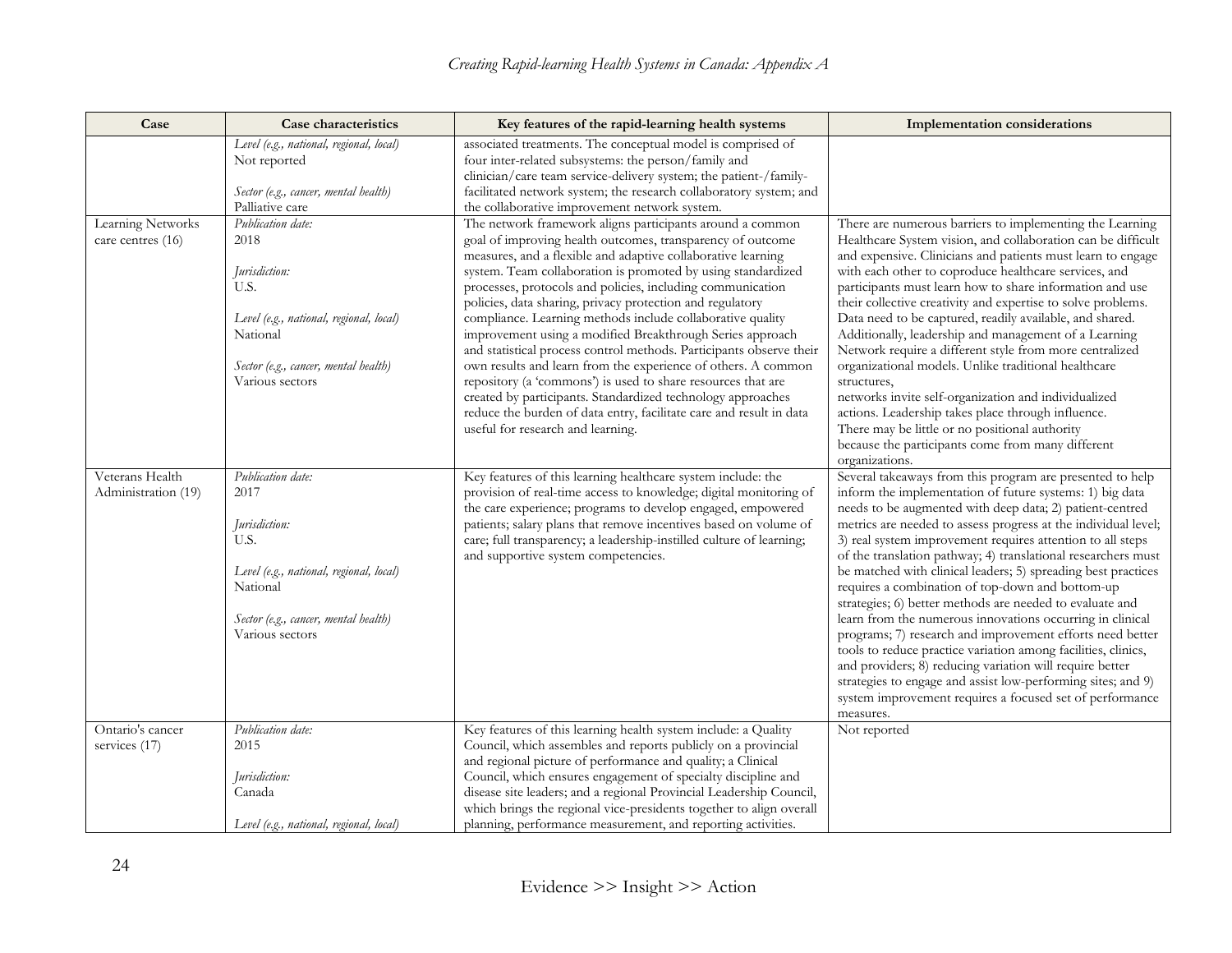| Case                                             | Case characteristics                                      | Key features of the rapid-learning health systems                                                                                                                                                       | <b>Implementation considerations</b>                                                                                                                                                                                                           |
|--------------------------------------------------|-----------------------------------------------------------|---------------------------------------------------------------------------------------------------------------------------------------------------------------------------------------------------------|------------------------------------------------------------------------------------------------------------------------------------------------------------------------------------------------------------------------------------------------|
|                                                  | Regional                                                  |                                                                                                                                                                                                         |                                                                                                                                                                                                                                                |
|                                                  | Sector (e.g., cancer, mental health)<br>Cancer            |                                                                                                                                                                                                         |                                                                                                                                                                                                                                                |
| Geisinger Health<br>System (14)                  | Publication date:<br>2015                                 | The framework of this Learning Health Care System (LHCS)<br>focuses attention on nine key operational components: data and                                                                              | Important lessons are presented around four main themes.                                                                                                                                                                                       |
|                                                  | Jurisdiction:<br>U.S.                                     | analytics; people and partnerships; patient and family<br>engagement; ethics and oversight; evaluation and methodology;<br>funding; organization; prioritization; and deliverables                      | First, a realistic assessment of the capacity and capabilities<br>of the organization and its data and analytic infrastructure<br>is critical to defining the scope of operationalization and<br>setting expectations among leaders and staff. |
|                                                  | Level (e.g., national, regional, local)                   |                                                                                                                                                                                                         |                                                                                                                                                                                                                                                |
|                                                  | Various levels                                            |                                                                                                                                                                                                         | Second, it was found that patient and family engagement is<br>core to the LHCS. Patient engagement requires trust,                                                                                                                             |
|                                                  | Sector (e.g., cancer, mental health)<br>Various sectors   |                                                                                                                                                                                                         | redefined relationships with the system, and consideration<br>of health literacy so that patients can successfully navigate<br>new LHCS practices.                                                                                             |
|                                                  |                                                           |                                                                                                                                                                                                         | Third, integrating patients and their families, clinical care,<br>and various modes of discovery<br>requires a defensible ethical framework that undergirds a<br>system of strong but flexible oversight.                                      |
|                                                  |                                                           |                                                                                                                                                                                                         | Fourth, supportive leadership is imperative for<br>advancement of the LHCS model.                                                                                                                                                              |
| ImproveCareNow<br>Network (22)                   | Publication date:<br>2015                                 | A key feature of this learning health system involved the creation<br>of EHR-based data collection forms. The automation of existing                                                                    | The process for creating EHR-based data collection forms<br>requires groups to work individually with each vendor. A                                                                                                                           |
|                                                  |                                                           | analytic reports enhanced their ability to store protected health                                                                                                                                       | vendor-agnostic model would allow for more rapid uptake.                                                                                                                                                                                       |
|                                                  | Jurisdiction:<br>U.S.                                     | information and track patient consent. A cohort identification<br>tool was also deployed to support feasibility studies and                                                                             | The authors believe that interfacing network-based<br>registries with the EHR would allow them to serve as a                                                                                                                                   |
|                                                  | Level (e.g., national, regional, local)<br>Various levels | hypothesis generation.                                                                                                                                                                                  | source of decision support. Additional standards are<br>needed in order for this vision to be achieved, however.                                                                                                                               |
|                                                  | Sector (e.g., cancer, mental health)                      |                                                                                                                                                                                                         |                                                                                                                                                                                                                                                |
| Indiana University                               | Chronic care<br>Publication date:                         | Key features of this learning health system are: 1) effective                                                                                                                                           | In order to achieve its stated goals, the IUSM and the                                                                                                                                                                                         |
| Center for Healthcare                            | 2015                                                      | sensors of its surrounding environment; 2) rapid bidirectional                                                                                                                                          | ICTSI have positioned faculty and other resources to                                                                                                                                                                                           |
| Innovation and<br>Implementation<br>Science (23) | Jurisdiction:<br>U.S.                                     | information transportation system; 3) knowledge storage system;<br>4) critical decision-making process using advanced analytics; 5)<br>efficient, lean, and safe execution system; and 6) reliable data | provide strategic and operational assistance to its partner<br>healthcare delivery systems in areas such as implementation<br>science, systems redesign, healthcare effectiveness, health-                                                     |
|                                                  | Level (e.g., national, regional, local)<br>Various levels | monitoring.                                                                                                                                                                                             | services research, and health information technology<br>through the IU-CHIIS.                                                                                                                                                                  |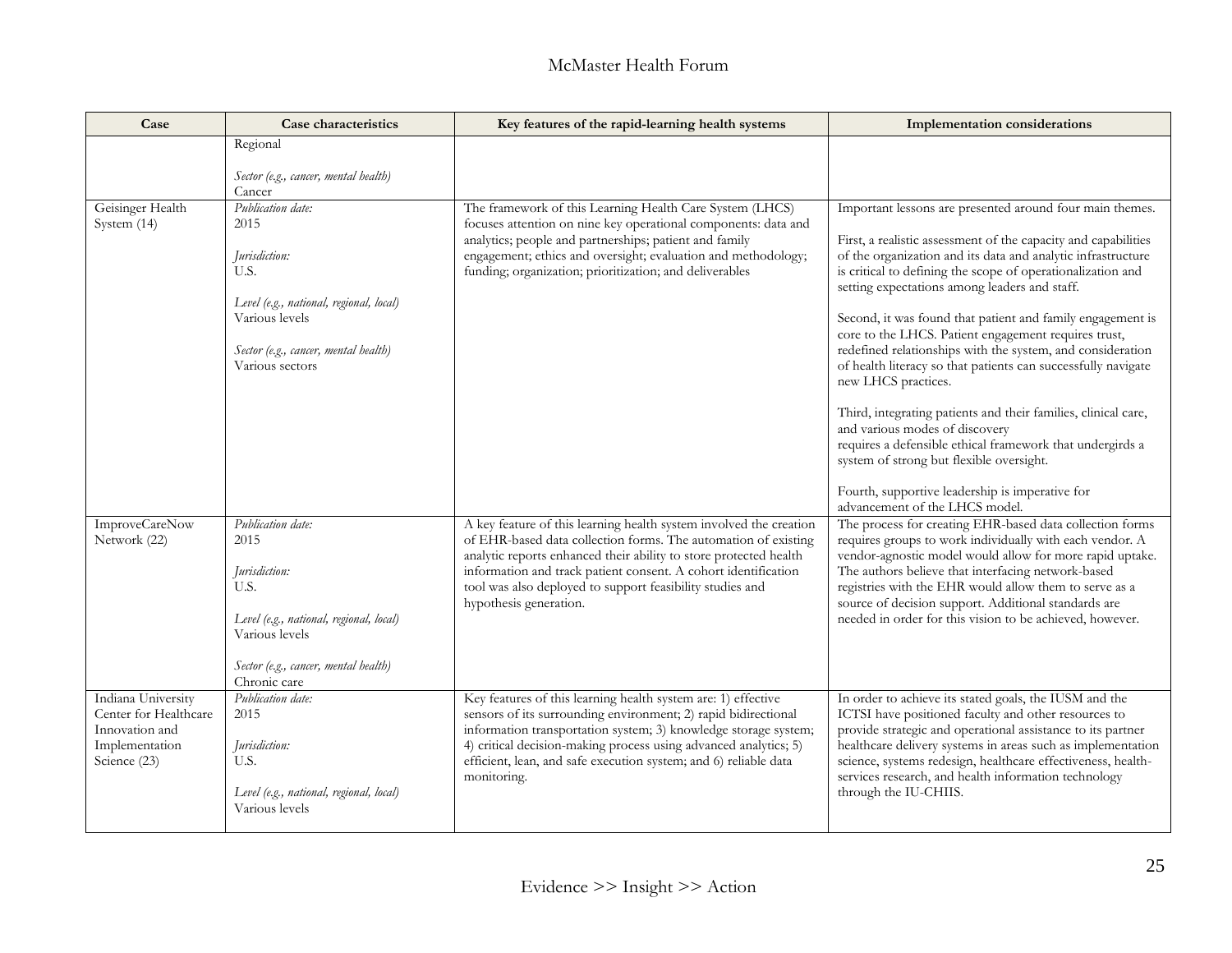| Case                                                                                                    | Case characteristics                                                                                                                                                                               | Key features of the rapid-learning health systems                                                                                                                                                                                                                                                                                                                                                                                                                                                                                                                                                                                                                                                                                                                                 | <b>Implementation considerations</b>                                                                                                                                                                                                                                                                                                                                                                                                                                                                                                                                                                                                                                                                 |
|---------------------------------------------------------------------------------------------------------|----------------------------------------------------------------------------------------------------------------------------------------------------------------------------------------------------|-----------------------------------------------------------------------------------------------------------------------------------------------------------------------------------------------------------------------------------------------------------------------------------------------------------------------------------------------------------------------------------------------------------------------------------------------------------------------------------------------------------------------------------------------------------------------------------------------------------------------------------------------------------------------------------------------------------------------------------------------------------------------------------|------------------------------------------------------------------------------------------------------------------------------------------------------------------------------------------------------------------------------------------------------------------------------------------------------------------------------------------------------------------------------------------------------------------------------------------------------------------------------------------------------------------------------------------------------------------------------------------------------------------------------------------------------------------------------------------------------|
|                                                                                                         | Sector (e.g., cancer, mental health)<br>Chronic care                                                                                                                                               |                                                                                                                                                                                                                                                                                                                                                                                                                                                                                                                                                                                                                                                                                                                                                                                   |                                                                                                                                                                                                                                                                                                                                                                                                                                                                                                                                                                                                                                                                                                      |
| PEDSnet (20)                                                                                            | Publication date: 2014<br>Jurisdiction:<br>U.S.<br>Level (e.g., national, regional, local):<br>National<br>Sector (e.g., cancer, mental health):<br>Pediatrics                                     | PEDSnet is a clinical data research network which provides the<br>infrastructure to support a national pediatrics learning health<br>system. It includes eight academic medical centres and national<br>data partners from the National Pediatric Learning Health<br>System. PEDSnet implements flexible architecture which<br>incorporates data models and national standards to support data<br>integration, discovery and advanced analytics.                                                                                                                                                                                                                                                                                                                                  | Data and information infrastructure are not consistent<br>across state lines in the United States and pose significant<br>barriers to multi-institutional data sharing. This requires<br>PEDSnet to synchronize variables and values using a<br>standardized approach set forth by the U.S. government.<br>The National Library of Medicine is seen as an important<br>facilitator in this process and can help serve as a national<br>resource for defining all terms that support quality<br>reporting from electronic health records.                                                                                                                                                             |
| Washington State's<br>Comparative<br>Effectiveness<br>Research Translation<br>Network (CERTAIN)<br>(18) | Publication date: 2014<br>Jurisdiction:<br>U.S.<br>Level (e.g., national, regional, local):<br>Regional (Washington state)<br>Sector (e.g., cancer, mental health): Surgery<br>and transplantation | CERTAIN was initiated as a physician-led quality-improvement<br>project and has emerged into a system which brings together<br>hospitals and outpatient clinics across Washington state to<br>leverage record-based data collection to link existing information<br>with databases about patient function and quality of life. It has<br>implications in vascular disease, spine surgery, gastrointestinal<br>disease and urology. The CERTAIN network of clinical practice<br>includes urban and rural settings, hospitals and outpatient clinics,<br>as well as independent ownership facilities. Clinical cores focused<br>on disease are involved where surgical or interventional<br>techniques are options, and where there are important areas of<br>clinical uncertainty. | Patient stakeholders are involved in each phase of the<br>CERTAIN network and data-collection process, however,<br>their lack of participation in the decision-making process<br>has been a barrier to implementation. Retention has also<br>proven to be a challenge in Washington state, as patients'<br>misconceptions about different types of clinical research<br>and the times required for participation have been more<br>problematic, leading to missing data and attrition bias in<br>study results. Revenue streams from providing access to<br>CERTAIN data was suggested as an opportunity for<br>program sustainability and may help in its implementation<br>in other jurisdictions. |
| American Society of<br>Clinical Oncology's<br>CancerLinQ (21)                                           | Publication date: 2013<br>Jurisdiction:<br>U.S.<br>Level (e.g., national, regional, local):<br>National<br>Sector (e.g., cancer, mental health):<br>Cancer                                         | ASCO runs a program called CancerLinq, a learning information<br>network for quality that collects clinical data in real time to<br>analyze and compare with existing guidelines, and feeds this<br>information to physicians on the ground to increase the quality<br>and outcomes of care for patients in real time. CancerLinq<br>operates on an iterative process of providing services at the point<br>of care, in-taking data, transforming data, aggregating data and<br>analyzing data based on peer review and feedback.                                                                                                                                                                                                                                                 | The preliminary success of CancerLinq was achieved in<br>part with an open source electronic health record system to<br>engage with regional and national compliance standards for<br>specific procedures and guidelines. Clinicians were willing<br>to sign data-use agreements and share data; this helped the<br>CancerLinq prototype in California de-identify and enter<br>data in accordance with the Health Insurance Portability<br>and Accountability Act, ultimately leading to case<br>enrollment of 130,000 cases.                                                                                                                                                                       |
| Collaborative Chronic<br><b>Care Networks</b><br>$(C3Ns)$ (45)                                          | Publication date: 2013<br>Jurisdiction:<br>U.S.<br>Level (e.g., national, regional, local):<br>National<br>Sector (e.g., cancer, mental health):<br>Chronic disease                                | C3N is a network-based production system that harnesses the<br>collective experiences of patients, clinicians and researchers to<br>distribute the production of knowledge, information and know-<br>how for chronic-disease care. Progress measures and robust<br>information-technology infrastructure help operating systems to<br>reduce unwanted variation and rapidly adopt new practices.<br>Pediatric working collaboratives and networks have made gains<br>in care outcomes for children. Challenges of researchers not<br>having enough information to treat specific population groups<br>have been dealt with using the C3N program.                                                                                                                                 | Transactional costs of time, money and effort can hinder<br>the ability of organizations and researchers, physicians and<br>patients from participating in C3N. A federated integrated<br>IRB model was implemented in this program to ensure<br>participating centres only need to rely on protocols<br>approved through a central institutional review board. To<br>mitigate challenges of academic norms (publishing for<br>individual/institutional career advancement) have been<br>dealt with using a "commons framework" which shares<br>systematic, strategic, safe and informed patient information.                                                                                        |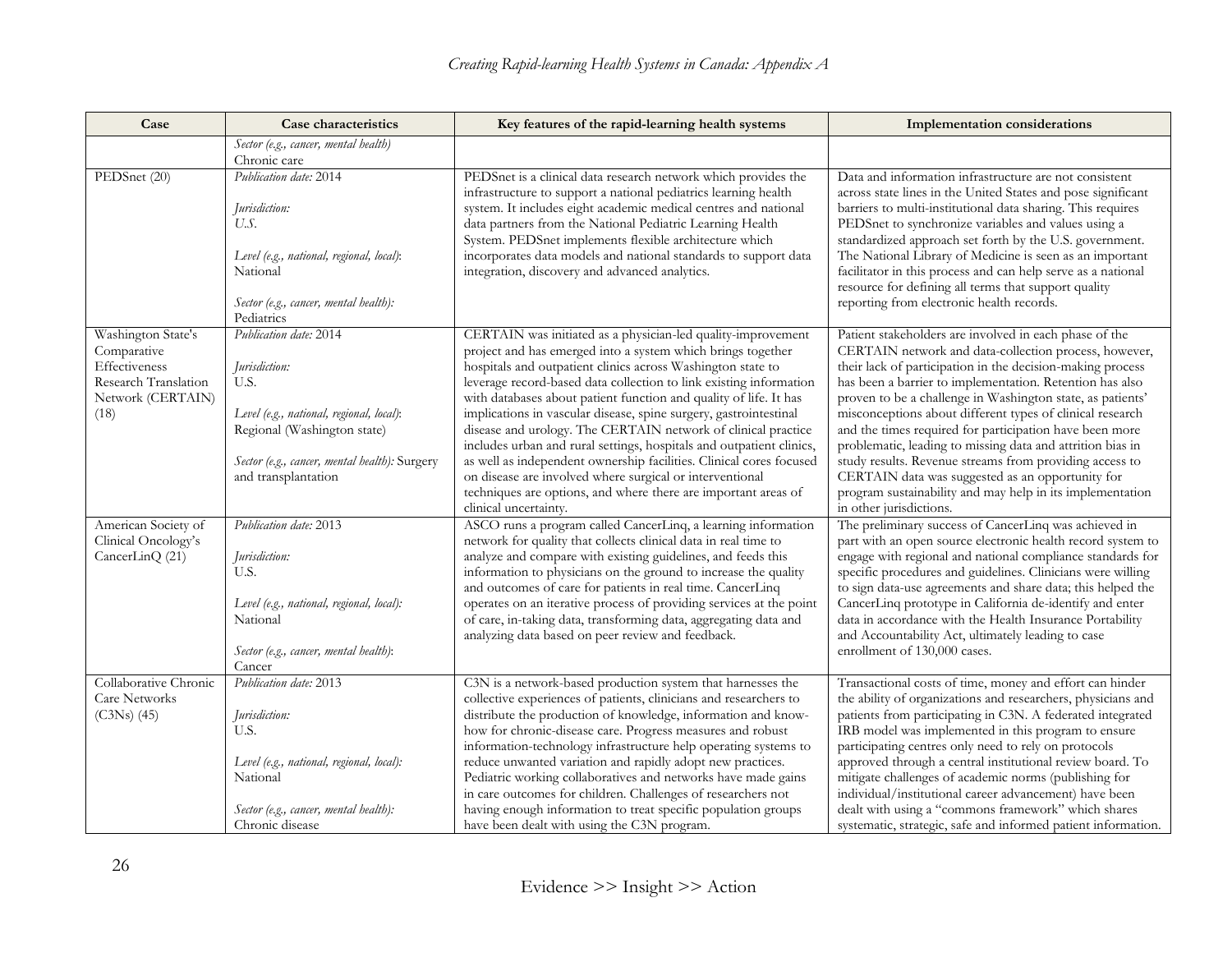| Case                                                    | Case characteristics                                                                                                                                                                   | Key features of the rapid-learning health systems                                                                                                                                                                                                                                                                                                                                                                                                                                                                                                                                                                                                                                                                                                                                                                                                                                                                                                                                                                                                               | <b>Implementation considerations</b>                                                                                                                                                                                                                                                                                                                                                                                                                                                                                                                                                                                                                                                                           |
|---------------------------------------------------------|----------------------------------------------------------------------------------------------------------------------------------------------------------------------------------------|-----------------------------------------------------------------------------------------------------------------------------------------------------------------------------------------------------------------------------------------------------------------------------------------------------------------------------------------------------------------------------------------------------------------------------------------------------------------------------------------------------------------------------------------------------------------------------------------------------------------------------------------------------------------------------------------------------------------------------------------------------------------------------------------------------------------------------------------------------------------------------------------------------------------------------------------------------------------------------------------------------------------------------------------------------------------|----------------------------------------------------------------------------------------------------------------------------------------------------------------------------------------------------------------------------------------------------------------------------------------------------------------------------------------------------------------------------------------------------------------------------------------------------------------------------------------------------------------------------------------------------------------------------------------------------------------------------------------------------------------------------------------------------------------|
|                                                         |                                                                                                                                                                                        |                                                                                                                                                                                                                                                                                                                                                                                                                                                                                                                                                                                                                                                                                                                                                                                                                                                                                                                                                                                                                                                                 | Data sharing is conducted through federated databases to<br>de-identify information and allow for easy informational<br>access.                                                                                                                                                                                                                                                                                                                                                                                                                                                                                                                                                                                |
| Pediatric collaborative<br>improvement<br>networks (46) | Publication date: 2013<br>Jurisdiction:<br>U.S.<br>Level (e.g., national, regional, local):<br>National<br>Sector (e.g., cancer, mental health):<br>Pediatrics                         | Pediatric collaborative improvement networks have been<br>designed to close quality gaps, engage patients and caregivers in<br>shared learning, and act as sources for accelerated translational<br>research to improve children's health outcomes. Unlike<br>traditional models, these improvement networks plan to persist<br>until aims are achieved and improvement is sustained. The<br>improvement networks described are amalgamations of the<br>collaborative efforts taken by the Children's Oncology Group,<br>Northern New England Cardiovascular Disease Study Group<br>and Cystic Fibrosis Foundation. The networks focus on: high-<br>impact conditions; health topics and safety issues; support from<br>clinical content and quality improvement experts; use of the<br>Model for Improvement which sets measurable targets for testing<br>changes in small scales and "learns by doing"; infrastructure for<br>monthly data collection and analysis; and learning workshops and<br>physician and nurse engagement for issues such as infection | Start-up funding and ongoing grant-related funding<br>challenges, as well as the "pay to play" concept for<br>participant fees present barriers for low-revenue sub-<br>specialties such as rheumatology and adolescent medicine.<br>Furthermore, the relatively low amount spent on child<br>health, even for those with chronic or rare diseases, present<br>challenges in getting the attention of insurers or specialized<br>pediatric-care facilities. Potential facilitators to the success<br>of this program in other jurisdictions largely involve<br>incentives for funding this multidisciplinary learning health<br>system in other academic institutions and among lower-<br>revenue specialties. |
| University of<br>Wisconsin (46)                         | Publication date: 2017<br>Jurisdiction:<br>Wisconsin, U.S.<br>Level (e.g., national, regional, local):<br>Regional<br>Sector (e.g., cancer, mental health):<br>Academic health centres | control and diet management.<br>In the University of Wisconsin, change domains were not<br>restricted to any particular domain of health practice, but were<br>instead catered toward integrating strategic planning processes,<br>governance structure to establish enterprise-wide goal setting and<br>improvement, as well as patient-centred design initiatives, health<br>leadership, performance reporting and EHR-embedded tools for<br>clinical decision-making set as primary targets of the learning<br>health system. Performance was measured across the Triple Aim,<br>and population health measurement was focused on publicly<br>reported performance metrics.                                                                                                                                                                                                                                                                                                                                                                                  | Academic health centres have traditionally struggled with<br>establishing clear learning health systems. These difficulties<br>stem from variable organizational structures, a poor<br>alignment of culture, strategy and resources, especially<br>between hospital administration and faculty. Autonomy<br>also threatens efforts to standardize care practices, often<br>impeding efforts to implement evidence-based care<br>between various hospital departments.                                                                                                                                                                                                                                          |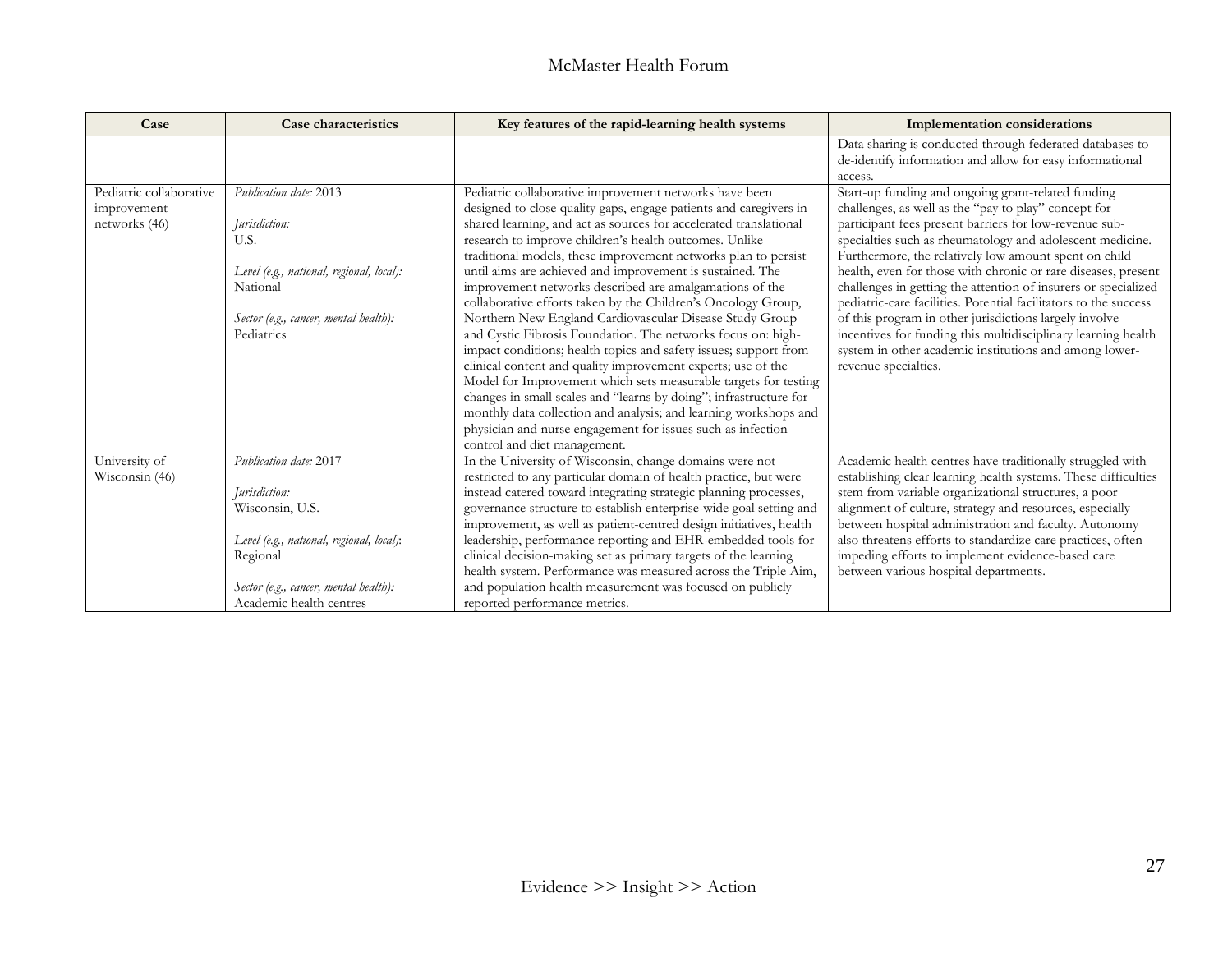#### **REFERENCES**

- 1. Budrionis A, Bellika JG. The learning healthcare system: Where are we now? A systematic review. *Journal of Biomedical Informatics* 2016; 64: 87-92.
- 2. McLennan S, Kahrass H, Wieschowski S, Strech D, Langhof H. The spectrum of ethical issues in a Learning Health Care System: A systematic qualitative review. *International Journal for Quality in Health Care* 2018.
- 3. Morain SR, Kass NE. Ethics issues arising in the transition to learning health care systems: Results from interviews with leaders from 25 health systems. *eGEMS* 2016; 4(2): 1212.
- 4. Foley TJ, Vale L. What role for learning health systems in quality improvement within healthcare providers? *Learning Health Systems* 2017; 1(4): 6.
- 5. Tursunbayeva A, Bunduchi R, Franco M, Pagliari C. Human resource information systems in health care: A systematic evidence review. *Journal of the American Medical Informatics Association* 2017; 24(3): 633- 654.
- 6. Morain SR, Kass NE, Grossmann C. What allows a health care system to become a learning health care system: Results from interviews with health system leaders. *Learning Health Systems* 2017; 1(1): 8.
- 7. Lowes LP, Noritz GH, Newmeyer A, Embi PJ, Yin H, Smoyer WE. 'Learn From Every Patient': implementation and early results of a learning health system. *Developmental Medicine and Child Neurology* 2017; 59(2): 183-191.
- 8. Potts J, Thompson R, Merchant R, et al. Learning: Contemplating the unexamined core of Learning Health Systems. *Learning Health Systems* 2017; 1(4): 7.
- 9. Delaney BC, Peterson KA, Speedie S, Taweel A, Arvanitis TN, Hobbs FD. Envisioning a learning health care system: The electronic primary care research network, a case study. *Annals of Family Medicine* 2012; 10(1): 54-9.
- 10. Psek W, Davis FD, Gerrity G, et al. Leadership perspectives on operationalizing the learning health care system in an integrated delivery system. *eGEMS* 2016; 4(3): 1233.
- 11. Butler JM, Anderson KA, Supiano MA, Weir CR. "It feels like a lot of extra work": Resident attitudes about quality improvement and implications for an effective learning health care system. *Academic Medicine* 2017; 92(7): 984-990.
- 12. Wysham NG, Howie L, Patel K, et al. Development and refinement of a learning health systems training program. *eGEMS* 2016; 4(1): 1236.
- 13. Forrest CB, Chesley FD, Jr., Tregear ML, Mistry KB. Development of the learning health system researcher core competencies. *Health Services Research* 2017.
- 14. Psek WA, Stametz RA, Bailey-Davis LD, et al. Operationalizing the learning health care system in an integrated delivery system. *eGEMS* 2015; 3(1): 1122.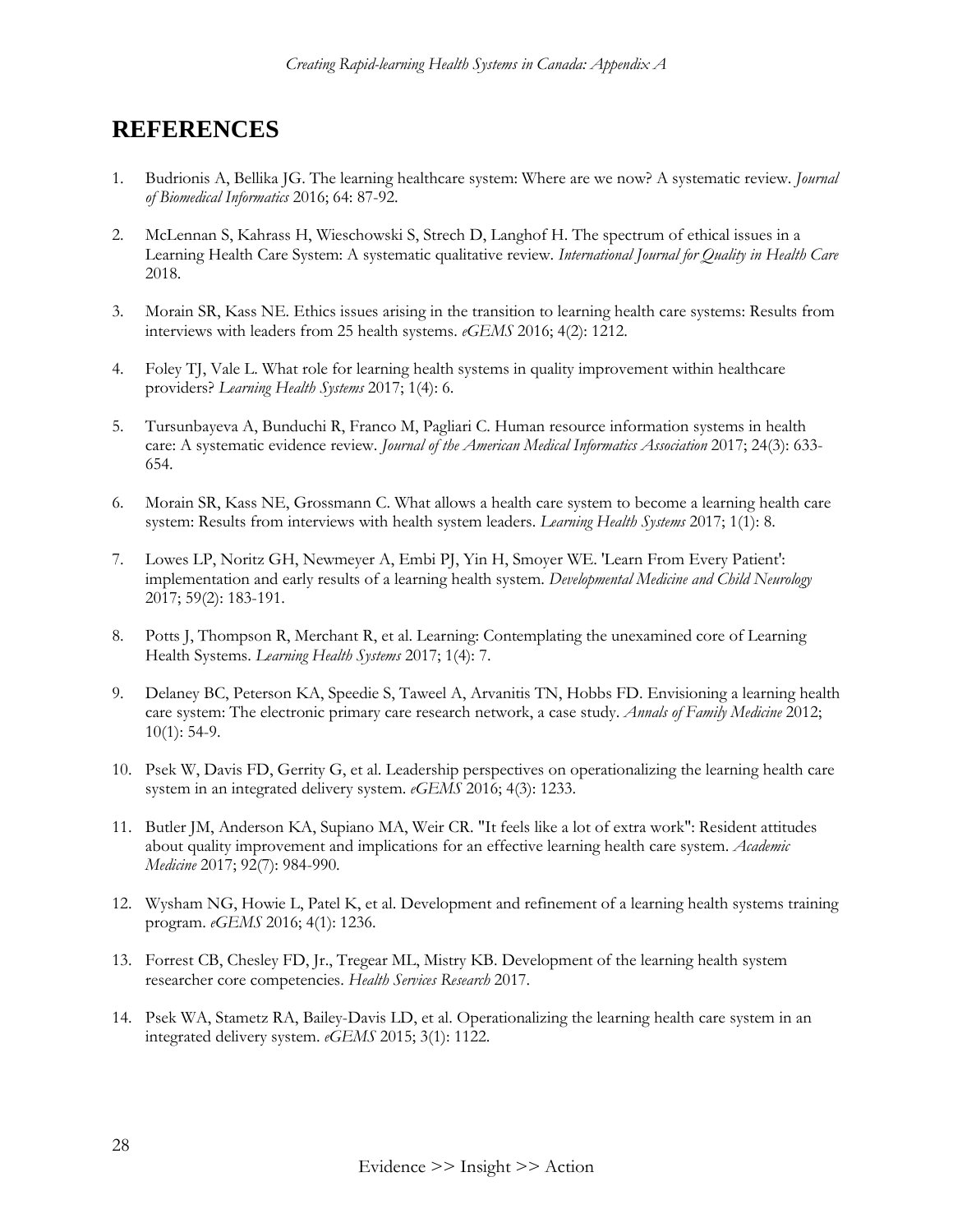- 15. Kamal AH, Kirkland KB, Meier DE, Morgan TS, Nelson EC, Pantilat SZ. A person-centered, registrybased learning health system for palliative care: A path to coproducing better outcomes, experience, value, and science. *Journal of Palliative Medicine* 2018; 21(S2): S61-s67.
- 16. Britto MT, Fuller SC, Kaplan HC, et al. Using a network organisational architecture to support the development of Learning Healthcare Systems. *BMJ Quality and Safety* 2018.
- 17. Sullivan T. Improving quality and performance in Ontario's cancer services: Lessons for constructing a learning healthcare system. *Healthcare Quarterly* 2015; 17 Spec No: 5-9.
- 18. Flum DR, Alfonso-Cristancho R, Devine EB, et al. Implementation of a "real-world" learning health care system: Washington State's Comparative Effectiveness Research Translation Network (CERTAIN). *Surgery* 2014; 155(5): 860-6.
- 19. Atkins D, Kilbourne AM, Shulkin D. Moving from discovery to system-wide change: The role of research in a learning health care system: Experience from three decades of health systems research in the Veterans Health Administration. *Annual Review of Public Health* 2017; 38: 467-487.
- 20. Forrest CB, Margolis PA, Bailey LC, et al. PEDSnet: A national pediatric learning health system. *Journal of the American Medical Informatics Association* 2014; 21(4): 602-6.
- 21. Sledge GW, Hudis CA, Swain SM, et al. ASCO's approach to a learning health care system in oncology. *Journal of Oncology Practice* 2013; 9(3): 145-8.
- 22. Marsolo K, Margolis PA, Forrest CB, Colletti RB, Hutton JJ. A digital architecture for a network-based learning health system: Integrating chronic care management, quality improvement, and research. *eGEMS* 2015; 3(1): 1168.
- 23. Azar J, Adams N, Boustani M. The Indiana University Center for Healthcare Innovation and Implementation Science: Bridging healthcare research and delivery to build a learning healthcare system. *Zeitschrift Für Evidenz, Fortbildung Und Qualität Im Gesundheitswesen* 2015; 109(2): 138-43.
- 24. Meissner P. LADDERS: A dynamic paradigm for planning, implementing, and evaluating sustainable change in learning health systems. *Learning Health Systems* 2018; 2(3): e10058.
- 25. Key KD, Lewis EY. Sustainable community engagement in a constantly changing health system. *Learning Health Systems* 2018; 2(3): e10053.
- 26. Bernstein JA, Friedman C, Jacobson P, Rubin JC. Ensuring public health's future in a national-scale learning health system. *American Journal of Preventive Medicine* 2015; 48(4): 480-7.
- 27. Coiera E. The forgetting health system. *Learning Health Systems* 2017; 1(4): 6.
- 28. Smith M, Saunders R, Stuckhardt L, McGinnis JM (editors). Best Care at Lower Cost: The Path to Continuously Learning Health Care in America. Institude of Medicine, Committee on the Learning Health Care System in America, Washington (DC), United States: National Academies Press; 2013.
- 29. Etheredge LM. Rapid learning: A breakthrough agenda. *Health Affairs* 2014; 33(7): 1155-62.
- 30. Faden RR, Kass NE, Goodman SN, Pronovost P, Tunis S, Beauchamp TL. An ethics framework for a learning health care system: A departure from traditional research ethics and clinical ethics. *Hastings Center Report* 2013; Spec No: S16-27.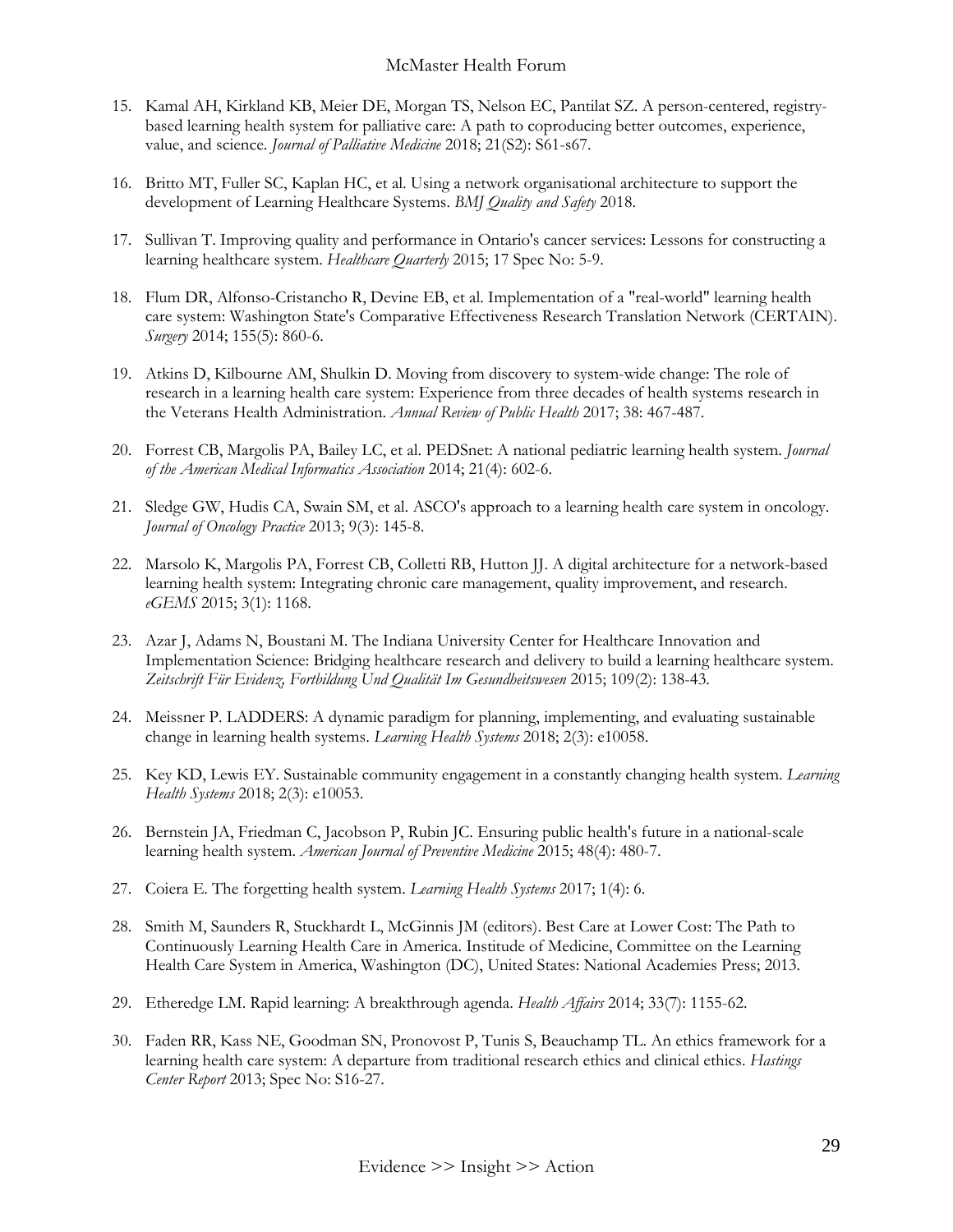- 31. Friedman C, Rigby M. Conceptualising and creating a global learning health system. *International Journal of Medical Informatics* 2013; 82(4): e63-71.
- 32. Friedman C, Rubin J, Brown J, et al. Toward a science of learning systems: A research agenda for the high-functioning Learning Health System. *Journal of the American Medical Informatics Association* 2015; 22(1): 43-50.
- 33. Friedman CP, Wong AK, Blumenthal D. Achieving a nationwide learning health system. *ScienceTranslational Medicine* 2010; 2(57): 57cm29.
- 34. Greene SM, Reid RJ, Larson EB. Implementing the learning health system: From concept to action. *Annals of Internal Medicine* 2012; 157(3): 207-210.
- 35. Institute of Medicine. Patients charting the course: Citizen engagement and the learning health system (Workshop Summary). Washington (DC): National Academies Press (US), National Academy of Sciences; 2011.
- 36. Institute of Medicine. Digital Infrastructure for the Learning Health System: The Foundation for Continuous Improvement in Health and Health Care: Workshop Series Summary. Washington (DC), United States: National Academies Press and National Academy of Sciences; 2011.
- 37. Institute of Medicine, National Academy of Engineering. Engineering a Learning Healthcare System: A Look at the Future: Workshop Summary. Washington (DC), United States: National Academies Press and National Academy of Sciences; 2011.
- 38. Institute of Medicine Roundtable on Evidence-Based Medicine. The National Academies Collection: Reports funded by National Institutes of Health. In Olsen LA, Aisner D, McGinnis JM (editors). The Learning Healthcare System: Workshop Summary. Washington (DC): National Academies Press (US), National Academy of Sciences; 2007.
- 39. Lessard L, Michalowski W, Fung-Kee-Fung M, Jones L, Grudniewicz A. Architectural frameworks: Defining the structures for implementing learning health systems. *Implementation Science* 2017; 12(1): 78.
- 40. Slutsky JR. Moving closer to a rapid-learning health care system. *Health Affairs* 2007; 26(2): w122-4.
- 41. Frakt AB, Prentice JC, Pizer SD, et al. Overcoming challenges to evidence-based policy development in a large, integrated delivery system. *Health Services Research* 2018; 53(6): 4789-4807.
- 42. Maddox TM, Albert NM, Borden WB, et al. The learning healthcare system and cardiovascular care: A scientific statement from the American Heart Association. *Circulation* 2017; 135(14): e826-e857.
- 43. Schilsky RL, Miller RS. Creating a learning health care system in oncology. In Hesse BW, Ahern D, Beckjord E (editors). Oncology Informatic: Using health information technology to improve processes and outcomes in cancer. United States: Academic Press; 2016. p. 3-21.
- 44. Boes S, Mantwill S, Kaufmann C, et al. Swiss learning health system: A national initiative to establish learning cycles for continuous health system improvement. *Learning Health Systems* 2018; 2(3): e10059.
- 45. Margolis PA, Peterson LE, Seid M. Collaborative Chronic Care Networks (C3Ns) to transform chronic illness care. *Pediatrics* 2013; 131 Suppl 4: S219-23.
- 46. Lannon CM, Peterson LE. Pediatric collaborative improvement networks: Background and overview. *Pediatrics* 2013; 131 Suppl 4: S189-95.